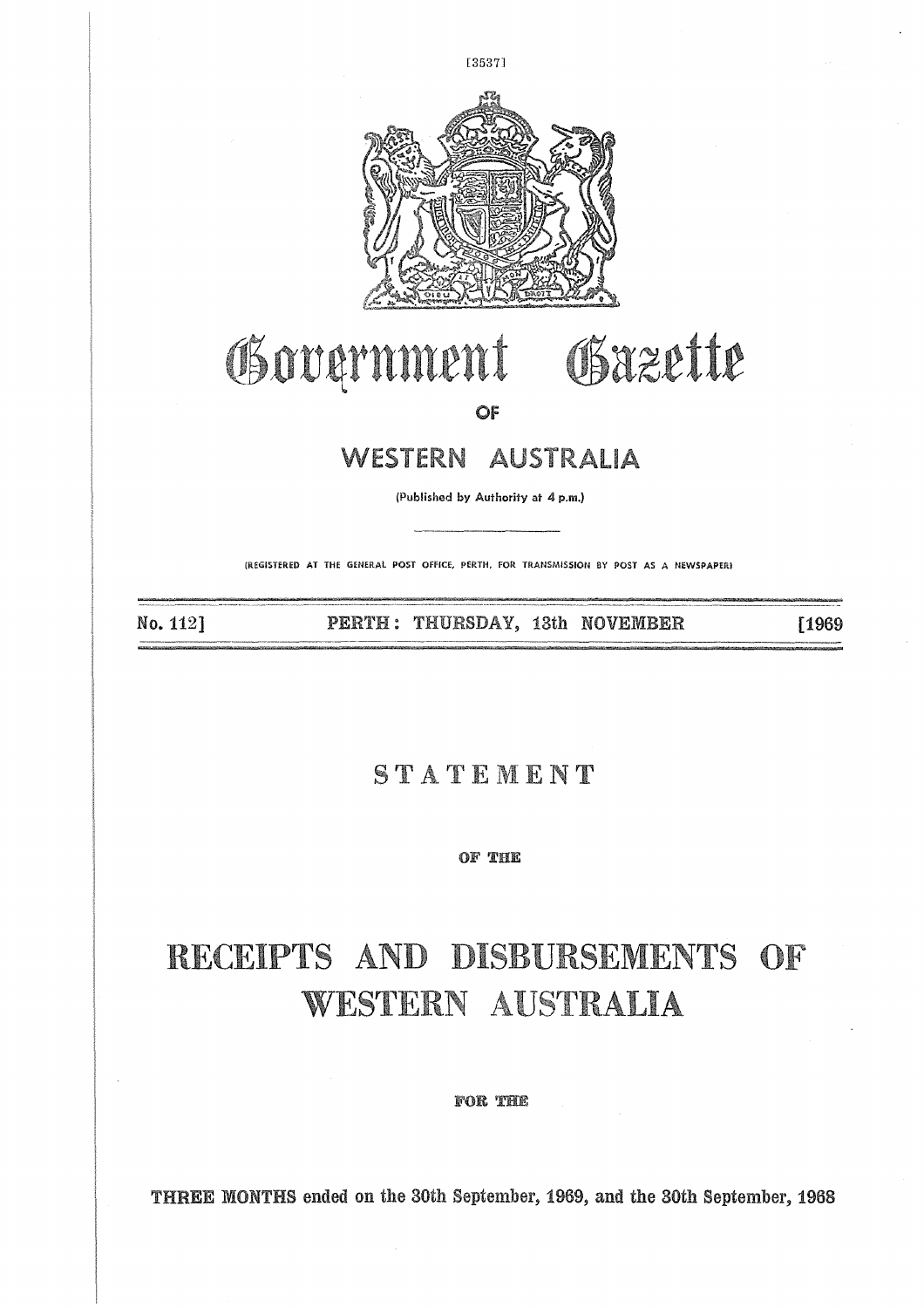## 3538<br>
GOVERNMENT GAZETTE, W.A. [13 November, 1969.<br>
COMPARATIVE STATEMENT of the REVENUE of the GOVERNMENT of **COMPARATIVE STATEMENT** of the **REVENUE** of the **GOVERNMENT** of WESTERN AUSTRALIA for the **THREE MONTHS** ended on the 30th September, 1969 and the 30th September, 1968

#### REVENUE

| Three Months ended<br>Head of Revenue<br>30th Sept., 1969<br>Ş<br>Ş<br>GOVERNMENTAL<br>Taxation<br>2,214,927.70<br>1,022,122.23<br>Land Tax<br>$\cdots$<br><br><br>$\mathbf{1}$<br><br>$\cdots$<br>$\cdots$<br><br>$\cdots$<br>$\cdots$<br>$\cdots$<br><br>6,658,570.20<br>5,451,400.45<br>Stamp Duty<br>$\ldots$ . The $\sim$<br>$\dots$<br>$\cdots$<br><br>$\cdots$<br><br>$\cdots$<br>$\cdots$<br><br><br><br>1,726,918.80<br>1,541,701.09<br>Probate Duty<br>$\ldots$ . $\ldots$<br>$\cdots$<br><br><br>$\cdots$<br><br><br>$\cdots$<br><br><br>1,118,464.26<br>915,792.30<br>Licences-Liquor and Other<br>$\mathbf{1},\mathbf{2},\mathbf{3},\mathbf{4}$<br>$\cdots$<br>$\cdots$<br><br><br>$\cdots$<br>$\cdots$<br>$\cdots$<br>$\cdots$<br>Betting Taxes-<br>116,747.65<br>100,123.49<br>Totalisator Duty and Licences<br><br>$\cdots$<br>$\cdots$<br>$\cdots$<br><br><br>.<br>46,775.37<br>37,738.83<br>Bookmakers Betting Tax and Licences<br>$\cdots$<br>$\cdots$<br>$\cdots$<br><br><br><br><br>172,375.77<br>143,255.65<br>Investment Tax<br>$\Delta \Delta \Delta \Delta \Delta$<br>aas.<br>المستحدث المتناء<br><br><br><br><br>$\cdots$<br><br>613,550.95<br>517,359.20<br>Totalisator Agency Board Betting Tax<br><br>$\cdots$<br><br>$\cdots$<br>$\cdots$<br><br><br>16,966.26<br>12,256.10<br>Stamp Duty<br><br>$\cdots$<br><br><br><br><br><br>226,606.21<br>$220,\!353$ . $37$<br>Third Party Insurance Surcharge<br>$\ldots$<br>aaaan.<br><br>$\cdots$<br><br><br>$\cdots$<br><br>12,911,903.17<br>9,962,102.71<br>Total, Taxation<br>$\cdots$<br>$\cdots$<br>$\cdots$<br><br><br><br><br><br>Territorial<br>420,822.10<br>447,346.17<br>Land<br>$\cdots$<br><br><br><br>$\cdots$<br><br>$\cdots$<br>$\cdots$<br><br>$\cdots$<br>$\cdots$<br><br>3,490,545.45<br>2,435,479.85<br>Mining<br>$\cdots$<br><br>$\cdots$<br><br><br><br>$\cdots$<br>$\cdots$<br><br>$\cdots$<br><br>810,091.94<br>929,781.84<br>Timber<br>$\ldots$<br>$\cdots$<br>$\cdots$<br><br><br><br>$\cdots$<br>$\cdots$<br><br><br>$\cdots$<br><br>4,721,459.49<br>3,812,607.86<br>Total, Territorial<br><br>$\cdots$<br>$\cdots$<br>$\sim$ $\sim$<br>$\cdots$<br><br><br>$\cdots$<br>534,823.60<br>407,944.88<br>Law Courts<br><b>Contract Contract</b><br>$\cdots$<br>$\sim$<br>and the<br><br>$\cdots$<br><br>$\ldots$<br><br>Departmental Reimbursements, Fees and other Services<br>4,525,976.65<br>4,916,128.91<br>$\mathbf{r}$<br>$\ldots$<br>$\cdots$<br><br><br>129,589.16<br>125,695.06<br>Royal Mint<br>and the same of<br>$\cdots$<br>$\cdots$<br>$\cdots$<br>$\cdots$<br>$\cdots$<br><br>$22,\!823,\!752$ . $07$<br>Total, Governmental<br>19,224,479.42<br>$\sim 100$<br>$\cdots$<br><br><br>$\sim 10^{11}$ km $^{-1}$<br>$\cdots$<br>$\cdots$<br>COMMONWEALTH<br>3,876,000.00<br>$3,876,000$ . $00$<br>Additional Assistance Grant<br>$\cdots$<br>$\cdots$<br><br><br><br><br><br>$\cdots$<br><br>30,624,000.00<br>26,559,000.00<br>Financial Assistance Grant<br>$\cdots$<br>$\ldots$<br><br><br><br><br><br><br><br>236,718.00<br>236,718.00<br>Interest Contributions<br><br><br><br>.<br>$\cdots$<br>$\ldots$<br><br>$\cdots$<br>$\ldots$<br>$\cdots$<br>34,736,718.00<br>30,671,718.00<br>Total, Commonwealth<br><br>PUBLIC UTILITIES<br>1,448,347.74<br>Country Water Supplies, Sewerage, Drainage and Irrigation<br>1,122,400.28<br><br><br><br><br>459.32<br>State Abattoirs and Saleyards<br>125,998.59<br><br>.<br><br>.<br><br><br><br><br><br>15,461,539,56<br>13,729,421.06<br>Railways<br>$\cdots$<br><br><br><br><br><br><br><br><br>19,007.81<br>10,314.93<br><b>State Batteries</b><br><br><br><br><br>$\cdots$<br><br><br><br><br><br><br>16,929,354.43<br>Total, Public Utilities<br>14,988,134.86<br><br><br><br><br><br><br><br>Grand Total, Revenue<br>74,489,824.50<br>64,884,332.28<br>$\cdots$<br><br><br><br><br><br> |  |  |  | REVENUE |  |  |                  |
|----------------------------------------------------------------------------------------------------------------------------------------------------------------------------------------------------------------------------------------------------------------------------------------------------------------------------------------------------------------------------------------------------------------------------------------------------------------------------------------------------------------------------------------------------------------------------------------------------------------------------------------------------------------------------------------------------------------------------------------------------------------------------------------------------------------------------------------------------------------------------------------------------------------------------------------------------------------------------------------------------------------------------------------------------------------------------------------------------------------------------------------------------------------------------------------------------------------------------------------------------------------------------------------------------------------------------------------------------------------------------------------------------------------------------------------------------------------------------------------------------------------------------------------------------------------------------------------------------------------------------------------------------------------------------------------------------------------------------------------------------------------------------------------------------------------------------------------------------------------------------------------------------------------------------------------------------------------------------------------------------------------------------------------------------------------------------------------------------------------------------------------------------------------------------------------------------------------------------------------------------------------------------------------------------------------------------------------------------------------------------------------------------------------------------------------------------------------------------------------------------------------------------------------------------------------------------------------------------------------------------------------------------------------------------------------------------------------------------------------------------------------------------------------------------------------------------------------------------------------------------------------------------------------------------------------------------------------------------------------------------------------------------------------------------------------------------------------------------------------------------------------------------------------------------------------------------------------------------------------------------------------------------------------------------------------------------------------------------------------------------------------------------------------------------------------------------------------------------------------------------------------------------------------------------------------------------------------------------------------------------------------------------------------------------------------------------------------------------------------------------------------------------------------------------------------------------------------------------|--|--|--|---------|--|--|------------------|
|                                                                                                                                                                                                                                                                                                                                                                                                                                                                                                                                                                                                                                                                                                                                                                                                                                                                                                                                                                                                                                                                                                                                                                                                                                                                                                                                                                                                                                                                                                                                                                                                                                                                                                                                                                                                                                                                                                                                                                                                                                                                                                                                                                                                                                                                                                                                                                                                                                                                                                                                                                                                                                                                                                                                                                                                                                                                                                                                                                                                                                                                                                                                                                                                                                                                                                                                                                                                                                                                                                                                                                                                                                                                                                                                                                                                                                                    |  |  |  |         |  |  |                  |
|                                                                                                                                                                                                                                                                                                                                                                                                                                                                                                                                                                                                                                                                                                                                                                                                                                                                                                                                                                                                                                                                                                                                                                                                                                                                                                                                                                                                                                                                                                                                                                                                                                                                                                                                                                                                                                                                                                                                                                                                                                                                                                                                                                                                                                                                                                                                                                                                                                                                                                                                                                                                                                                                                                                                                                                                                                                                                                                                                                                                                                                                                                                                                                                                                                                                                                                                                                                                                                                                                                                                                                                                                                                                                                                                                                                                                                                    |  |  |  |         |  |  | 30th Sept., 1968 |
|                                                                                                                                                                                                                                                                                                                                                                                                                                                                                                                                                                                                                                                                                                                                                                                                                                                                                                                                                                                                                                                                                                                                                                                                                                                                                                                                                                                                                                                                                                                                                                                                                                                                                                                                                                                                                                                                                                                                                                                                                                                                                                                                                                                                                                                                                                                                                                                                                                                                                                                                                                                                                                                                                                                                                                                                                                                                                                                                                                                                                                                                                                                                                                                                                                                                                                                                                                                                                                                                                                                                                                                                                                                                                                                                                                                                                                                    |  |  |  |         |  |  |                  |
|                                                                                                                                                                                                                                                                                                                                                                                                                                                                                                                                                                                                                                                                                                                                                                                                                                                                                                                                                                                                                                                                                                                                                                                                                                                                                                                                                                                                                                                                                                                                                                                                                                                                                                                                                                                                                                                                                                                                                                                                                                                                                                                                                                                                                                                                                                                                                                                                                                                                                                                                                                                                                                                                                                                                                                                                                                                                                                                                                                                                                                                                                                                                                                                                                                                                                                                                                                                                                                                                                                                                                                                                                                                                                                                                                                                                                                                    |  |  |  |         |  |  |                  |
|                                                                                                                                                                                                                                                                                                                                                                                                                                                                                                                                                                                                                                                                                                                                                                                                                                                                                                                                                                                                                                                                                                                                                                                                                                                                                                                                                                                                                                                                                                                                                                                                                                                                                                                                                                                                                                                                                                                                                                                                                                                                                                                                                                                                                                                                                                                                                                                                                                                                                                                                                                                                                                                                                                                                                                                                                                                                                                                                                                                                                                                                                                                                                                                                                                                                                                                                                                                                                                                                                                                                                                                                                                                                                                                                                                                                                                                    |  |  |  |         |  |  |                  |
|                                                                                                                                                                                                                                                                                                                                                                                                                                                                                                                                                                                                                                                                                                                                                                                                                                                                                                                                                                                                                                                                                                                                                                                                                                                                                                                                                                                                                                                                                                                                                                                                                                                                                                                                                                                                                                                                                                                                                                                                                                                                                                                                                                                                                                                                                                                                                                                                                                                                                                                                                                                                                                                                                                                                                                                                                                                                                                                                                                                                                                                                                                                                                                                                                                                                                                                                                                                                                                                                                                                                                                                                                                                                                                                                                                                                                                                    |  |  |  |         |  |  |                  |
|                                                                                                                                                                                                                                                                                                                                                                                                                                                                                                                                                                                                                                                                                                                                                                                                                                                                                                                                                                                                                                                                                                                                                                                                                                                                                                                                                                                                                                                                                                                                                                                                                                                                                                                                                                                                                                                                                                                                                                                                                                                                                                                                                                                                                                                                                                                                                                                                                                                                                                                                                                                                                                                                                                                                                                                                                                                                                                                                                                                                                                                                                                                                                                                                                                                                                                                                                                                                                                                                                                                                                                                                                                                                                                                                                                                                                                                    |  |  |  |         |  |  |                  |
|                                                                                                                                                                                                                                                                                                                                                                                                                                                                                                                                                                                                                                                                                                                                                                                                                                                                                                                                                                                                                                                                                                                                                                                                                                                                                                                                                                                                                                                                                                                                                                                                                                                                                                                                                                                                                                                                                                                                                                                                                                                                                                                                                                                                                                                                                                                                                                                                                                                                                                                                                                                                                                                                                                                                                                                                                                                                                                                                                                                                                                                                                                                                                                                                                                                                                                                                                                                                                                                                                                                                                                                                                                                                                                                                                                                                                                                    |  |  |  |         |  |  |                  |
|                                                                                                                                                                                                                                                                                                                                                                                                                                                                                                                                                                                                                                                                                                                                                                                                                                                                                                                                                                                                                                                                                                                                                                                                                                                                                                                                                                                                                                                                                                                                                                                                                                                                                                                                                                                                                                                                                                                                                                                                                                                                                                                                                                                                                                                                                                                                                                                                                                                                                                                                                                                                                                                                                                                                                                                                                                                                                                                                                                                                                                                                                                                                                                                                                                                                                                                                                                                                                                                                                                                                                                                                                                                                                                                                                                                                                                                    |  |  |  |         |  |  |                  |
|                                                                                                                                                                                                                                                                                                                                                                                                                                                                                                                                                                                                                                                                                                                                                                                                                                                                                                                                                                                                                                                                                                                                                                                                                                                                                                                                                                                                                                                                                                                                                                                                                                                                                                                                                                                                                                                                                                                                                                                                                                                                                                                                                                                                                                                                                                                                                                                                                                                                                                                                                                                                                                                                                                                                                                                                                                                                                                                                                                                                                                                                                                                                                                                                                                                                                                                                                                                                                                                                                                                                                                                                                                                                                                                                                                                                                                                    |  |  |  |         |  |  |                  |
|                                                                                                                                                                                                                                                                                                                                                                                                                                                                                                                                                                                                                                                                                                                                                                                                                                                                                                                                                                                                                                                                                                                                                                                                                                                                                                                                                                                                                                                                                                                                                                                                                                                                                                                                                                                                                                                                                                                                                                                                                                                                                                                                                                                                                                                                                                                                                                                                                                                                                                                                                                                                                                                                                                                                                                                                                                                                                                                                                                                                                                                                                                                                                                                                                                                                                                                                                                                                                                                                                                                                                                                                                                                                                                                                                                                                                                                    |  |  |  |         |  |  |                  |
|                                                                                                                                                                                                                                                                                                                                                                                                                                                                                                                                                                                                                                                                                                                                                                                                                                                                                                                                                                                                                                                                                                                                                                                                                                                                                                                                                                                                                                                                                                                                                                                                                                                                                                                                                                                                                                                                                                                                                                                                                                                                                                                                                                                                                                                                                                                                                                                                                                                                                                                                                                                                                                                                                                                                                                                                                                                                                                                                                                                                                                                                                                                                                                                                                                                                                                                                                                                                                                                                                                                                                                                                                                                                                                                                                                                                                                                    |  |  |  |         |  |  |                  |
|                                                                                                                                                                                                                                                                                                                                                                                                                                                                                                                                                                                                                                                                                                                                                                                                                                                                                                                                                                                                                                                                                                                                                                                                                                                                                                                                                                                                                                                                                                                                                                                                                                                                                                                                                                                                                                                                                                                                                                                                                                                                                                                                                                                                                                                                                                                                                                                                                                                                                                                                                                                                                                                                                                                                                                                                                                                                                                                                                                                                                                                                                                                                                                                                                                                                                                                                                                                                                                                                                                                                                                                                                                                                                                                                                                                                                                                    |  |  |  |         |  |  |                  |
|                                                                                                                                                                                                                                                                                                                                                                                                                                                                                                                                                                                                                                                                                                                                                                                                                                                                                                                                                                                                                                                                                                                                                                                                                                                                                                                                                                                                                                                                                                                                                                                                                                                                                                                                                                                                                                                                                                                                                                                                                                                                                                                                                                                                                                                                                                                                                                                                                                                                                                                                                                                                                                                                                                                                                                                                                                                                                                                                                                                                                                                                                                                                                                                                                                                                                                                                                                                                                                                                                                                                                                                                                                                                                                                                                                                                                                                    |  |  |  |         |  |  |                  |
|                                                                                                                                                                                                                                                                                                                                                                                                                                                                                                                                                                                                                                                                                                                                                                                                                                                                                                                                                                                                                                                                                                                                                                                                                                                                                                                                                                                                                                                                                                                                                                                                                                                                                                                                                                                                                                                                                                                                                                                                                                                                                                                                                                                                                                                                                                                                                                                                                                                                                                                                                                                                                                                                                                                                                                                                                                                                                                                                                                                                                                                                                                                                                                                                                                                                                                                                                                                                                                                                                                                                                                                                                                                                                                                                                                                                                                                    |  |  |  |         |  |  |                  |
|                                                                                                                                                                                                                                                                                                                                                                                                                                                                                                                                                                                                                                                                                                                                                                                                                                                                                                                                                                                                                                                                                                                                                                                                                                                                                                                                                                                                                                                                                                                                                                                                                                                                                                                                                                                                                                                                                                                                                                                                                                                                                                                                                                                                                                                                                                                                                                                                                                                                                                                                                                                                                                                                                                                                                                                                                                                                                                                                                                                                                                                                                                                                                                                                                                                                                                                                                                                                                                                                                                                                                                                                                                                                                                                                                                                                                                                    |  |  |  |         |  |  |                  |
|                                                                                                                                                                                                                                                                                                                                                                                                                                                                                                                                                                                                                                                                                                                                                                                                                                                                                                                                                                                                                                                                                                                                                                                                                                                                                                                                                                                                                                                                                                                                                                                                                                                                                                                                                                                                                                                                                                                                                                                                                                                                                                                                                                                                                                                                                                                                                                                                                                                                                                                                                                                                                                                                                                                                                                                                                                                                                                                                                                                                                                                                                                                                                                                                                                                                                                                                                                                                                                                                                                                                                                                                                                                                                                                                                                                                                                                    |  |  |  |         |  |  |                  |
|                                                                                                                                                                                                                                                                                                                                                                                                                                                                                                                                                                                                                                                                                                                                                                                                                                                                                                                                                                                                                                                                                                                                                                                                                                                                                                                                                                                                                                                                                                                                                                                                                                                                                                                                                                                                                                                                                                                                                                                                                                                                                                                                                                                                                                                                                                                                                                                                                                                                                                                                                                                                                                                                                                                                                                                                                                                                                                                                                                                                                                                                                                                                                                                                                                                                                                                                                                                                                                                                                                                                                                                                                                                                                                                                                                                                                                                    |  |  |  |         |  |  |                  |
|                                                                                                                                                                                                                                                                                                                                                                                                                                                                                                                                                                                                                                                                                                                                                                                                                                                                                                                                                                                                                                                                                                                                                                                                                                                                                                                                                                                                                                                                                                                                                                                                                                                                                                                                                                                                                                                                                                                                                                                                                                                                                                                                                                                                                                                                                                                                                                                                                                                                                                                                                                                                                                                                                                                                                                                                                                                                                                                                                                                                                                                                                                                                                                                                                                                                                                                                                                                                                                                                                                                                                                                                                                                                                                                                                                                                                                                    |  |  |  |         |  |  |                  |
|                                                                                                                                                                                                                                                                                                                                                                                                                                                                                                                                                                                                                                                                                                                                                                                                                                                                                                                                                                                                                                                                                                                                                                                                                                                                                                                                                                                                                                                                                                                                                                                                                                                                                                                                                                                                                                                                                                                                                                                                                                                                                                                                                                                                                                                                                                                                                                                                                                                                                                                                                                                                                                                                                                                                                                                                                                                                                                                                                                                                                                                                                                                                                                                                                                                                                                                                                                                                                                                                                                                                                                                                                                                                                                                                                                                                                                                    |  |  |  |         |  |  |                  |
|                                                                                                                                                                                                                                                                                                                                                                                                                                                                                                                                                                                                                                                                                                                                                                                                                                                                                                                                                                                                                                                                                                                                                                                                                                                                                                                                                                                                                                                                                                                                                                                                                                                                                                                                                                                                                                                                                                                                                                                                                                                                                                                                                                                                                                                                                                                                                                                                                                                                                                                                                                                                                                                                                                                                                                                                                                                                                                                                                                                                                                                                                                                                                                                                                                                                                                                                                                                                                                                                                                                                                                                                                                                                                                                                                                                                                                                    |  |  |  |         |  |  |                  |
|                                                                                                                                                                                                                                                                                                                                                                                                                                                                                                                                                                                                                                                                                                                                                                                                                                                                                                                                                                                                                                                                                                                                                                                                                                                                                                                                                                                                                                                                                                                                                                                                                                                                                                                                                                                                                                                                                                                                                                                                                                                                                                                                                                                                                                                                                                                                                                                                                                                                                                                                                                                                                                                                                                                                                                                                                                                                                                                                                                                                                                                                                                                                                                                                                                                                                                                                                                                                                                                                                                                                                                                                                                                                                                                                                                                                                                                    |  |  |  |         |  |  |                  |
|                                                                                                                                                                                                                                                                                                                                                                                                                                                                                                                                                                                                                                                                                                                                                                                                                                                                                                                                                                                                                                                                                                                                                                                                                                                                                                                                                                                                                                                                                                                                                                                                                                                                                                                                                                                                                                                                                                                                                                                                                                                                                                                                                                                                                                                                                                                                                                                                                                                                                                                                                                                                                                                                                                                                                                                                                                                                                                                                                                                                                                                                                                                                                                                                                                                                                                                                                                                                                                                                                                                                                                                                                                                                                                                                                                                                                                                    |  |  |  |         |  |  |                  |
|                                                                                                                                                                                                                                                                                                                                                                                                                                                                                                                                                                                                                                                                                                                                                                                                                                                                                                                                                                                                                                                                                                                                                                                                                                                                                                                                                                                                                                                                                                                                                                                                                                                                                                                                                                                                                                                                                                                                                                                                                                                                                                                                                                                                                                                                                                                                                                                                                                                                                                                                                                                                                                                                                                                                                                                                                                                                                                                                                                                                                                                                                                                                                                                                                                                                                                                                                                                                                                                                                                                                                                                                                                                                                                                                                                                                                                                    |  |  |  |         |  |  |                  |
|                                                                                                                                                                                                                                                                                                                                                                                                                                                                                                                                                                                                                                                                                                                                                                                                                                                                                                                                                                                                                                                                                                                                                                                                                                                                                                                                                                                                                                                                                                                                                                                                                                                                                                                                                                                                                                                                                                                                                                                                                                                                                                                                                                                                                                                                                                                                                                                                                                                                                                                                                                                                                                                                                                                                                                                                                                                                                                                                                                                                                                                                                                                                                                                                                                                                                                                                                                                                                                                                                                                                                                                                                                                                                                                                                                                                                                                    |  |  |  |         |  |  |                  |
|                                                                                                                                                                                                                                                                                                                                                                                                                                                                                                                                                                                                                                                                                                                                                                                                                                                                                                                                                                                                                                                                                                                                                                                                                                                                                                                                                                                                                                                                                                                                                                                                                                                                                                                                                                                                                                                                                                                                                                                                                                                                                                                                                                                                                                                                                                                                                                                                                                                                                                                                                                                                                                                                                                                                                                                                                                                                                                                                                                                                                                                                                                                                                                                                                                                                                                                                                                                                                                                                                                                                                                                                                                                                                                                                                                                                                                                    |  |  |  |         |  |  |                  |
|                                                                                                                                                                                                                                                                                                                                                                                                                                                                                                                                                                                                                                                                                                                                                                                                                                                                                                                                                                                                                                                                                                                                                                                                                                                                                                                                                                                                                                                                                                                                                                                                                                                                                                                                                                                                                                                                                                                                                                                                                                                                                                                                                                                                                                                                                                                                                                                                                                                                                                                                                                                                                                                                                                                                                                                                                                                                                                                                                                                                                                                                                                                                                                                                                                                                                                                                                                                                                                                                                                                                                                                                                                                                                                                                                                                                                                                    |  |  |  |         |  |  |                  |
|                                                                                                                                                                                                                                                                                                                                                                                                                                                                                                                                                                                                                                                                                                                                                                                                                                                                                                                                                                                                                                                                                                                                                                                                                                                                                                                                                                                                                                                                                                                                                                                                                                                                                                                                                                                                                                                                                                                                                                                                                                                                                                                                                                                                                                                                                                                                                                                                                                                                                                                                                                                                                                                                                                                                                                                                                                                                                                                                                                                                                                                                                                                                                                                                                                                                                                                                                                                                                                                                                                                                                                                                                                                                                                                                                                                                                                                    |  |  |  |         |  |  |                  |
|                                                                                                                                                                                                                                                                                                                                                                                                                                                                                                                                                                                                                                                                                                                                                                                                                                                                                                                                                                                                                                                                                                                                                                                                                                                                                                                                                                                                                                                                                                                                                                                                                                                                                                                                                                                                                                                                                                                                                                                                                                                                                                                                                                                                                                                                                                                                                                                                                                                                                                                                                                                                                                                                                                                                                                                                                                                                                                                                                                                                                                                                                                                                                                                                                                                                                                                                                                                                                                                                                                                                                                                                                                                                                                                                                                                                                                                    |  |  |  |         |  |  |                  |
|                                                                                                                                                                                                                                                                                                                                                                                                                                                                                                                                                                                                                                                                                                                                                                                                                                                                                                                                                                                                                                                                                                                                                                                                                                                                                                                                                                                                                                                                                                                                                                                                                                                                                                                                                                                                                                                                                                                                                                                                                                                                                                                                                                                                                                                                                                                                                                                                                                                                                                                                                                                                                                                                                                                                                                                                                                                                                                                                                                                                                                                                                                                                                                                                                                                                                                                                                                                                                                                                                                                                                                                                                                                                                                                                                                                                                                                    |  |  |  |         |  |  |                  |
|                                                                                                                                                                                                                                                                                                                                                                                                                                                                                                                                                                                                                                                                                                                                                                                                                                                                                                                                                                                                                                                                                                                                                                                                                                                                                                                                                                                                                                                                                                                                                                                                                                                                                                                                                                                                                                                                                                                                                                                                                                                                                                                                                                                                                                                                                                                                                                                                                                                                                                                                                                                                                                                                                                                                                                                                                                                                                                                                                                                                                                                                                                                                                                                                                                                                                                                                                                                                                                                                                                                                                                                                                                                                                                                                                                                                                                                    |  |  |  |         |  |  |                  |
|                                                                                                                                                                                                                                                                                                                                                                                                                                                                                                                                                                                                                                                                                                                                                                                                                                                                                                                                                                                                                                                                                                                                                                                                                                                                                                                                                                                                                                                                                                                                                                                                                                                                                                                                                                                                                                                                                                                                                                                                                                                                                                                                                                                                                                                                                                                                                                                                                                                                                                                                                                                                                                                                                                                                                                                                                                                                                                                                                                                                                                                                                                                                                                                                                                                                                                                                                                                                                                                                                                                                                                                                                                                                                                                                                                                                                                                    |  |  |  |         |  |  |                  |
|                                                                                                                                                                                                                                                                                                                                                                                                                                                                                                                                                                                                                                                                                                                                                                                                                                                                                                                                                                                                                                                                                                                                                                                                                                                                                                                                                                                                                                                                                                                                                                                                                                                                                                                                                                                                                                                                                                                                                                                                                                                                                                                                                                                                                                                                                                                                                                                                                                                                                                                                                                                                                                                                                                                                                                                                                                                                                                                                                                                                                                                                                                                                                                                                                                                                                                                                                                                                                                                                                                                                                                                                                                                                                                                                                                                                                                                    |  |  |  |         |  |  |                  |
|                                                                                                                                                                                                                                                                                                                                                                                                                                                                                                                                                                                                                                                                                                                                                                                                                                                                                                                                                                                                                                                                                                                                                                                                                                                                                                                                                                                                                                                                                                                                                                                                                                                                                                                                                                                                                                                                                                                                                                                                                                                                                                                                                                                                                                                                                                                                                                                                                                                                                                                                                                                                                                                                                                                                                                                                                                                                                                                                                                                                                                                                                                                                                                                                                                                                                                                                                                                                                                                                                                                                                                                                                                                                                                                                                                                                                                                    |  |  |  |         |  |  |                  |
|                                                                                                                                                                                                                                                                                                                                                                                                                                                                                                                                                                                                                                                                                                                                                                                                                                                                                                                                                                                                                                                                                                                                                                                                                                                                                                                                                                                                                                                                                                                                                                                                                                                                                                                                                                                                                                                                                                                                                                                                                                                                                                                                                                                                                                                                                                                                                                                                                                                                                                                                                                                                                                                                                                                                                                                                                                                                                                                                                                                                                                                                                                                                                                                                                                                                                                                                                                                                                                                                                                                                                                                                                                                                                                                                                                                                                                                    |  |  |  |         |  |  |                  |
|                                                                                                                                                                                                                                                                                                                                                                                                                                                                                                                                                                                                                                                                                                                                                                                                                                                                                                                                                                                                                                                                                                                                                                                                                                                                                                                                                                                                                                                                                                                                                                                                                                                                                                                                                                                                                                                                                                                                                                                                                                                                                                                                                                                                                                                                                                                                                                                                                                                                                                                                                                                                                                                                                                                                                                                                                                                                                                                                                                                                                                                                                                                                                                                                                                                                                                                                                                                                                                                                                                                                                                                                                                                                                                                                                                                                                                                    |  |  |  |         |  |  |                  |
|                                                                                                                                                                                                                                                                                                                                                                                                                                                                                                                                                                                                                                                                                                                                                                                                                                                                                                                                                                                                                                                                                                                                                                                                                                                                                                                                                                                                                                                                                                                                                                                                                                                                                                                                                                                                                                                                                                                                                                                                                                                                                                                                                                                                                                                                                                                                                                                                                                                                                                                                                                                                                                                                                                                                                                                                                                                                                                                                                                                                                                                                                                                                                                                                                                                                                                                                                                                                                                                                                                                                                                                                                                                                                                                                                                                                                                                    |  |  |  |         |  |  |                  |
|                                                                                                                                                                                                                                                                                                                                                                                                                                                                                                                                                                                                                                                                                                                                                                                                                                                                                                                                                                                                                                                                                                                                                                                                                                                                                                                                                                                                                                                                                                                                                                                                                                                                                                                                                                                                                                                                                                                                                                                                                                                                                                                                                                                                                                                                                                                                                                                                                                                                                                                                                                                                                                                                                                                                                                                                                                                                                                                                                                                                                                                                                                                                                                                                                                                                                                                                                                                                                                                                                                                                                                                                                                                                                                                                                                                                                                                    |  |  |  |         |  |  |                  |
|                                                                                                                                                                                                                                                                                                                                                                                                                                                                                                                                                                                                                                                                                                                                                                                                                                                                                                                                                                                                                                                                                                                                                                                                                                                                                                                                                                                                                                                                                                                                                                                                                                                                                                                                                                                                                                                                                                                                                                                                                                                                                                                                                                                                                                                                                                                                                                                                                                                                                                                                                                                                                                                                                                                                                                                                                                                                                                                                                                                                                                                                                                                                                                                                                                                                                                                                                                                                                                                                                                                                                                                                                                                                                                                                                                                                                                                    |  |  |  |         |  |  |                  |
|                                                                                                                                                                                                                                                                                                                                                                                                                                                                                                                                                                                                                                                                                                                                                                                                                                                                                                                                                                                                                                                                                                                                                                                                                                                                                                                                                                                                                                                                                                                                                                                                                                                                                                                                                                                                                                                                                                                                                                                                                                                                                                                                                                                                                                                                                                                                                                                                                                                                                                                                                                                                                                                                                                                                                                                                                                                                                                                                                                                                                                                                                                                                                                                                                                                                                                                                                                                                                                                                                                                                                                                                                                                                                                                                                                                                                                                    |  |  |  |         |  |  |                  |
|                                                                                                                                                                                                                                                                                                                                                                                                                                                                                                                                                                                                                                                                                                                                                                                                                                                                                                                                                                                                                                                                                                                                                                                                                                                                                                                                                                                                                                                                                                                                                                                                                                                                                                                                                                                                                                                                                                                                                                                                                                                                                                                                                                                                                                                                                                                                                                                                                                                                                                                                                                                                                                                                                                                                                                                                                                                                                                                                                                                                                                                                                                                                                                                                                                                                                                                                                                                                                                                                                                                                                                                                                                                                                                                                                                                                                                                    |  |  |  |         |  |  |                  |
|                                                                                                                                                                                                                                                                                                                                                                                                                                                                                                                                                                                                                                                                                                                                                                                                                                                                                                                                                                                                                                                                                                                                                                                                                                                                                                                                                                                                                                                                                                                                                                                                                                                                                                                                                                                                                                                                                                                                                                                                                                                                                                                                                                                                                                                                                                                                                                                                                                                                                                                                                                                                                                                                                                                                                                                                                                                                                                                                                                                                                                                                                                                                                                                                                                                                                                                                                                                                                                                                                                                                                                                                                                                                                                                                                                                                                                                    |  |  |  |         |  |  |                  |
|                                                                                                                                                                                                                                                                                                                                                                                                                                                                                                                                                                                                                                                                                                                                                                                                                                                                                                                                                                                                                                                                                                                                                                                                                                                                                                                                                                                                                                                                                                                                                                                                                                                                                                                                                                                                                                                                                                                                                                                                                                                                                                                                                                                                                                                                                                                                                                                                                                                                                                                                                                                                                                                                                                                                                                                                                                                                                                                                                                                                                                                                                                                                                                                                                                                                                                                                                                                                                                                                                                                                                                                                                                                                                                                                                                                                                                                    |  |  |  |         |  |  |                  |
|                                                                                                                                                                                                                                                                                                                                                                                                                                                                                                                                                                                                                                                                                                                                                                                                                                                                                                                                                                                                                                                                                                                                                                                                                                                                                                                                                                                                                                                                                                                                                                                                                                                                                                                                                                                                                                                                                                                                                                                                                                                                                                                                                                                                                                                                                                                                                                                                                                                                                                                                                                                                                                                                                                                                                                                                                                                                                                                                                                                                                                                                                                                                                                                                                                                                                                                                                                                                                                                                                                                                                                                                                                                                                                                                                                                                                                                    |  |  |  |         |  |  |                  |

K. J. TOWNSING, Under Treasurer. D. BRAND, Treasurer.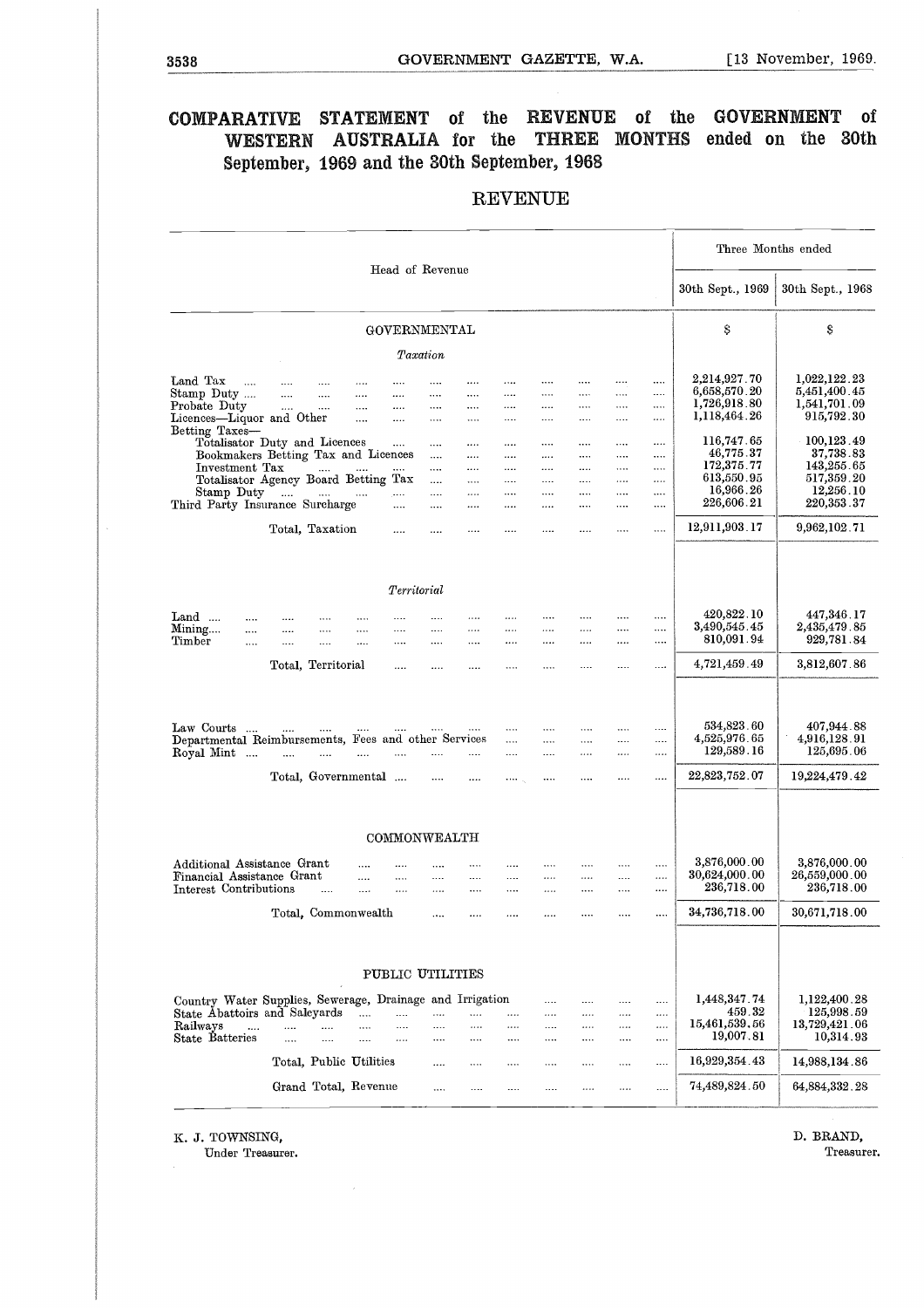### 13 November, 1969.] GOVERNMENT GAZETTE, W.A. 3539<br>COMPARATIVE STATEMENT of the EXPENDITURE of the GOVERNMENT of **COMPARATIVE STATEMENT** of the EXPENDITURE of the GOVERNMENT of **WESTERN AUSTRALIA for the THREE MONTHS ended on the 30th September, 1969, and the 30th September, 1968**

#### EXPENDITURE

|                                                                                                                      |                             |                                  |                      |                               |                           |              | <b>EXPENDITURE</b>   |                        |                      |                              |                              |
|----------------------------------------------------------------------------------------------------------------------|-----------------------------|----------------------------------|----------------------|-------------------------------|---------------------------|--------------|----------------------|------------------------|----------------------|------------------------------|------------------------------|
|                                                                                                                      |                             | Head of Service                  |                      |                               |                           |              |                      |                        |                      |                              | Three Months ended           |
|                                                                                                                      |                             |                                  |                      |                               |                           |              |                      |                        |                      | 30th Sept., 1969             | 30th Sept., 1968             |
|                                                                                                                      |                             |                                  |                      |                               |                           |              |                      |                        |                      |                              |                              |
| Special Acts-                                                                                                        |                             |                                  |                      |                               |                           |              |                      |                        |                      | S                            | S                            |
| Constitution Acts<br>$\mathbf{1}$ , and $\mathbf{1}$<br>Loan Acts-Interest and Sinking Fund                          | <b>Service</b>              | <b>Contract</b>                  | $\cdots$             | $\cdots$<br>$\cdots$          | $\cdots$<br>$\cdots$      | <br>$\cdots$ | $\cdots$<br>$\cdots$ | $\cdots$               | .                    | 4,049.50<br>12,933,900.00    | 4,049.50<br>11,620,800.00    |
| Auditor General                                                                                                      | and the manufacturer        | and the                          | $\ldots$             | $\ldots$ .                    | $\cdots$                  | $\cdots$     | $\ldots$             | $\sim 100$<br>$\ldots$ | <br>$\cdots$         | 3,699.50                     | 3,488.87                     |
| Agriculture Protection Board                                                                                         |                             | $\Delta\Delta\Delta\approx 0.01$ | $\ldots$             | $\cdots$                      |                           | $\cdots$     |                      | $\cdots$               | $\cdots$             | 120,000.00                   | 90,000.00                    |
| Coal Mine Workers (Pensions) Act, 1943-60                                                                            |                             |                                  |                      | $\cdots$                      | $\cdots$                  | $\cdots$     | $\cdots$             | $\cdots$               |                      | 22,500.00                    | 21,500.00                    |
| Fire Brigades Act—Contribution<br>Forests Act—Conservator of Forests                                                 |                             | التقليل المتفقي                  | $\mathbf{r}$         | $\cdots$                      | $\cdots$                  | $\cdots$     | $\ldots$             | $\cdots$               |                      | 113,272.56                   | 95,235.75                    |
| Forests Act-Transfer from Revenue                                                                                    |                             |                                  | <b>Contractor</b>    | $\ldots$<br>$\cdots$          | $\ldots$<br>$\cdots$      | <br>$\cdots$ | $\cdots$<br>$\cdots$ | $\cdots$<br>$\ldots$ . | $\cdots$<br>$\cdots$ | 19,812.38<br>743,548.47      | 3,623.06<br>808,213.40       |
| Government Employees' Pensions Act, 1948                                                                             |                             |                                  |                      | $\sim$                        | $\cdots$                  | $\cdots$     | $\cdots$             | $\sim 100$             |                      | 97.50                        | 128.38                       |
| Industrial Commission                                                                                                | $\cdots$                    | <b>Sales Control</b>             | $\sim$ $\sim$        | $\cdots$                      | $\cdots$                  | $\cdots$     |                      | $\ldots$ .             | $\cdots$             | 12,500.88                    | 12,425.63                    |
| Judges' Salaries and Pensions Act, 1950                                                                              |                             |                                  |                      | $\cdots$                      | $\cdots$                  |              | $\cdots$             | $\sim 100$             | $\cdots$             | 43,755.84                    | 24,350.00                    |
| Mine Workers' Relief Act—Contribution to Fund<br>Motor Vehicle (Third Party Insurance) Act                           |                             |                                  |                      | $\sim$                        | $\cdots$                  | $\cdots$     | $\cdots$             | $\sim 100$             | $\cdots$             | 12,427.84<br>5,448.62        | 11,559.46<br>4,819.29        |
| Native Welfare Act<br>$\cdots$                                                                                       | $\cdots$                    | $\cdots$                         | $\ddotsc$            | $\cdots$                      | $\cdots$<br>$\cdots$      | <br>$\cdots$ | .<br>$\cdots$        | <br>$\cdots$           | <br>                 | 20,000.00                    | 20,000.00                    |
| Noxious Weeds Act<br>$\sim$                                                                                          | $\cdots$                    | $\cdots$                         | $\cdots$             | $\cdots$                      | $\cdots$                  |              | $\cdots$             | $\cdots$               |                      | 45,000.00                    | 27,000.00                    |
| Parliamentary Salaries and Allowances Act, 1967                                                                      |                             |                                  |                      |                               | $\mathbf{r}_{\text{max}}$ | .            | $\cdots$             | $\cdots$               | .                    | 218,604.33                   | 187,106.55                   |
| Parliamentary Superannuation Act (No. 60 of 1948 and Amendments)                                                     |                             |                                  |                      |                               |                           |              |                      | $\cdots$               | $\ldots$             | 4,241.50                     | 265.50                       |
| Pensions and Retiring Allowances<br>Public Service Arbitration Act                                                   |                             | $\cdots$                         | $\ldots$<br>$\cdots$ | <br>$\cdots$                  | $\cdots$<br>$\cdots$      | $\cdots$<br> | <br>$\cdots$         | $\cdots$               |                      | 31,358.08<br>3,431.33        | 24,314.98<br>3,220.49        |
| Public Service Commissioner                                                                                          |                             | $\Delta\Delta\omega_{\rm{eff}}$  | $\cdots$             | $\cdots$                      | $\cdots$                  | $\cdots$     | $\cdots$             | <br>$\cdots$           | $\cdots$<br>$\cdots$ | 3,833.69                     | 3,623.06                     |
| Royal Mint<br>$\mathbf{r}$<br>$\mathbf{r}$ and $\mathbf{r}$ and $\mathbf{r}$                                         |                             | and the main                     |                      | $\cdots$                      | $\cdots$                  | $\cdots$     |                      | $\sim$ . $\sim$        | $\cdots$             | 50,000.00                    | 50,000.00                    |
| Solicitor General Act                                                                                                | <b>Sales</b>                | $\ldots$ . $\ldots$              |                      | $\sim 100$ and $\sim 100$     | $\cdots$                  |              |                      | .                      | $\sim$ . $\sim$      | 4,000.00                     | (a)                          |
| Suitors Fund Act<br><b>Contractor</b>                                                                                |                             |                                  |                      | التبين المستحدث التبيت المتبد | $\cdots$                  | $\cdots$     | $\cdots$             | $\cdots$               | $\cdots$             | 3,112.10                     | 2,924.30                     |
| Superannuation and Family Benefits Act<br>The Agent General Act                                                      | التبين المالينين المتناورات |                                  |                      | $\sim 100$                    | $\sim$ $\sim$<br>$\cdots$ | $\cdots$<br> | $\ldots$<br>$\cdots$ | $\cdots$<br>$\cdots$   | $\cdots$<br>$\cdots$ | 1,141,324.75<br>1,880.55     | 855,510.63<br>1,611.90       |
| University Building Act (No. 43 of 1952)                                                                             |                             |                                  |                      | <b>College</b>                | $\cdots$                  | $\cdots$     | $\cdots$             | $\cdots$               | $\cdots$             | 4,483.45                     | 4,229.96                     |
| University of Western Australia (No. 37 of 1911 and Amendments)<br>Wheat Industry Stabilisation Act (No. 75 of 1958) |                             |                                  |                      |                               | $\mathbf{r}$              |              |                      | $\cdots$<br>           | <br>$\cdots$         | 125,000.00<br>58.80          | 125,000.00<br>49.94          |
| Total                                                                                                                | $\cdots$                    |                                  | .                    | .                             | $\cdots$                  | $\cdots$     | .                    | $\cdots$               | $\cdots$             | 15,691,341.67                | 14,005,050.65                |
| Legislative Council                                                                                                  |                             | $\cdots$                         |                      | $\cdots$                      | $\cdots$                  | .            | $\cdots$             |                        |                      | 14,526.75                    | 13,942.63                    |
| Legislative Assembly<br>.                                                                                            | $\cdots$                    | $\cdots$                         |                      |                               | $\cdots$                  |              |                      |                        |                      | 17,505.41                    | 17,910.08                    |
| Joint House Committee<br>                                                                                            | $\cdots$                    | $\ldots$ .                       | $\cdots$             |                               | $\cdots$                  |              |                      | $\cdots$               |                      | 29,412.51                    | 28,303.11                    |
| Joint Printing Committee                                                                                             | $\cdots$                    |                                  |                      |                               |                           |              |                      |                        | $\ldots$             | 26,410.59                    | 22,445.13                    |
| Joint Library Committee<br>$\cdots$                                                                                  | $\cdots$                    | $\cdots$                         | $\cdots$             | $\cdots$                      |                           |              |                      |                        |                      | 1,738.92                     | 1,661.29                     |
| Premier, Treasurer and Minister for Tourists-                                                                        |                             |                                  |                      |                               |                           |              |                      |                        |                      |                              |                              |
|                                                                                                                      |                             |                                  | <br>                 |                               |                           | $\cdots$     | .<br>                | <br>$\cdots$           | <br>                 | 85,328.99<br>178,351.29      | 76,118.89<br>151,902.67      |
| Premier's Department                                                                                                 |                             |                                  |                      |                               |                           |              |                      | $\ldots$ .             |                      | 11,134.42                    | 48,702.68                    |
| Treasury<br>$\ldots$ .<br>Automatic Data Processing Centre                                                           |                             |                                  |                      |                               |                           | $\cdots$     |                      |                        |                      | 22,437.41                    | 11,584.53                    |
| Governor's Establishment                                                                                             | $\cdots$                    |                                  |                      |                               |                           | $\ldots$     | .                    | $\cdots$               |                      |                              |                              |
| London Agency<br>$\cdots$                                                                                            | $\cdots$                    | $\cdots$                         |                      |                               | $\cdots$                  | $\cdots$     |                      |                        |                      | 55,735.56                    | 52,932.87                    |
| Tokyo Agency<br>$\cdots$                                                                                             |                             | $\cdots$                         |                      |                               |                           |              |                      |                        |                      | 5,023.10                     | 3,524.99                     |
| Public Service Commissioner<br>Public Service Arbitrator                                                             | $\cdots$                    | $\cdots$<br>$\cdots$             |                      | <br>                          | <br>                      | <br>         | $\cdots$<br>         | <br>                   |                      | 69,776.91                    | 55,964.99                    |
| Government Motor Car Service                                                                                         |                             | $\ldots$                         | .                    |                               |                           |              |                      |                        | <br>                 | 4,475.03<br>25,705.92        | 3,370.52<br>30,659.70        |
| Audit<br>$\mathbf{r}$<br>$\mathbf{r}$<br>in in                                                                       | $\cdots$                    |                                  |                      |                               |                           | $\cdots$     | $\cdots$             | $\sim$ . $\sim$        | $\cdots$             | 84,845.64                    | 81,508.82                    |
| Government Stores<br>.                                                                                               | $\cdots$                    |                                  |                      | $\cdots$                      | $\cdots$                  | $\cdots$     | $\cdots$             |                        | $\cdots$             | 149,141.26                   | 146,846.18                   |
| Superannuation Board                                                                                                 | $\cdots$                    |                                  |                      |                               | $\cdots$                  | .            |                      |                        | $\cdots$             | 22,142.34                    | 18,050.03                    |
| Government Printer<br>$\sim$<br>Miscellaneous Services                                                               | <br>                        |                                  | .                    | <br>$\cdots$                  | .<br>$\cdots$             | $\cdots$<br> | <br>.                |                        | $\cdots$             | 417,098.50                   | 303,298.93                   |
| Total                                                                                                                |                             | <br>                             |                      |                               |                           |              |                      | <br>                   | <br>                 | 5,262,275.87<br>6,393,472.24 | 4,591,771.39<br>5,576,237.19 |
|                                                                                                                      |                             |                                  |                      |                               |                           |              |                      |                        |                      |                              |                              |
| Agriculture<br>$\sim$<br>.                                                                                           | $\cdots$                    | $\cdots$                         | $\cdots$             | .                             |                           | .            | .                    |                        |                      | 1,253,379.32                 | 1,218,631.74                 |
| Co-ordinator of Agricultural Industries                                                                              |                             |                                  | $\cdots$             |                               |                           |              |                      |                        |                      | 17,617.61                    | 5,697.60                     |
| Minister for Agriculture-<br>College of Agriculture                                                                  | $\ddotsc$                   | $\cdots$                         | $\cdots$             |                               |                           | $\cdots$     | .                    |                        |                      | 16,066.85                    | 58,485.74                    |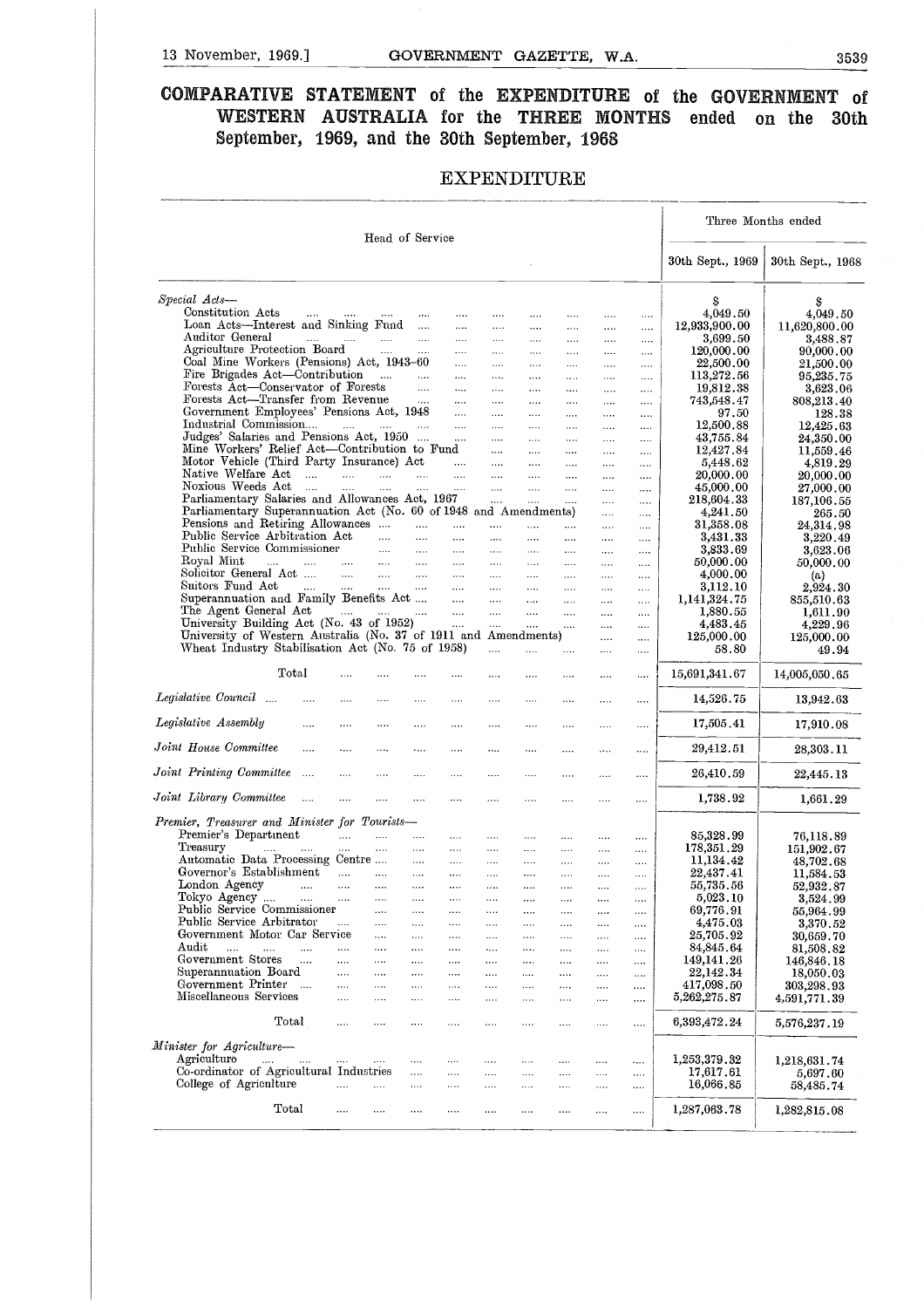# 3540<br>
GOVERNMENT GAZETTE, W.A.<br>
EXPENDITURE—continued EXPENDITURE—continued

|                                                                                    |                                            |                                   |                                |                                                    |                      |                      | EXPENDITURE-continued |                      |                      |              |                      |                                |                             |
|------------------------------------------------------------------------------------|--------------------------------------------|-----------------------------------|--------------------------------|----------------------------------------------------|----------------------|----------------------|-----------------------|----------------------|----------------------|--------------|----------------------|--------------------------------|-----------------------------|
|                                                                                    |                                            |                                   |                                |                                                    | Head of Service      |                      |                       |                      |                      |              |                      |                                | Three Months ended          |
|                                                                                    |                                            |                                   |                                |                                                    |                      |                      |                       |                      |                      |              |                      | 30th Sept., 1969               | 30th Sept., 1968            |
| Minister for Industrial Development and the North-West-                            |                                            |                                   |                                |                                                    |                      |                      |                       |                      |                      |              |                      | \$                             | S                           |
| Industrial Development<br>North-West (b)                                           |                                            | $\sim$ $\sim$ $\sim$              | $\cdots$<br>                   | $\cdots$<br>$\cdots$                               | .<br>$\cdots$        | <br>                 | $\cdots$<br>$\cdots$  | <br>$\cdots$         |                      |              | <br>                 | 172,376.99<br>32,799.26        | 144,026.19<br>34,560.44     |
|                                                                                    | Total                                      |                                   | $\cdots$                       | $\cdots$                                           | $\cdots$             |                      | $\cdots$              | $\cdots$             | $\cdots$             | $\cdots$     |                      | 205,176.25                     | 178,586.63                  |
| Minister for Education and Native Welfare-<br>Education                            | $\cdots$                                   | $\cdots$                          |                                | .                                                  | $\cdots$             |                      | $\cdots$              | $\cdots$             |                      |              | $\cdots$             | 12,419,947.36                  | 10,396,351.32               |
| Native Welfare                                                                     | Total                                      | $\cdots$                          |                                | .                                                  |                      |                      |                       |                      |                      |              |                      | 965,000.00<br>13, 384, 947. 36 | 533,332.00<br>10,929,683.32 |
|                                                                                    |                                            |                                   |                                |                                                    |                      |                      | $\cdots$              | $\cdots$             | $\cdots$             | $\cdots$     |                      |                                |                             |
| Minister for Mines and Justice-<br>$\mathbf{M}$ ines<br>Crown Law                  | $\cdots$<br>$\cdots$                       | $\cdots$<br>$\cdots$              | $\cdots$<br>                   | $\cdots$<br>$\cdots$                               | $\cdots$<br>$\cdots$ | $\cdots$<br>         | $\cdots$<br>          | $\cdots$<br>$\cdots$ | $\cdots$<br>$\cdots$ | $\cdots$<br> | $\cdots$<br>         | 567,736.63<br>866,937.38       | 543,864.77<br>727,523.61    |
| Electoral<br>Licensing                                                             | $\cdots$<br>$\cdots$                       | $\cdots$<br>$\cdots$              | $\cdots$<br>$\cdots$           | $\cdots$<br>$\cdots$                               | $\cdots$<br>$\cdots$ | $\cdots$<br>$\cdots$ | $\cdots$<br>$\cdots$  | $\cdots$<br>$\cdots$ | $\cdots$<br>$\cdots$ | <br>$\cdots$ | <br>$\cdots$         | 30,070.58<br>13,030.44         | 29,226.77<br>12,583.44      |
|                                                                                    | Total                                      |                                   | $\cdots$                       | $\cdots$                                           |                      | $\cdots$             | $\cdots$              | $\cdots$             | $\cdots$             | $\cdots$     | $\cdots$             | 1,477,775.03                   | 1,313,198.59                |
| Minister for Lands, Forests and Immigration-                                       |                                            |                                   |                                |                                                    |                      |                      |                       |                      |                      |              |                      |                                |                             |
| Lands and Surveys<br>Forests                                                       | $\cdots$                                   | $\cdots$                          | $\cdots$<br>$\cdots$           | $\cdots$<br>$\cdots$                               | $\cdots$<br>.        | <br>                 | $\cdots$<br>$\cdots$  | $\cdots$<br>$\cdots$ | $\cdots$<br>$\cdots$ | <br>$\cdots$ | $\ldots$<br>$\cdots$ | 988,432.63<br>394,737.18       | 849,719.08<br>385,192.05    |
| Bush Fires Board                                                                   |                                            | $\cdots$                          | $\cdots$                       | $\cdots$                                           | .                    |                      |                       |                      |                      | .            | $\cdots$             | 44,810.35                      | 30,612.72                   |
|                                                                                    | $\rm Total$                                |                                   | $\cdots$                       | $\cdots$                                           | $\cdots$             | $\cdots$             | $\cdots$              | $\cdots$             | $\cdots$             | $\cdots$     | $\cdots$             | 1,427,980.16                   | 1,265,523.85                |
| Minister for Works-<br>Public Works and Buildings<br>Harbour and Light and Jetties |                                            |                                   |                                | $\cdots$<br>.                                      | $\cdots$<br>         | $\cdots$<br>         | $\cdots$<br>          | <br>                 | $\cdots$<br>         | $\cdots$<br> | $\cdots$<br>         | 2,478,801.40<br>466,312.60     | 2,170,598.06<br>520,591.37  |
|                                                                                    | Total                                      |                                   | $\ddotsc$                      | $\ddotsc$                                          | $\cdots$             | $\ddotsc$            | $\cdots$              | $\cdots$             | $\cdots$             | $\cdots$     |                      | 2,945,114.00                   | 2,691,189.43                |
| Minister for Local Government, Town Planning and Child Welfare-                    |                                            |                                   |                                |                                                    |                      |                      |                       |                      |                      |              |                      |                                |                             |
| Local Government<br>Town Planning                                                  |                                            | $\ldots$<br>$\cdots$              | $\cdots$<br>$\cdots$           | $\cdots$<br>$\cdots$                               | $\cdots$<br>         | $\cdots$<br>         | $\cdots$<br>$\cdots$  | <br>                 | $\cdots$<br>         | $\cdots$<br> | <br>                 | 51,409.01<br>90,923.15         | 56,616.69<br>89,144.17      |
| Child Welfare                                                                      |                                            | $\sim$                            | $\cdots$                       | $\cdots$                                           | $\cdots$             | $\cdots$             |                       | $\cdots$             | $\cdots$             |              |                      | 637,122.12                     | 541,053.59                  |
|                                                                                    | Total                                      |                                   |                                |                                                    | $\cdots$             | $\cdots$             | $\cdots$              |                      |                      |              |                      | 779,454.28                     | 686,814.45                  |
| Chief Secretary and Minister for Police and Traffic-                               |                                            |                                   |                                |                                                    |                      |                      |                       |                      |                      |              |                      | 118,262.80                     | 111,732.86                  |
| Chief Secretary<br>Registry and Friendly Societies                                 |                                            |                                   | and the company of the company | and the<br>and the                                 | $\cdots$<br>$\ldots$ | $\cdots$<br>$\cdots$ | <br>$\cdots$          | <br>$\cdots$         | <br>$\cdots$         | <br>$\cdots$ | <br>$\cdots$         | 40,746.82                      | 32,540.58                   |
| Observatory<br>Prisons<br>                                                         |                                            | and and an<br>                    |                                | $\cdots$<br>                                       | $\ldots$<br>         | $\ldots$ .<br>       | $\cdots$<br>          | $\cdots$<br>         | $\cdots$<br>         | $\cdots$<br> | <br>                 | 17,585.87<br>559,005.13        | 15,801.88<br>479,865.99     |
| Police<br>$\cdots$                                                                 |                                            |                                   |                                |                                                    |                      |                      |                       |                      | $\cdots$             | $\cdots$     | $\cdots$             | 2,197,604.44                   | 1,821,785.43                |
|                                                                                    |                                            | Total                             |                                | $\cdots$                                           |                      |                      |                       |                      |                      |              |                      | 2,933,205.06                   | 2,461,726.74                |
| Minister for Housing and Labour-                                                   |                                            |                                   |                                |                                                    |                      |                      |                       |                      |                      |              |                      |                                |                             |
| Labour<br>Industrial Commission                                                    |                                            |                                   | $\cdots$<br>$\cdots$           | $\ldots$<br>$\cdots$                               | $\cdots$<br>$\cdots$ | <br>$\cdots$         | $\ldots$<br>$\cdots$  | â.,<br>$\cdots$      | $\cdots$<br>         | <br>         | <br>$\cdots$         | 39,615.91<br>49,412.96         | 32,743.70<br>46,191.79      |
| $\operatorname{Scaffolding}$                                                       | المندار المندا                             |                                   | $\cdots$                       | $\cdots$                                           |                      | $\cdots$             | $\cdots$              |                      | $\ldots$             | $\cdots$     |                      | 22,545.71                      | 18.174.98                   |
| Factories                                                                          | الممرات الممرات                            |                                   | $\cdots$                       | $\cdots$                                           | $\cdots$             | $\cdots$             | $\cdots$              | $\cdots$             | $\cdots$             |              | $\cdots$             | 31,744.06<br>49,564.94         | 28,267.66<br>(c)            |
| Inspection of Machinery<br>Weights and Measures                                    |                                            |                                   | $\cdots$<br>$\cdots$           | $\cdots$<br>$\ldots$                               | $\cdots$<br>         | $\cdots$<br>$\cdots$ | $\cdots$<br>          | <br>                 | <br>                 | <br>         | $\cdots$<br>$\ldots$ | 16,780.26                      | 15,583.69                   |
|                                                                                    |                                            | Total                             | $\cdots$                       | $\cdots$                                           |                      | $\cdots$             |                       |                      |                      |              | $\ldots$             | 209,663.84                     | 140,961.82                  |
| Minister for Health, Fisheries and Fauna-                                          |                                            |                                   |                                |                                                    |                      |                      |                       |                      |                      |              |                      |                                |                             |
| Medical                                                                            |                                            | and the state of the state of the | $\ldots$                       | $\cdots$                                           | $\cdots$             | $\cdots$             | $\cdots$              | $\cdots$             |                      |              |                      | 6,154,691.54                   | 5,607,998.47                |
| Public Health<br>Mental Health Services                                            |                                            | $\ldots$                          | $\cdots$<br>$\cdots$           | $\cdots$<br>$\cdots$                               | $\cdots$<br>$\cdots$ | $\cdots$<br>$\cdots$ | <br>$\cdots$          | $\cdots$<br>$\cdots$ | $\cdots$<br>$\cdots$ | <br>         | <br>                 | 865,182.60<br>1,448,559.96     | 808,450.22<br>1,243,012.74  |
| Fisheries                                                                          | $\mathbf{r} = \mathbf{r} \cdot \mathbf{r}$ |                                   | $\cdots$                       | $\cdots$                                           | $\cdots$             | $\cdots$             | $\cdots$              | $\cdots$             | $\cdots$             |              | $\ldots$             | 166,536.08                     | 135,667.94                  |
|                                                                                    |                                            | Total                             | $\cdots$                       | $\ldots$                                           |                      |                      |                       |                      |                      |              | $\cdots$             | 8,634,970.18                   | 7,795,129.37                |
| Public Utilities-                                                                  |                                            |                                   |                                |                                                    |                      |                      |                       |                      |                      |              |                      |                                |                             |
| State Abattoirs and Saleyards<br>Railways                                          |                                            | المتناد المتبدر المتنادر          |                                | $\cdots$<br>$\langle \hat{z}_2, \hat{z}_3 \rangle$ | $\cdots$<br>$\ldots$ | $\cdots$<br>$\ldots$ | $\cdots$<br>$\cdots$  | $\ldots$<br>$\cdots$ | $\cdots$<br>$\cdots$ | <br>         | $\cdots$<br>$\ldots$ | 5,713.18<br>11,969,033.20      | 100,323.94<br>11,356,530.95 |
| State Batteries                                                                    |                                            | $\sim$ $\sim$ $\sim$              | $\cdots$                       | $\cdots$                                           | $\ldots$             | $\cdots$             | $\ldots$              | $\ldots$             | $\ldots$             |              | $\cdots$             | 126,807.28                     | 117,197.55                  |
| Country Water Supplies, Sewerage, Drainage and Irrigation                          |                                            |                                   |                                |                                                    |                      |                      |                       |                      | $\cdots$             |              |                      | 3,167,134.68                   | 1,691,940.29                |
|                                                                                    |                                            | Total                             | $\cdots$                       | $\cdots$                                           | $\ldots$             | $\cdots$             | $\cdots$              | $\cdots$             |                      |              |                      | 15,268,688.34                  | 13,265,992.73               |
|                                                                                    |                                            |                                   | Grand Total, Expenditure       |                                                    |                      | $\ldots$             |                       |                      | $\ldots$             |              |                      | 70,728,446.37                  | 61,677,172.09               |

(a) Expenditure previously incurred under Crown Law Division.<br>
(b) Expenditure by other Departments in the North-West previously met from this division is now incorporated with the Administering Department.<br>
(c) Expenditur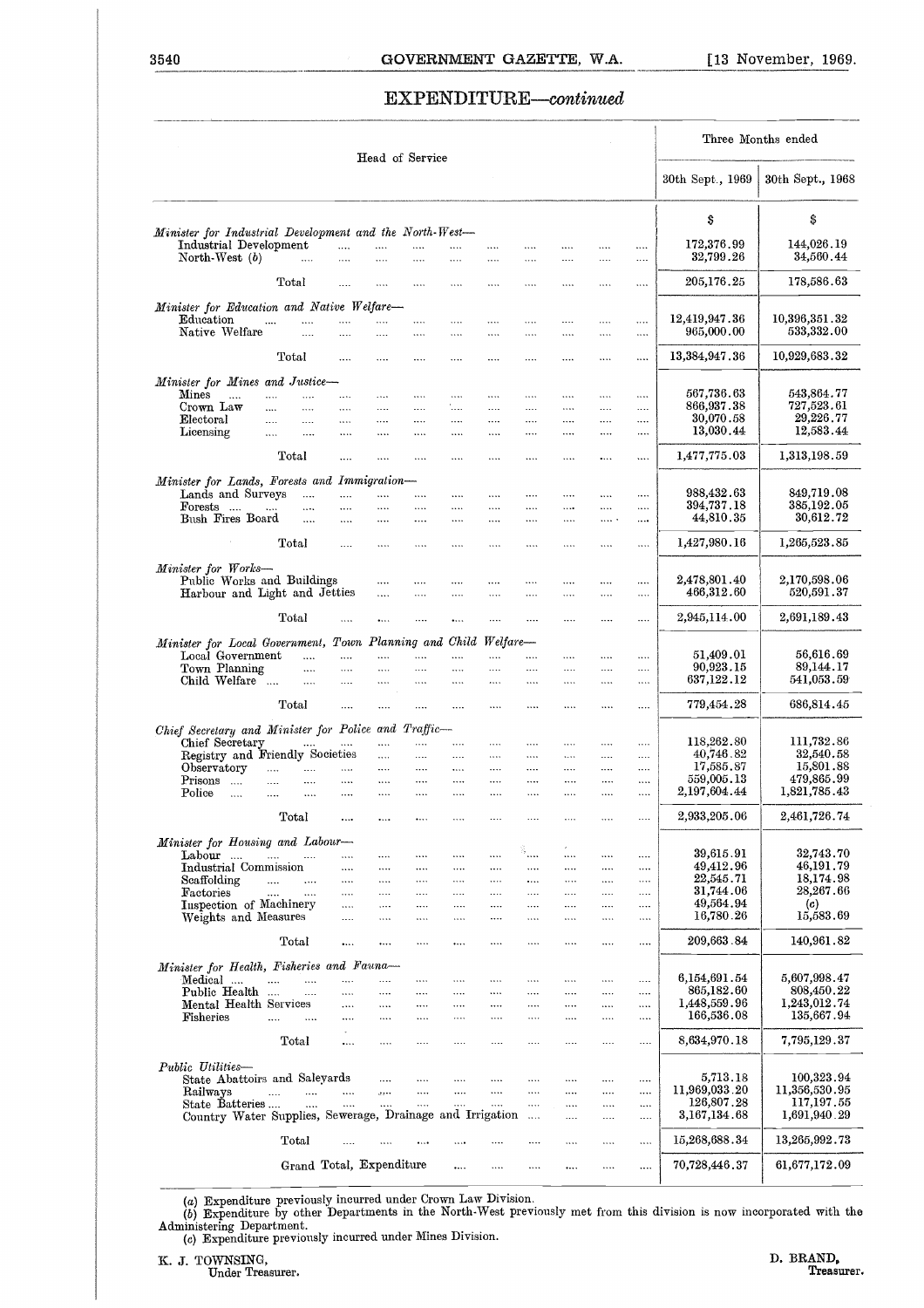#### STATEMENT No. 2

#### **CONSOLIDATED REVENUE FUND**

#### Revenue and Expenditure for **the Three Months ended 30th September, 1969**

 $\overline{\phantom{a}}$ 

#### REVENUE

|            | Revenue and Expenditure for the Three Months ended 30th September, 1969 |                |  |  |            |
|------------|-------------------------------------------------------------------------|----------------|--|--|------------|
|            |                                                                         |                |  |  |            |
|            |                                                                         | <b>REVENUE</b> |  |  |            |
| 1968-69    |                                                                         |                |  |  | 1969-70    |
| \$         |                                                                         |                |  |  | \$         |
| 9,962,102  | Taxation                                                                |                |  |  | 12,911,903 |
| 3,812,608  | Territorial                                                             |                |  |  | 4,721,459  |
| 407,945    | Law Courts                                                              |                |  |  | 534,824    |
| 4,916,129  | Departmental                                                            |                |  |  | 4,525,977  |
| 125,695    | Royal Mint                                                              |                |  |  | 129,589    |
| 30,671,718 | Commonwealth                                                            |                |  |  | 34,736,718 |
| 14,988,135 | <b>Public Utilities</b>                                                 |                |  |  | 16,929,354 |
| 64,884,332 | Total Revenue                                                           |                |  |  | 74,489,824 |
|            |                                                                         |                |  |  |            |
|            |                                                                         |                |  |  |            |

#### EXPENDITURE

| 64,884,332                          | Total Revenue                                       |                   |                                     |                |                                           |          |          | 74,489,824              |
|-------------------------------------|-----------------------------------------------------|-------------------|-------------------------------------|----------------|-------------------------------------------|----------|----------|-------------------------|
|                                     |                                                     |                   | <b>EXPENDITURE</b>                  |                |                                           |          |          |                         |
| 1968-69                             |                                                     |                   |                                     |                |                                           |          |          | 1969-70                 |
| \$                                  | Special Acts-                                       |                   |                                     |                |                                           |          |          | \$                      |
| 4,050                               | <b>Constitution Acts</b>                            |                   |                                     |                |                                           |          |          | 4,050                   |
| 762,600                             | Interest-Overseas                                   |                   |                                     |                |                                           |          | .        | 672,300                 |
| 8,800,200                           | Interest-Australia                                  |                   |                                     |                |                                           |          |          | 10,065,600              |
| 2,058,000                           | Sinking Fund                                        | $\cdots$          |                                     |                |                                           |          |          | 2,196,000               |
| 2,380,201                           | Other Special Acts                                  |                   | .                                   |                | .                                         |          |          | 2,753,392               |
| 84,262                              | Parliament House                                    | $\ddotsc$         |                                     |                |                                           |          |          | 89,594                  |
| 5,576,237                           | Premier, Treasurer and Minister for Tourists        |                   |                                     |                |                                           |          | $\cdots$ | 6,393,472               |
| 1,282,815                           | Minister for Agriculture                            |                   |                                     |                |                                           | $\cdots$ |          | 1,287,064               |
| 178,587                             | ,                                                   |                   |                                     |                | Industrial Development and the North-West |          |          | 205,176                 |
| 10,929,683                          | ,,                                                  |                   | <b>Education and Native Welfare</b> |                |                                           |          |          | 13,384,947              |
| 1,313,199                           | ,,                                                  | Mines and Justice |                                     | $\overline{1}$ |                                           | .        |          | 1,477,775               |
| 1,265,524                           | , 9                                                 |                   | Lands, Forests and Immigration      |                |                                           |          |          | 1,427,980               |
| 2,691,189                           | Works                                               | $\ldots$          |                                     |                |                                           |          |          | 2,945,114               |
| 686,814                             | ,,                                                  |                   |                                     |                | Local Government, Town Planning and Child |          |          |                         |
|                                     | , ,                                                 | Welfare           |                                     |                |                                           |          |          | 779,454                 |
| 2,461,727                           | Chief Secretary and Minister for Police and Traffic |                   |                                     |                |                                           |          |          | 2,933,205               |
| 140,962                             | Minister for Housing and Labour                     |                   |                                     |                |                                           | .        |          | 209,664                 |
| 7,795,129                           | Minister for Health, Fisheries and Fauna            |                   |                                     |                |                                           | .        |          | 8,634,970               |
| 13,265,993                          | <b>Public Utilities</b>                             |                   |                                     |                |                                           |          |          | 15,268,689              |
|                                     |                                                     |                   |                                     |                |                                           |          |          |                         |
| 61,677,172                          | Total Expenditure                                   |                   |                                     |                |                                           |          |          | 70,728,446              |
| 64,884,332                          | Total Revenue                                       |                   |                                     |                |                                           |          |          | 74,489,824              |
|                                     |                                                     |                   |                                     |                |                                           |          |          |                         |
| 3,207,160                           | Surplus for the Three Months                        |                   |                                     |                |                                           |          | .        | 3,761,378               |
| K. J. TOWNSING,<br>Under Treasurer, |                                                     |                   |                                     |                |                                           |          |          | D. BRAND,<br>Treasurer. |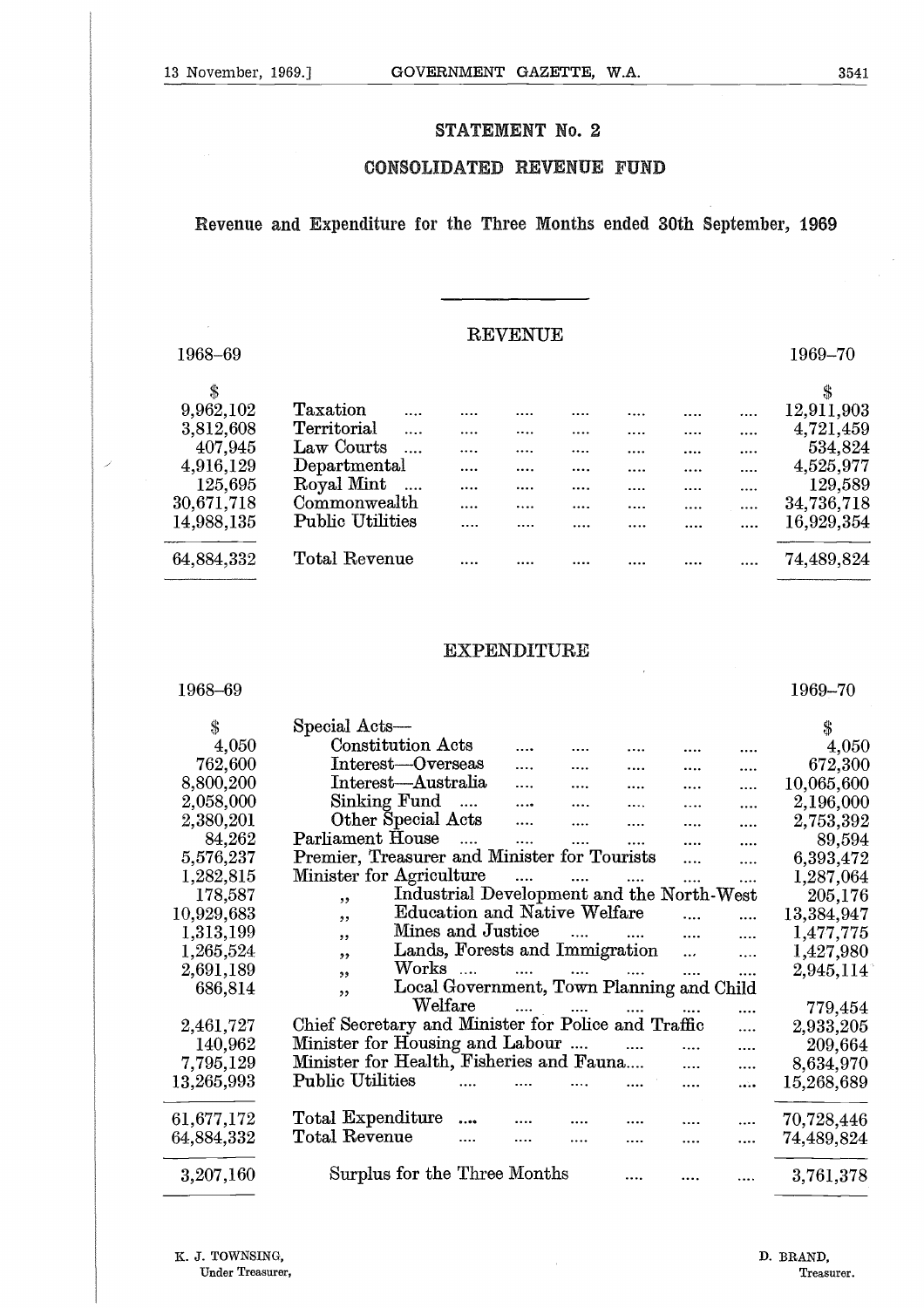#### GOVERNMENT OF WESTERN AUSTRALIA

#### **BALANCE SHEET AS AT 30th SEPTEMBER, 1969**

| Loan Flotations<br>Less Redemptions from Sinking Fund      |                            |                                                                                                                                                                                                            |                                                                                 |                                                                                                          |                                          |                                                                                                                                                                     |                                                                                                                                                                                                                                          |                                                                                                  |                                                                                  |                                                                                            |                                                                                     |                                                                                                            |
|------------------------------------------------------------|----------------------------|------------------------------------------------------------------------------------------------------------------------------------------------------------------------------------------------------------|---------------------------------------------------------------------------------|----------------------------------------------------------------------------------------------------------|------------------------------------------|---------------------------------------------------------------------------------------------------------------------------------------------------------------------|------------------------------------------------------------------------------------------------------------------------------------------------------------------------------------------------------------------------------------------|--------------------------------------------------------------------------------------------------|----------------------------------------------------------------------------------|--------------------------------------------------------------------------------------------|-------------------------------------------------------------------------------------|------------------------------------------------------------------------------------------------------------|
|                                                            |                            |                                                                                                                                                                                                            |                                                                                 |                                                                                                          |                                          |                                                                                                                                                                     | .<br>                                                                                                                                                                                                                                    | $\cdots$<br>                                                                                     | <br>                                                                             |                                                                                            | $\dots 1{,}012{,}746{,}951$<br>157,583,799                                          |                                                                                                            |
|                                                            |                            |                                                                                                                                                                                                            |                                                                                 |                                                                                                          |                                          |                                                                                                                                                                     |                                                                                                                                                                                                                                          |                                                                                                  |                                                                                  |                                                                                            |                                                                                     | 855,163,152                                                                                                |
| Trust Funds, Governmental<br>$\it Less$ $\it In$ vestments |                            |                                                                                                                                                                                                            |                                                                                 |                                                                                                          | .<br>.                                   | .                                                                                                                                                                   | .<br>$\cdots$                                                                                                                                                                                                                            | .<br>$\cdots$                                                                                    | <br>$\cdots$                                                                     |                                                                                            | 39,259,509<br>7,658,323                                                             |                                                                                                            |
|                                                            |                            |                                                                                                                                                                                                            |                                                                                 |                                                                                                          |                                          |                                                                                                                                                                     |                                                                                                                                                                                                                                          |                                                                                                  |                                                                                  |                                                                                            |                                                                                     | 31,601,186                                                                                                 |
|                                                            |                            |                                                                                                                                                                                                            | $\cdots$<br>$\cdots$                                                            | $\cdots$<br>$\cdots$                                                                                     | $\cdots$<br>$\cdots$                     | $\cdots$<br>                                                                                                                                                        | .<br>$\cdots$                                                                                                                                                                                                                            | .<br>.                                                                                           | $\cdots$<br>                                                                     | <br>                                                                                       | 45,288,952<br>41,915,632                                                            |                                                                                                            |
|                                                            |                            |                                                                                                                                                                                                            |                                                                                 |                                                                                                          |                                          |                                                                                                                                                                     |                                                                                                                                                                                                                                          |                                                                                                  |                                                                                  |                                                                                            |                                                                                     | 3,373,320                                                                                                  |
|                                                            |                            |                                                                                                                                                                                                            | $\cdots$                                                                        |                                                                                                          |                                          |                                                                                                                                                                     |                                                                                                                                                                                                                                          | .                                                                                                |                                                                                  |                                                                                            |                                                                                     | 14,502,001                                                                                                 |
|                                                            |                            |                                                                                                                                                                                                            |                                                                                 | $\cdots$                                                                                                 | $\cdots$                                 | .                                                                                                                                                                   |                                                                                                                                                                                                                                          | .                                                                                                | $\cdots$                                                                         |                                                                                            |                                                                                     | 16,915,269                                                                                                 |
|                                                            |                            |                                                                                                                                                                                                            |                                                                                 |                                                                                                          |                                          |                                                                                                                                                                     |                                                                                                                                                                                                                                          |                                                                                                  | $\cdots$                                                                         | $\cdots$                                                                                   |                                                                                     | 10,094,932                                                                                                 |
|                                                            |                            |                                                                                                                                                                                                            |                                                                                 | $\cdots$                                                                                                 |                                          |                                                                                                                                                                     |                                                                                                                                                                                                                                          |                                                                                                  |                                                                                  | $\cdots$                                                                                   | 590,004                                                                             |                                                                                                            |
|                                                            |                            |                                                                                                                                                                                                            |                                                                                 |                                                                                                          |                                          |                                                                                                                                                                     |                                                                                                                                                                                                                                          |                                                                                                  |                                                                                  |                                                                                            |                                                                                     |                                                                                                            |
|                                                            |                            |                                                                                                                                                                                                            |                                                                                 |                                                                                                          |                                          |                                                                                                                                                                     |                                                                                                                                                                                                                                          |                                                                                                  |                                                                                  |                                                                                            | $\ldots$                                                                            |                                                                                                            |
|                                                            |                            |                                                                                                                                                                                                            |                                                                                 |                                                                                                          |                                          |                                                                                                                                                                     |                                                                                                                                                                                                                                          |                                                                                                  |                                                                                  |                                                                                            |                                                                                     | 4,351,382                                                                                                  |
|                                                            |                            |                                                                                                                                                                                                            |                                                                                 |                                                                                                          |                                          |                                                                                                                                                                     |                                                                                                                                                                                                                                          |                                                                                                  |                                                                                  |                                                                                            |                                                                                     | \$936,001,242                                                                                              |
|                                                            |                            |                                                                                                                                                                                                            |                                                                                 |                                                                                                          |                                          |                                                                                                                                                                     |                                                                                                                                                                                                                                          |                                                                                                  |                                                                                  |                                                                                            |                                                                                     |                                                                                                            |
|                                                            |                            |                                                                                                                                                                                                            |                                                                                 |                                                                                                          |                                          |                                                                                                                                                                     |                                                                                                                                                                                                                                          |                                                                                                  |                                                                                  |                                                                                            |                                                                                     |                                                                                                            |
|                                                            |                            |                                                                                                                                                                                                            |                                                                                 |                                                                                                          | $\cdots$                                 | $\cdots$<br>$\cdots$                                                                                                                                                | <br>                                                                                                                                                                                                                                     | <br>                                                                                             | <br>$\cdots$                                                                     | $\cdots$                                                                                   | 9,559,225<br>39,413,162                                                             |                                                                                                            |
|                                                            |                            |                                                                                                                                                                                                            |                                                                                 |                                                                                                          |                                          |                                                                                                                                                                     |                                                                                                                                                                                                                                          |                                                                                                  | $\cdots$                                                                         |                                                                                            | 157,583,799                                                                         |                                                                                                            |
|                                                            |                            |                                                                                                                                                                                                            |                                                                                 |                                                                                                          |                                          |                                                                                                                                                                     |                                                                                                                                                                                                                                          |                                                                                                  |                                                                                  |                                                                                            |                                                                                     | 846,160,027                                                                                                |
|                                                            |                            |                                                                                                                                                                                                            |                                                                                 |                                                                                                          |                                          |                                                                                                                                                                     |                                                                                                                                                                                                                                          |                                                                                                  |                                                                                  |                                                                                            |                                                                                     | 72,443,749                                                                                                 |
|                                                            | $\sim$<br>$\ldots$         |                                                                                                                                                                                                            | .                                                                               | $\cdots$                                                                                                 |                                          |                                                                                                                                                                     |                                                                                                                                                                                                                                          | .                                                                                                |                                                                                  |                                                                                            | 120,240<br>347,875                                                                  |                                                                                                            |
|                                                            |                            |                                                                                                                                                                                                            |                                                                                 |                                                                                                          |                                          |                                                                                                                                                                     |                                                                                                                                                                                                                                          |                                                                                                  |                                                                                  |                                                                                            |                                                                                     | Cr. 1,271,799                                                                                              |
| Government<br>Government<br>Railway                        | Printer<br>Stores          | $\cdots$<br><br>$\cdots$                                                                                                                                                                                   | <br>$\cdots$<br>$\cdots$                                                        | .<br>$\cdots$                                                                                            | $\cdots$<br>$\cdots$                     | $\cdots$<br>.                                                                                                                                                       | $\cdots$<br>$\cdots$                                                                                                                                                                                                                     | $\cdots$<br>$\cdots$                                                                             | <br>                                                                             |                                                                                            | 243,644<br>4,899,906<br>155,302                                                     |                                                                                                            |
|                                                            |                            |                                                                                                                                                                                                            |                                                                                 |                                                                                                          |                                          |                                                                                                                                                                     |                                                                                                                                                                                                                                          |                                                                                                  |                                                                                  |                                                                                            |                                                                                     | 5,298,852                                                                                                  |
|                                                            |                            |                                                                                                                                                                                                            |                                                                                 |                                                                                                          |                                          |                                                                                                                                                                     |                                                                                                                                                                                                                                          |                                                                                                  |                                                                                  |                                                                                            |                                                                                     | 429,840                                                                                                    |
|                                                            |                            |                                                                                                                                                                                                            |                                                                                 |                                                                                                          |                                          |                                                                                                                                                                     | $\cdots$<br>$\cdots$                                                                                                                                                                                                                     | $\cdots$<br>                                                                                     | .<br>$\cdots$                                                                    | <br>$\cdots$                                                                               | 12,133,191                                                                          |                                                                                                            |
|                                                            |                            |                                                                                                                                                                                                            |                                                                                 |                                                                                                          |                                          |                                                                                                                                                                     | $\cdots$                                                                                                                                                                                                                                 | <br>                                                                                             | <br>$\sim$ $\sim$                                                                | <br>$\cdots$                                                                               |                                                                                     |                                                                                                            |
|                                                            |                            |                                                                                                                                                                                                            |                                                                                 |                                                                                                          |                                          |                                                                                                                                                                     |                                                                                                                                                                                                                                          |                                                                                                  |                                                                                  | $\cdots$                                                                                   |                                                                                     |                                                                                                            |
|                                                            |                            |                                                                                                                                                                                                            |                                                                                 |                                                                                                          |                                          |                                                                                                                                                                     |                                                                                                                                                                                                                                          |                                                                                                  |                                                                                  |                                                                                            |                                                                                     | 12,940,573                                                                                                 |
|                                                            |                            |                                                                                                                                                                                                            |                                                                                 |                                                                                                          |                                          |                                                                                                                                                                     |                                                                                                                                                                                                                                          |                                                                                                  |                                                                                  |                                                                                            |                                                                                     | \$936,001,242                                                                                              |
|                                                            | Other Assets-<br>Advances- | Trust Funds, Private<br>Less Investments<br>Suspense Accounts<br>Deficit for year<br>Cash at Bank<br>Cash in London<br>Cash in Hand<br>Stores Accounts-<br>Stores<br>Remittances to London<br>Total Assets | $\cdots$<br><br>Consolidated Revenue Fund—<br>$\cdots$<br>Short Term Investment | Commonwealth Grants and Advances<br>Balance at commencement of year<br><br>Suspense (Overdrawn Accounts) | <br>Housing and other State Undertakings | $\cdots$<br>$\sim 10^{-1}$<br>Flotation Expenses, Discounts and Exchange<br>Consolidated Revenue Fund Deficits (Funded)<br>Treasurer's Advance to Departments, etc. | Trading Concerns and Public Utilities Banking Accounts<br>$\cdots$<br>Special Grant from Commonwealth received in year<br>Employment of Funds<br>$\cdots$<br>$\sim 100$ and $\sim 100$<br>Trust Funds, Governmental (Overdrawn Accounts) | <br>$\cdots$<br>Commonwealth Grants and Advances (Overdrawn Accounts)<br>and the same company of | $\cdots$<br><br>Less Redemptions of Debt applied to depreciation of assets, etc. | $\cdots$<br>$\cdots$<br>Trading Concerns and Public Utilities (Overdrawn Banking Accounts) | Works and Services—Railways, Transport, Electricity, Harbours, Water Supplies,<br>. | (s)3,761,378<br>4,351,382<br>954,771,439<br>1,003,743,826<br>Cr. 1,739,914<br>40,138<br>235,620<br>531,624 |

Under Treasurer,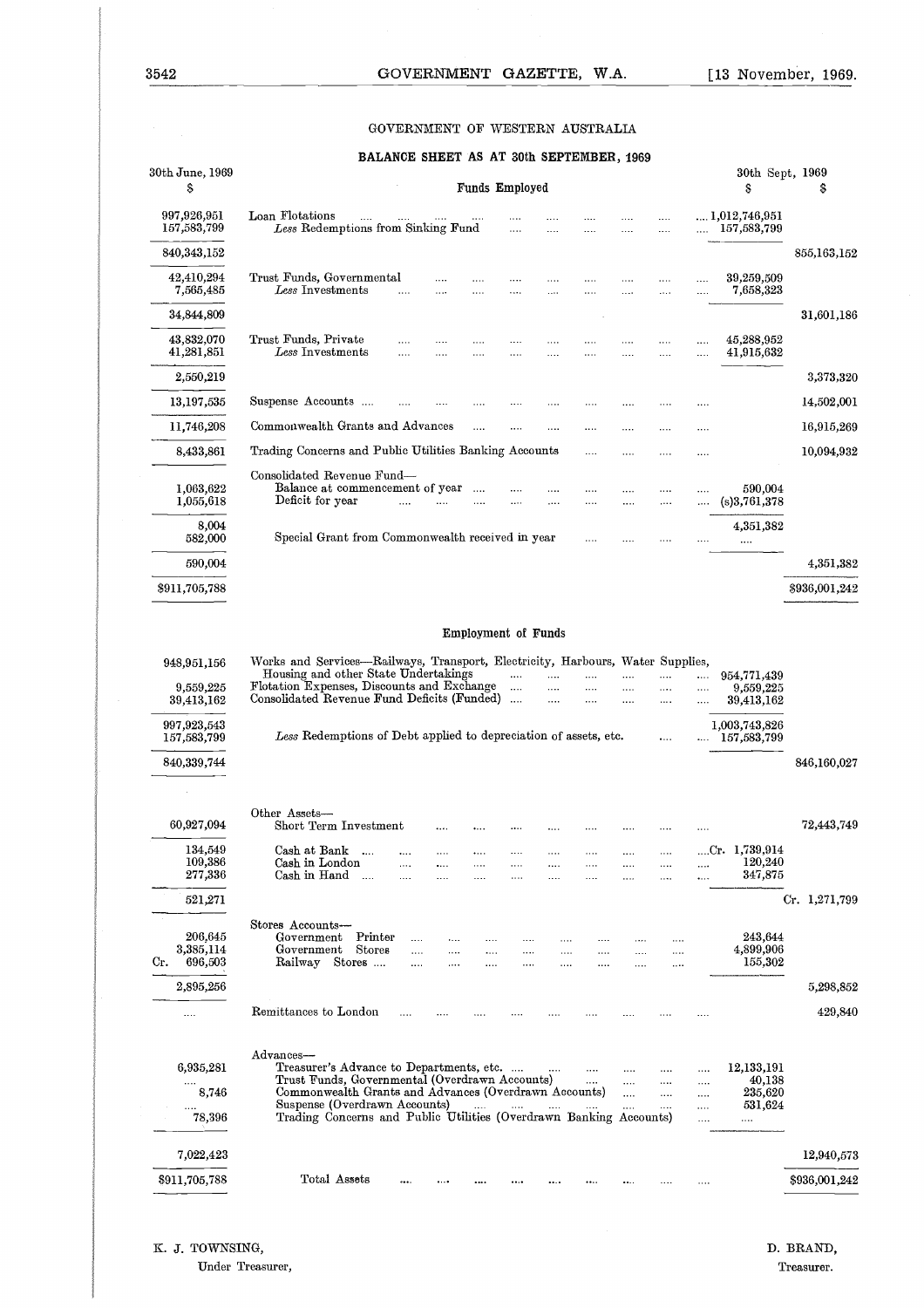## 13 November, 1969.] GOVERNMENT GAZETTE, W.A. 3543<br>TOTAL TRANSACTIONS of TREASURY ACCOUNTS from 30th June. 1969,<br>and BALANCE as at 30th September, 1969 TOTAL TRANSACTIONS of TREASURY ACCOUNTS from 30th June. 1969, and BALANCE as at 30th September, 1969

|  |  | $\alpha$ lld Distantivoli as as over popeomon, 1000 |  |
|--|--|-----------------------------------------------------|--|
|  |  |                                                     |  |
|  |  |                                                     |  |

| GOVERNMENT GAZETTE, W.A.<br>13 November, 1969.]                                                                                                                                         |                                  |                            |                                      | 3543                              |
|-----------------------------------------------------------------------------------------------------------------------------------------------------------------------------------------|----------------------------------|----------------------------|--------------------------------------|-----------------------------------|
| TOTAL TRANSACTIONS of TREASURY ACCOUNTS from 30th June. 1969,<br>and BALANCE as at 30th September, 1969                                                                                 |                                  |                            |                                      |                                   |
|                                                                                                                                                                                         | Balance as at<br>30th June, 1969 | Debit                      | Credit                               | Balance as at<br>30th Sept., 1969 |
| STATEMENT No. 1                                                                                                                                                                         |                                  |                            |                                      |                                   |
| TRUST FUNDS-GOVERNMENTAL +                                                                                                                                                              | S                                | S                          | s                                    | \$                                |
| Agriculture Protection Board<br>Agriculture Protection Board Plant Replacement Reserve                                                                                                  | 97,792.04<br>79,203.98           | 13,062.45<br>3,555.96      | 126,003.38<br>568.30                 | 210,732.97<br>76,216.32           |
| Agriculture Research Stations Prize Money<br>$\ldots$<br>Albany Port Authority External Loans Sinking Fund<br>$\ddotsc$                                                                 | 393.78<br>4,887.27               | $\ldots$                   | <br>476.95                           | 393.78<br>5,364.22                |
| Australian Wool Board<br>$\cdots$<br>$\cdots$<br>Banana Industry Compensation<br><b>Sales</b><br>$\cdots$<br>$\cdots$<br>$\cdots$                                                       | 9,926.04<br>108,187.66           | 11,712.71<br>17.50         | 21,252.50<br>10,534.44               | 19,465.83<br>118,704.60           |
| Beekeepers Compensation<br>المستحدث المتناولات<br>$\cdots$<br>$\cdots$<br>$\cdots$<br>Bunbury Port Authority External Loans Sinking Fund                                                | 4,769.68                         | 33.75                      | 1.06                                 | 4,736.99                          |
| Bunbury Port Authority Maintenance Dredging Stabilisation                                                                                                                               | 18,494.17<br>60,000.00           | $\ldots$<br>$\cdots$       | 3,029.75                             | 21,523.92<br>60,000.00            |
| Cattle Industry Compensation<br>$\cdots$<br>$\cdots$<br>Charles Hadley Travelling Library<br>$\cdots$<br>$\cdots$<br>$\cdots$                                                           | 587,487.06<br>7,726.35           | 40,110.03<br>1,315.33      | 78,364.66<br>11,268.79               | 625,741.69<br>17,679.81           |
| Crown Law Advance<br>$\cdots$ $\cdots$ $\cdots$ $\cdots$<br>$\ldots$<br>$\cdots$<br>$\cdots$<br>Emu Point Reserve Board<br>$\cdots$ $\cdots$<br>$\cdots$<br>$\cdots$                    | 349,483.05<br>15,173.14          | 3,325,006.20<br>4,271.28   | 3,076,914.49<br>1,391.31             | 101,391.34<br>12,293.17           |
| Fauna Conservation<br>and the company of the company<br>$\cdots$<br>$\cdots$<br>$\cdots$<br>Fisheries Research and Development<br>$\cdots$<br>$\cdots$<br>$\cdots$                      | 11.40<br>153,801.54              | $\ldots$<br>33,715.95      | 3.00<br>52,024.85                    | 14.40<br>172,110.44               |
| Forests Improvement and Reforestation<br>$\sim$<br>$\cdots$<br>$\cdots$<br>Fremantle Port Authority Attendance Money<br>$\cdots$<br>$\cdots$                                            | 455,847.54<br>$\cdots$           | 1,337,073.56<br>92.76      | 1,074,960.36<br>8,944.42             | 193,734.34<br>8,851.66            |
| Fremantle Port Authority External Loans Sinking Fund<br>$\cdots$<br>Fremantle Port Authority Replacement<br><b>Allen</b><br>$\ldots$                                                    | 112,819.86<br>74,697.31          | $\ldots$                   | 4,227.18<br>2,596.88                 | 117,047.04<br>77,294.19           |
| $\cdots$<br>Fruit Fly Eradication<br>$\cdots$<br>$\cdots$                                                                                                                               | 2,355.20                         | $\cdots$<br>12,958.29      | 27,238.74                            | 16,635.65                         |
| Fruit Growing Industry<br>المتنازل المتنازل المتنازل<br>$\cdots$<br><br>Fruit Growing Industry Investment Reserve<br>$\cdots$<br>$\cdots$                                               | 9,654.04<br>126,484.41           | 2,219.57<br>$\cdots$       | 25,589.71<br>142.45                  | 33,024.18<br>126,626.86           |
| Health Education Council<br>$\cdots$<br>$\cdots$<br>Health Education Council-Special Purposes<br>$\cdots$<br>$\cdots$                                                                   | 1,635.52<br>2,876.49             | 9,658.20                   | 13,130.65<br>11.12                   | 5,107.97<br>2,887.61              |
| Hospital Buildings and Equipment<br>$\cdots$<br>$\cdots$<br>Hospital Fund Contributions<br><b>Castle</b><br>$\cdots$<br>$\cdots$                                                        | 851,354.80<br>$\cdots$           | 326,910.49<br>8,388,185.74 | 415,139.37<br>8,388,185.74           | 939,583.68<br>$\cdots$            |
| Housing-<br>Government Employees Housing Authority<br>$\cdots$<br>$\cdots$                                                                                                              | 252,153.94                       | 635,402.67                 | 343,695.91                           | $39,552.82*$                      |
| Housing Loan Guarantee<br>$\sim$<br>$\cdots$<br>State Housing Commission<br>$\ldots$ . The set of $\mathbb{R}^n$<br>المتنازل<br>$\cdots$<br>$\ldots$                                    | 7,461.36<br>11,347,683.41        | 7,377,143.49               | 7,994,846.06                         | 7,461.36<br>11,965,385.98         |
| State Housing Commission External Loans Sinking Fund<br>State Housing Commission Investment Reserve<br>$\cdots$                                                                         | 349,763.92<br>20,920.00          | $\ldots$                   | 4,751.76                             | 354,515.68<br>20,920.00           |
| Insurance-                                                                                                                                                                              | 67,303.55                        | $\ldots$<br>429,568.28     | $\ldots$                             |                                   |
| Government Fire and Marine Insurance<br>$\cdots$<br>Government Fire and Marine Insurance Investment Reserve                                                                             | 691,900.00                       |                            | $\!\!\!\!\!453,\!663.34$<br>$\cdots$ | 91,398.61<br>691,900.00           |
| Government Workers Compensation<br>$\cdots$<br>$\cdots$<br>$\cdots$<br>Public Buildings Insurance<br>$\mathbf{1}$<br>$\cdots$<br>$\cdots$<br>$\cdots$                                   | 364,878.87<br>1,090,702.91       | 353,980.10<br>8,522.51     | 499,531.35                           | 510,430.12<br>1,082,180.40        |
| Railway Accident and Fire Insurance<br>$\cdots$<br>$\cdots$<br>Sheriffs Assurance<br>$\cdots$<br>$\cdots$<br>                                                                           | 312,420.37<br>34, 345.46         | 23,065.44                  | 102,811.76<br>425.33                 | 392,166.69<br>34,770.79           |
| State Insurance<br>المتداد المتداد<br>$\cdots$<br>$\cdots$<br>$\cdots$<br>$\cdots$<br>Titles Office Assurance<br>$\mathbf{u}$ and $\mathbf{u}$<br>$\cdots$<br>$\sim$ $\sim$<br>$\cdots$ | 34,442.93<br>230,914.86          | 3,489,504.48<br>12.09      | 3,555,152.94<br>3,561.35             | 100,091.39<br>234,464.12          |
| Junior Farmers Movement<br>$\sim$<br>$\ldots$<br>$\cdots$<br>$\cdots$<br>$\cdots$<br>Junior Farmers Movement Legacy Account<br>$\cdots$<br>$\cdots$                                     | 1,483.50<br>717.62               | 24,730.67<br>688.00        | 25,172,23<br>22.12                   | 1,925.06<br>51.74                 |
| Junior Farmers Movement Investment Reserve<br>$\cdots$<br>Kalgoorlie Metallurgical Laboratory<br>المنتقل<br><b>Sales</b><br>$\cdots$                                                    | 5,000.00<br>11,403.69            | $\cdots$<br>9.74           | 200.00<br>216.00                     | 5,200.00<br>11,609.95             |
| $\cdots$<br>Kalgoorlie School of Mines<br>$\mathbf{m} = \mathbf{m}$<br>$\cdots$<br>$\ldots$<br>$\cdots$                                                                                 | 6,138.81                         | 6,723.81                   |                                      | $585.00*$                         |
| Kalgoorlie School of Mines Apparatus<br>$\sim$<br>$\cdots$<br>Kimberley Stations Boring Subsidy<br>$\sim$<br>$\ldots$<br>$\cdots$                                                       | 4,159.12<br>32,171.90            | $\ldots$<br>$\cdots$       | <br>                                 | 4,159.12<br>32,171.90             |
| Lawn Mowing and Gardening Service Suspense<br>$\sim 100$ and $\sim 100$<br>$\cdots$<br>Law Reform Committee<br>$\sim$ $\sim$<br>$\cdots$                                                | 44,519.69<br>33,583.65           | 31,243.20<br>16,065.11     | 38,394.41<br>30,000.00               | 51,670.90<br>47,518.54            |
| Library Board<br>المستحدث السناد المسادات السناد<br>$\cdots$<br>$\cdots$<br>$\cdots$<br>Main Roads Department Payroll Surcharges<br>$\sim$ 100 $\mu$<br>$\cdots$                        | 4,850.83<br>204,059.54           | 155,285.52<br>228,345.68   | 178,847.79<br>279,564.25             | 28,413.10<br>255,278.11           |
| المسامين المسامين<br>Mechanical Appliances<br>$\sim$<br>$\cdots$<br>Metropolitan Markets<br>$\ldots$ $\ldots$<br>$\sim$<br>$\sim$ $\sim$<br>$\cdots$<br>$\cdots$                        | 41,344.97<br>123,953.00          | 411.00<br>108,875.50       | 57,099.74                            | 40,933.97<br>72,177.24            |
| Metropolitan Region Improvement<br>$\cdots$ $\cdots$<br>$\cdots$<br>$\cdots$<br>Metropolitan Region Improvement Loans Sinking Fund                                                      | 299,632.62<br>172,917.80         | 1,026,193.83<br>           | 1,055,676.49<br>17,135.48            | 329,115.28<br>190,053.28          |
| Metropolitan Water Supply Board External Loans Sinking<br>$\operatorname{Fund}$<br>$\ldots$ . $\ldots$ . $\ldots$<br>$\cdots$<br>$\cdots$<br>$\mathbf{r}$<br>$\cdots$                   | 32,400.96                        |                            | 6,616.53                             | 39,017.49                         |
| Midland Junction Abattoir Board External Loans Sinking Fund                                                                                                                             | 8,370.94                         | <br>                       | 1,649.50                             | 10,020.44                         |
| Milk Board<br>$\cdots$ $\cdots$<br>$\sim$<br>$\cdots$<br>$\cdots$<br><br>Milk Board Investment Reserve<br>$\cdots$<br>$\cdots$<br>                                                      | 30,642.47<br>203,000.00          | 184,995.88<br>40,000.00    | 163,580.60<br>130,000.00             | 9,227.19<br>293,000.00            |
| Mothercraft Improvement<br>$\cdots$<br>$\cdots$<br>$\cdots$<br>National Parks Board<br>$\sim$ $\sim$<br>$\sim$<br>$\sim$<br>$\sim$<br>$\cdots$<br>                                      | 4,147.35<br>11,332.92            | 244.14<br>78,781.38        | 152.52<br>82,459.14                  | 4,055.73<br>15,010.68             |
| National Science Foundation Astrometric Grant<br>$\cdots$<br>$\cdots$<br>Native Trading Fund<br>and and an<br>$\mathbf{1}$<br>$\cdots$                                                  | 2,588.77<br>4,172.55             | 5,042.91                   | 106.31<br>3,678.50                   | 2,695.08<br>2,808.14              |
| Native Welfare Administration-Consolidated Revenue<br><br>Norseman School of Mines Apparatus<br>$\sim$<br>$\cdots$<br>$\cdots$                                                          | $\cdots$<br>14.11                | 930,556.57                 | 1,016,237.86<br>                     | 85,681.29<br>14.11                |
| Noxious Weeds<br>$\cdots$ $\cdots$<br>$\cdots$<br>$\overline{1}$<br>$\cdots$<br>Onion Industry<br>$\sim$ 1000 $\mu$<br>$\cdots$<br>$\cdots$<br>$\cdots$<br>$\cdots$<br>$\cdots$<br>     | 304,339.27<br>20,374.91          | 161,300.53<br>18.28        | 129,633.62                           | 272,672.36<br>20,356.63           |
| Pig Industry Compensation<br><b><i>College</i></b><br>$\sim$ $\sim$<br>$\cdots$<br>$\cdots$<br>$\cdots$                                                                                 | 57,426.64<br>240,000.00          | 6,712.55                   | 8,686.32                             | 59,400.41                         |
| Pig Industry Compensation Investment Reserve<br>$\sim$<br>$\cdots$<br>Pilbara Vermin Control<br><b>Contract</b><br>$\cdots$<br>$\cdots$<br>$\cdots$                                     | 13,258.21                        | 10,677.27                  | 41,879.44                            | 240,000.00<br>44,460.38           |
| Plant Hire<br>التقليل الملبوث التلقي الملبوث<br>$\cdots$<br>$\cdots$<br>$\cdots$<br>Plant Suspense<br>المتناد المتناد التبين المبينات<br>$\cdots$<br>$\cdots$<br>$\cdots$               | 598,943.08<br>332,812.91         | 440,250.10<br>173,694.27   | 482,087.20<br>170,435.83             | 640,780.18<br>329,554.47          |
| Plant Suspense Reserve<br>$\sim 100$ and $\sim 100$<br>$\cdots$<br>$\cdots$<br><br>Potato Growing Industry<br>$\cdots$ $\cdots$<br>$\cdots$<br>$\cdots$<br>$\cdots$                     | 120.054.54<br>30,630.17          | 55,253.29<br>421.27        | 119,164.38<br>9,473.32               | 183,965.63<br>39,682.22           |
| Potato Growing Industry Investment Reserve<br>$\ddotsc$<br>$\cdots$<br>Poultry Industry<br>$\cdots$<br>$\cdots$<br>                                                                     | 96,688.00<br>82,804.69           | <br>333.00                 | 241.27<br>2,127.78                   | 96,929.27<br>84,599.47            |
| Public Debt Sinking Fund<br>المستنبين<br>$\cdots$<br>$\cdots$<br>$\cdots$<br>$\cdots$                                                                                                   | 3,014,535.29<br>3,511.27         | 876.63                     | $\cdots$                             | 3,014,535.29                      |
| Public Education Endowment<br>$\mathbf{m}$<br>$\cdots$<br>$\cdots$<br>$\cdots$<br>Public Works Department Payroll Surcharge<br>$\cdots$<br>                                             | 726,560.24                       | 409,994.47                 | 1,304.50<br>408,478.62               | 3,939.14<br>725,044.39            |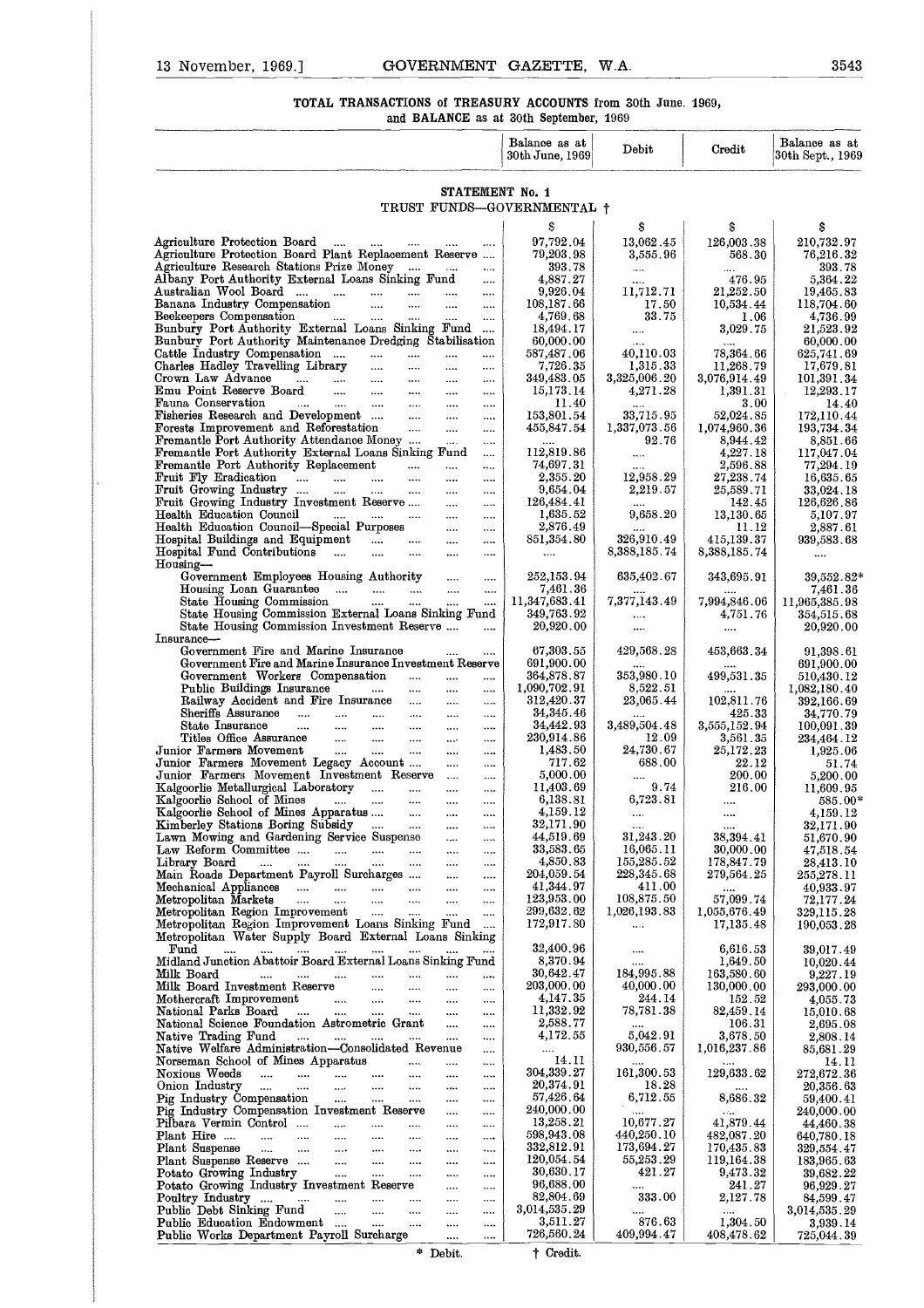#### TOTAL TRANSACTIONS OF TREASURY ACCOUNTS-continued

| 3544<br>GOVERNMENT GAZETTE, W.A.                                                                                                                                        |                                      |                           |                          | [13 November, 1969]                        |
|-------------------------------------------------------------------------------------------------------------------------------------------------------------------------|--------------------------------------|---------------------------|--------------------------|--------------------------------------------|
| <b>TOTAL TRANSACTIONS OF TREASURY ACCOUNTS—continued</b>                                                                                                                |                                      |                           |                          |                                            |
|                                                                                                                                                                         | Balance as at<br>30th June, 1969     | Debit                     | Credit                   | Balance as at<br>$30\rm{th}$ Sept., $1969$ |
|                                                                                                                                                                         | STATEMENT No. 1-continued            |                           |                          |                                            |
| TRUST FUNDS-GOVERNMENTAL+-continued                                                                                                                                     |                                      |                           |                          |                                            |
|                                                                                                                                                                         | s                                    | S                         | S                        | S                                          |
| Purchase of Tailings<br>$\overline{a}$<br>$\cdots$                                                                                                                      | 25,677.96<br>                        | 1,897.82                  | 7,779.14                 | 31,559.28                                  |
| Railways Munitions Annexe Depreciation<br>$\cdots$<br>                                                                                                                  | 68,487.71<br>$\cdots$                |                           | 2,760.00                 | 71,247.71                                  |
| Railways-Provision for Long Service and Other Leave                                                                                                                     | 2,507,000.00<br>$\ldots$             | <br>193,409.08            |                          | 2,507,000.00                               |
| Railways Rolling Stock Replacement<br>$\cdots$<br>$\cdots$<br>Roads-                                                                                                    | 429,026.38                           |                           | 250,545.50               | $\small 486,\!162$ . $\small 80$           |
| Central Road Fund<br>$\mathbf{r}$<br>$\mathbf{r}$<br>$\cdots$<br>$\cdots$                                                                                               | $\cdots$                             | 144,709.16                | 144,709.16               |                                            |
| Main Roads<br>$\mathbf{r}$ and $\mathbf{r}$ and $\mathbf{r}$<br>$\cdots$<br>$\cdots$<br>$\cdots$                                                                        | 5,327,593.27<br>                     | 16,604,939.06             | 12,410,831.83            | 1,133,486.04                               |
| Main Roads—New Buildings<br>$\mathbf{r}$<br>$\cdots$<br>                                                                                                                | 2,324,422.06<br>                     | 12,388.70                 | 100,000.00               | $2,\!412,\!033$ . $36$                     |
| Metropolitan Traffic<br>$\sim$<br><b>Contractor</b><br>$\cdots$                                                                                                         | <br>$\cdots$                         | 333,951.09                | 333,951.09               |                                            |
| Mitchell Freeway<br>$\sim$<br>$\cdots$<br>$\cdots$                                                                                                                      | 3,000,000.00<br>                     |                           |                          | 3,000,000.00                               |
| Railway Crossing Protection Fund<br>$\cdots$<br>$\cdots$                                                                                                                | 74,893.24<br>                        | 74,502.88                 | 31,054.25                | 31,444.61                                  |
| Roads Maintenance Trust<br>$\sim 10^{-11}$<br>$\cdots$                                                                                                                  | 210,794.35<br>                       | 497,027.44                | 875,246.84               | $\small{\textbf{589,013.75}}$              |
| Royal Perth Hospital Loans Sinking Fund<br>$\cdots$                                                                                                                     | 38,517.36<br><br>300,797.65          |                           | 405.04                   | 38,922.40                                  |
| Rural and Industries Bank<br>$\cdots$<br>$\cdots$<br><br>State Electricity Commission Private Loans Sinking Fund                                                        | $\cdots$<br>287,963.46               | 1,018,022.69<br>39,000.00 | 818,974.34<br>33,072.83  | 101,749.30<br>282,036.29                   |
| State Electricity Commission Public Loans Sinking Fund                                                                                                                  | 694,657.68                           | $27,\!602$ . $58$         | 15,467.59                | 682,522.69                                 |
| State National Fitness Council<br>$\cdots$<br>$\cdots$<br>$\cdots$                                                                                                      | 87,369.36<br>                        | 29,492.17                 | 29,978.52                | 87,855.71                                  |
| Suitors Fund<br>$\cdots$<br>$\cdots$<br>$\cdots$<br>$\cdots$<br>$\cdots$<br>$\mathbf{r}$                                                                                | 38,319.77<br>$\cdots$                | 2,827.25                  | 4,105.84                 | 39,598.36                                  |
| Swan River Conservation Board<br>$\cdots$<br>$\dddotsc$<br>$\cdots$                                                                                                     | 1,080.64<br>$\cdots$                 | 4,497.86                  | 27,682.50                | 24,265.28                                  |
| Taxi Control<br>$\cdots$ $\cdots$<br>$\mathbf{r}$ and $\mathbf{r}$<br>$\cdots$<br>$\cdots$<br>$\cdots$                                                                  | 1,385.84<br>                         | $\cdots$                  | 7,660.40                 | 9,046.24                                   |
| Tourist Development Authority Loans Sinking Fund                                                                                                                        | 4,120.00<br>$\cdots$                 | 109,315.45                | 87.40                    | 4,207.40                                   |
| Tourist Fund<br>$\ldots$ . $\ldots$<br>$\cdots$<br>$\cdots$<br>$\cdots$<br>Transport Commission<br>$\sim$ $\sim$ $\sim$<br>$\cdots$<br>$\cdots$<br>$\cdots$<br>$\cdots$ | 559,607.27<br>$\cdots$<br>281,380.22 | 440,433.24                | 157,930.38<br>461,475.33 | 608,222.20<br>$302,\!422.31$               |
| Vermin Act<br><b>Save Common</b><br>$\cdots$<br>$\cdots$<br>$\cdots$<br>$\cdots$                                                                                        | $\cdots$<br>989, 837. 76<br>$\cdots$ | 302,793.37                | 146,885.63               | 833,930.02                                 |
| Western Australian Art Gallery<br>$\ldots$<br>$\cdots$<br>$\cdots$                                                                                                      | 8,688.02<br>                         | 29,671.08                 | 26,100.09                | 5,117.03                                   |
| Western Australian Museum<br>المتناول المنتار<br>$\cdots$<br>$\sim$ 1000 $\mu$                                                                                          | 29,767.80<br>$\cdots$                | 78,717.17                 | 71,641.14                | 22,691.77                                  |
| W.A. Coastal Shipping Commission External Loans Sinking                                                                                                                 |                                      |                           |                          |                                            |
| $\mathbf{Fund}$<br>$\ldots$<br><br>$\cdots$<br>$\cdots$<br><br><br>                                                                                                     | 8,071.00<br>                         | 250.00                    | 1.612.05                 | 9,433.05                                   |
| Workers Compensation Board<br>$\cdots$<br><br><br>                                                                                                                      | 13,677.16<br>                        | 15,779.28                 | 21,093.65                | 18,991.53                                  |
| Workers Compensation Board Investment Reserve                                                                                                                           | 45,273.58<br><br>1,090.58            |                           | 1,105.72                 | 46,379.30                                  |
| World Health Organisation-Pseudo Tuberculosis Grant<br>Wyndham Meatworks Superannuation Reserve<br>                                                                     | <br>68,839.73<br>بمنت                | $\ldots$<br>              | <br>618.11               | 1,090.58<br>69,457.84                      |
| Youth Service Assistance<br><br>                                                                                                                                        | 80,596.00<br>                        | 34,947.88                 | 870.55                   | 46,518.67                                  |
| Zoological Gardens Board<br>$\cdots$<br><br>$\cdots$<br>                                                                                                                | 36,857.84<br>                        | 64,425.83                 | 50,095.63                | 22,527.64                                  |
|                                                                                                                                                                         |                                      |                           |                          |                                            |
| Total, Trust Funds Governmental<br>                                                                                                                                     | 42,410,293.63<br>,                   | 49,985,424.51             | 46,794,502.20            | 39,219,371.32                              |
|                                                                                                                                                                         |                                      |                           |                          |                                            |

#### **STATEMENT** No. 2 TRUST FUNDS-PRIVATEt

| товя? тые тапаз сологашенея                                                                 |                      |                       |              | 20,210 <i>,000</i> .00 | 40,000,144.01 | $+0, 194, 004.40$ | -09,419,971.04  |
|---------------------------------------------------------------------------------------------|----------------------|-----------------------|--------------|------------------------|---------------|-------------------|-----------------|
|                                                                                             |                      |                       |              | STATEMENT No. 2        |               |                   |                 |
|                                                                                             |                      |                       |              | TRUST FUNDS-PRIVATE+   |               |                   |                 |
|                                                                                             |                      |                       |              |                        |               |                   |                 |
|                                                                                             |                      |                       |              | S                      | s             | S                 | $\mathbb{S}$    |
| Anzae Day Fund                                                                              | $\cdots$             | $\cdots$              |              | 30,381.81<br>5,838.40  | 95.70         | 10,000.00         | 40,286.11       |
| Barley Research Advisory Committee                                                          | التبيات              | $\ddotsc$             | $\cdots$     |                        | 1,936.32      | 20,000.00         | $23,902$ . $08$ |
| Benefit and Provident Funds-<br>Public Service Provident Fund                               |                      |                       |              | 606.22                 |               | 32.77             |                 |
|                                                                                             | $\cdots$             | $\cdots$              | $\cdots$     | 25,501.10              | <br>120.00    |                   | 638.99          |
| Railway Servants Benefit Fund<br>Water Supply Provident Fund                                | $\cdots$<br>$\ldots$ | $\ldots$<br>$\ddotsc$ | <br>$\cdots$ | 260.93                 | 17.50         | 825.64<br>238.06  | 26,206.74       |
| Water Supply Provident Fund Investment Reserve                                              |                      |                       | $\cdots$     | 6,541.00               |               |                   | 481.49          |
| Bequests and Donations-                                                                     |                      |                       |              |                        |               | $\cdots$          | 6,541.00        |
| Blanche Dare (Narrogin Hospital)                                                            | المتناء              | $\cdots$              |              | 1,416.65               |               | 56.64             | 1,473.29        |
| <b>Bussell</b><br>التبينات التبيتات التبين الالتين الا                                      | $\mathbf{1}$         | $\cdots$              | $\cdots$     | 523.58                 | $\cdots$<br>  | 16.90             | 540.48          |
| Charitable Institutions-                                                                    |                      |                       |              |                        |               |                   |                 |
| Chief Secretary's Department                                                                | $\sim$ $\sim$ $\sim$ | $\overline{a}$        | $\cdots$     | 92,770.59              | 38,290.30     | 29,078.91         | 83,559.20       |
| Mental Health Services<br>$\mathbf{r} = \mathbf{r} \cdot \mathbf{r}$                        |                      | $\cdots$              | $\ldots$     | 49,370.00              | 31,550.51     | 41,365.80         | 59,185.29       |
| Child Welfare Benevolent Fund                                                               | المتناء              | $\cdots$              |              | 1,323.01               | 49.00         | 56.15             | 1,330.16        |
| Clarence Eakins Gift Fund<br>and a series of the                                            | <b>Second</b>        | $\cdots$              | .            | 251.91                 | $\cdots$      | 8.04              | 259.95          |
| G. C. Robinson (Kalgoorlie Hospital)                                                        | $\mathbf{r}$         | $\cdots$              | $\cdots$     | 18,270.75              | $\cdots$      | 594.74            | 18,865.49       |
| John Henry Kendall                                                                          | $\sim$               | $\sim$ 1000 $\mu$     |              | 1,138.85               | $\cdots$      | 4.64              | 1.143.49        |
| McKellar Estate (Geraldton Hospital)                                                        | المتناد              | $\sim$ $\sim$         | $\ddotsc$    | 2,370.52               | $\cdots$      | 46.00             | 2,416.52        |
| P. A. Connolly (Hospitals)<br>$\cdots$ $\cdots$                                             |                      | $\cdots$              |              | 134.91                 | 230.39        | 204.59            | 109.11          |
| Rush (Geraldton Hospital)<br>المتبادر                                                       | $\cdots$             | $\dddotsc$            | $\ddotsc$    | 8.900.15               | 36.36         | 163.21            | 9,027.00        |
| Sargent (Three Springs Hospital)                                                            | $\sim$ 1000 $\sim$   | $\mathbf{1}$          | $\cdots$     | 187.74                 | $\cdots$      | 6.16              | 193.90          |
| W.A. Fire Brigades-Underprivileged Children                                                 |                      |                       | $\ddotsc$    | $\cdots$               | 200.00        | 1,202.66          | 1,002.66        |
| William Samuel (White Gum Valley School)                                                    |                      |                       | $\cdots$     | 1,034.36               | $\cdots$      | $\cdots$          | 1,034.36        |
| Charitable Collections Act                                                                  | $\mathbf{r}$         | $\mathbf{r}$          | $\cdots$     | 1,890.49               | 216.00        | 78.80             | 1,753.29        |
| $\mathbf{r}_{\text{max}} = \mathbf{r}_{\text{max}}$<br>Clerk of Courts<br>$\cdots$ $\cdots$ | $\cdots$             | $\ddotsc$             | $\cdots$     | 137.881.76             | 1,602,229.26  | 1,628,769.14      | 164,421.64      |
| Coal Miners Welfare<br>$\ldots$ . $\ldots$ . $\ldots$                                       | $\cdots$             | $\cdots$              | $\cdots$     | 10,670.74              | 5,150.00      | 3,380.92          | 8,901.66        |
| Coal Mine Workers Pensions<br>$\cdots$<br>$\cdots$                                          | $\cdots$             | $\cdots$              | $\cdots$     | 576.05                 | 78,789.22     | 137,172.53        | 58,959.36       |
| Coal Mine Workers Pensions Investment Reserve                                               |                      |                       | $\cdots$     | 2,448,627.02           | 25,140.48     | $\ldots$          | 2,423,486.54    |
| Commissioner of Native Welfare<br>$\ldots$                                                  | $\cdots$             | $\ddotsc$             | $\cdots$     | 105,897.66             | 72,488.03     | 29,818.04         | 63,227.67       |
| Companies Liquidation Account<br>المنبذ                                                     | $\cdots$             | $\cdots$              | $\cdots$     | 22,038.54              | 407.63        | 65.50             | 21,696.41       |
| Country High School Hostels Authority                                                       | $\sim$               | $\cdots$              | $\cdots$     | 171,863.76             | 86,743.97     | 316,829.13        | 401,948.92      |
| Country High School Hostels Authority Loans Sinking Fund                                    |                      |                       |              | 136,431.26             | $\cdots$      | 12,473.77         | 148,905.03      |
| Deposits-                                                                                   |                      |                       |              |                        |               |                   |                 |
| Betting Board<br>$\ddotsc$<br>$\sim$<br>$\cdots$                                            | $\cdots$             | $\cdots$              |              | 3,044.90               |               | 121.76            | 3,166.66        |
| Contractors<br>$\cdots$<br>$\cdots$<br>$\cdots$<br>$\cdots$                                 | $\cdots$             | $\cdots$              | $\cdots$     | 1,205,459.29           | 472,979.40    | 711,724.35        | 1,444,204.24    |
| Land Application<br>$\cdots$<br>$\mathbf{1}$                                                | $\cdots$             | $\cdots$              | $\cdots$     | 190,961.55             | 87,014.08     | 89,019.44         | 192,966.91      |
| Mines Department<br>$\cdots$                                                                | $\cdots$             | $\cdots$              | $\cdots$     | 20,330.00              | $\cdots$      |                   | 20,330.00       |
| Railway Traffic<br>$\mathbf{r}$<br>$\cdots$<br>$\cdots$                                     | $\cdots$             | $\cdots$              | $\cdots$     | 7,775.27               | 316.00        | 319.41            | 7,778.68        |
| Students-                                                                                   |                      |                       |              |                        |               |                   |                 |
| Muresk College<br>$\sim$ $\sim$ $\sim$<br>$\cdots$                                          | $\cdots$             | $\cdots$              | $\cdots$     | 987.00                 | 1,000.00      | 13.00             |                 |
| Workers Compensation Act, 1924 (Employers Deposits)                                         |                      |                       |              | 315,000.00             | $\cdots$      | 5,000.00          | 320,000.00      |
|                                                                                             |                      | * Debit.              |              | † Credit               |               |                   |                 |
|                                                                                             |                      |                       |              |                        |               |                   |                 |
|                                                                                             |                      |                       |              |                        |               |                   |                 |
|                                                                                             |                      |                       |              |                        |               |                   |                 |
|                                                                                             |                      |                       |              |                        |               |                   |                 |
|                                                                                             |                      |                       |              |                        |               |                   |                 |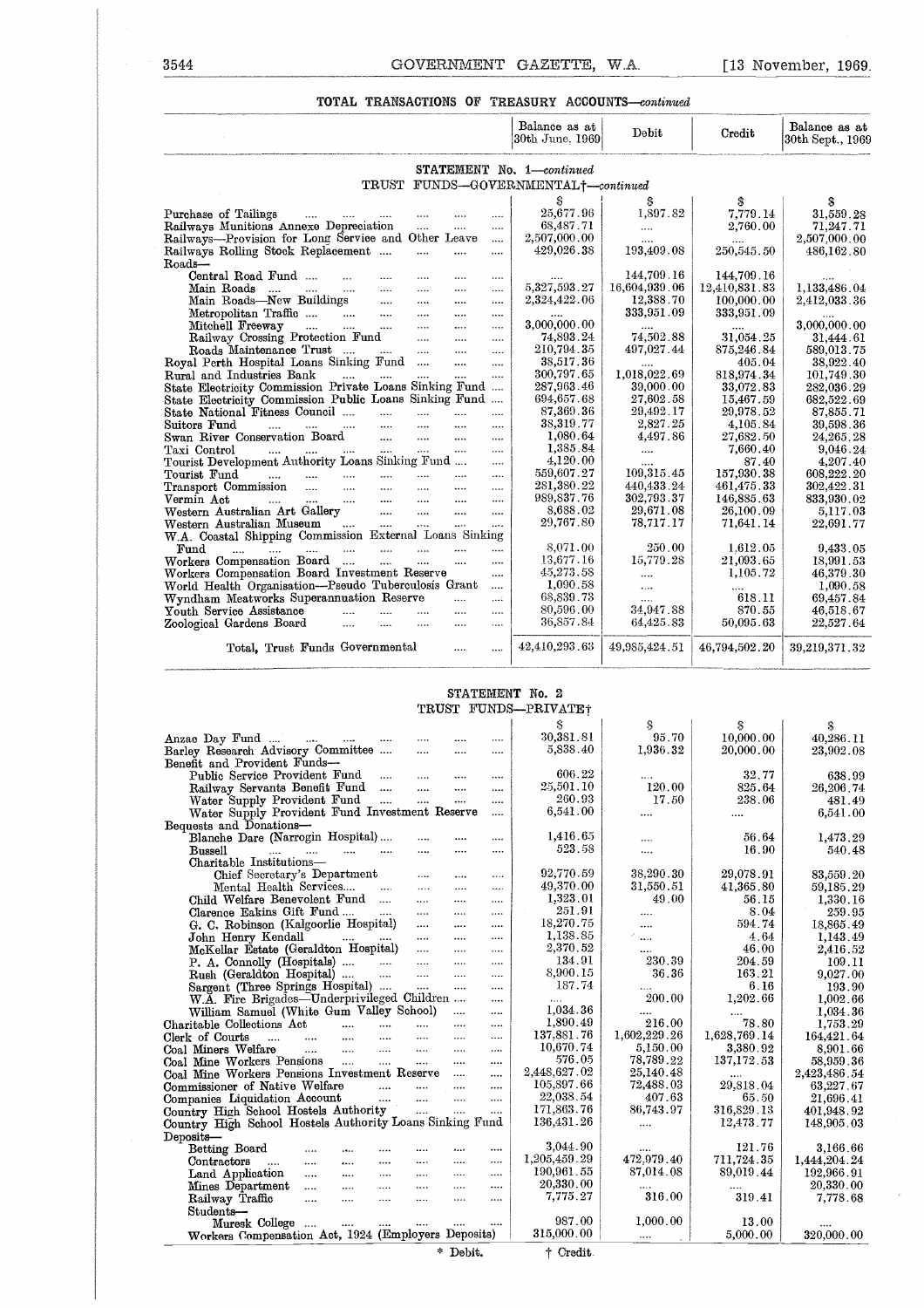#### **TOTAL TRANSACTIONS OF TREASURY ACCOUNTS--continued**

| 13 November, 1969.]<br>GOVERNMENT GAZETTE, W.A.                                                                                              |                      |                                             |                           |                                | 3545                              |
|----------------------------------------------------------------------------------------------------------------------------------------------|----------------------|---------------------------------------------|---------------------------|--------------------------------|-----------------------------------|
| TOTAL TRANSACTIONS OF TREASURY ACCOUNTS-continued                                                                                            |                      |                                             |                           |                                |                                   |
|                                                                                                                                              |                      | Balance as at<br>30th June, 1969            | Debit                     | Credit                         | Balance as at<br>30th Sept., 1969 |
|                                                                                                                                              |                      | STATEMENT No. 2-continued                   |                           |                                |                                   |
|                                                                                                                                              |                      | TRUST FUNDS-PRIVATE <sup>+</sup> -continued |                           |                                |                                   |
|                                                                                                                                              |                      |                                             |                           |                                |                                   |
| Derby Leprosarium Child Endowment                                                                                                            |                      | s<br>$2,\!584.18$                           | s                         | S<br>318.00                    | S<br>2,902.18                     |
| $\cdots$<br>Hamersley Iron Pty. Ltd.-Karratha Headworks Development<br>Hospitals for the Aged—Patients' Private Property                     |                      | 119,443.27                                  | $\cdots$<br><br>26,894.53 | 100,000.00<br>33,176.49        | 100,000.00<br>125,725.23          |
| Local Authorities-                                                                                                                           |                      |                                             |                           |                                |                                   |
| Shire Council Loans Sinking Fund<br>$\cdots$<br>                                                                                             |                      | 27,741.14                                   | 29.30                     | 3,316.03                       | 31,027.87                         |
| Water Board Loans Sinking Fund<br>$\cdots$<br>$\cdots$<br>Mental Hospital Patients-Comforts and Private Cash                                 | $\cdots$<br>         | 7,309.29<br>41,253.03                       | 33,866.89                 | 177.64<br>36,744.22            | 7,486.93<br>44,130.36             |
| Midland Brick Co. Pty. Ltd.<br>$\cdots$<br>$\cdots$<br>$\cdots$<br>$\cdots$                                                                  | $\cdots$             | 11,981.00                                   |                           |                                | 11,981.00                         |
| Midland Railway Staff Gratuities<br>$\cdots$<br>$\cdots$<br>$\cdots$                                                                         | $\cdots$             | 130,231.84                                  | 5,064.94                  |                                | 125,166.90                        |
| Mortgage Moneys under Transfer of Land Act<br>$\cdots$<br>Official Receiver in Bankruptcy<br>$\cdots$<br>$\cdots$<br>$\cdots$                | <br>                 | 8,967.08<br>73.97                           | <br>11.32                 | 358.56                         | 9,325.64<br>62.65                 |
| Parliamentary Superannuation Fund<br>$\mathbf{r}$<br>$\cdots$                                                                                | $\cdots$             | 11,214.09                                   | 31,339.67                 | <br>28,348.80                  | 8,223.22                          |
| Parliamentary Superannuation Fund Investment Reserve                                                                                         |                      | 586,475.38                                  |                           | $\cdots$                       | 586,475.38                        |
| Prisoners Private Cash<br>$\cdots$<br>$\cdots$<br>$\cdots$<br>$\cdots$<br><br>Public Trustee Common Fund<br>$\cdots$<br>$\cdots$<br>$\cdots$ |                      | 8,134.41<br>770,121.35                      | 10,812.38<br>2,575,423.58 | 10,604.12                      | 7,926.15                          |
| Public Trustee Deposit<br>$\cdots$<br>$\cdots$<br>$\cdots$                                                                                   | $\cdots$<br>         | 40,000.00                                   |                           | $2,\!512,\!651.64$<br>$\cdots$ | 707,349.41<br>40,000.00           |
| Public Works Department Garden Services-Endowment                                                                                            |                      |                                             |                           |                                |                                   |
| Reserve<br>$\cdots$<br>$\cdots$<br>$\sim$ 1000 $\sim$<br>$\cdots$<br>$\cdots$<br>$\cdots$<br>Scholarships—                                   |                      | 1,042.03                                    |                           | 41.68                          | 1,083.71                          |
| Charles Baskett (Muresk College)<br>$\cdots$<br>$\cdots$                                                                                     |                      | 2,521.45                                    |                           | 8.77                           | $2{,}530.22$                      |
| Dowson (School of Mines, Kalgoorlie)<br>$\ldots$ .<br>$\cdots$                                                                               | $\cdots$             | 2,017.31                                    |                           | 11.82                          | 2,029.13                          |
| Falconer Research (School of Mines, Kalgoorlie)<br>Federated Clerks Union<br>$\cdots$                                                        | $\cdots$             | 627.74<br>183.33                            |                           | 8.68                           | 636.42                            |
| $\cdots$<br>$\cdots$<br>$\cdots$<br>G. S. Manners Memorial<br>$\sim$<br>$\cdots$<br>$\cdots$<br>$\cdots$                                     | $\cdots$<br>$\cdots$ | 428.73                                      | <br>23.50                 | <br>.71                        | 183.33<br>405.94                  |
| James A. Heron Memorial<br>$\cdots$<br>$\cdots$<br>$\cdots$                                                                                  | $\cdots$             | 1,752.32                                    |                           | 9.13                           | 1,761.45                          |
| James and Rose Coombe<br>$\cdots$<br>$\cdots$<br>$\cdots$                                                                                    |                      | 903.16                                      | 961.46                    | 1,000.00                       | 941.70                            |
| J. A. Wood<br>$\cdots$<br>$\cdots$<br>$\cdots$<br>John Forrest High School<br>$\cdots$<br>$\cdots$<br>$\cdots$                               | $\cdots$<br>$\cdots$ | 283.22<br>1,949.50                          | 33.33<br>120.00           | <br>3.41                       | 249.89<br>1,832.91                |
| Keynes Forestry Prize<br>$\sim$ 1000 $\sim$<br>$\sim$ $\sim$<br>$\cdots$<br>$\cdots$                                                         | $\cdots$             | 257.67                                      | 20.00                     |                                | 237.67                            |
| Meat Industry Apprenticeships<br>$\sim$ $\sim$ $\sim$<br>$\cdots$<br>$\cdots$                                                                | $\cdots$             | 19.52                                       |                           |                                | 19.52                             |
| Nookenburra District Pioneers<br>$\cdots$<br>$\cdots$<br>$\cdots$<br>N. F. Poynton (Muresk College)                                          |                      | 416.82<br>3,562.86                          | $\cdots$<br>946.46        | <br>75.00                      | 416.82                            |
| <br><br>Perth Boys High School Memorial<br>$\cdots$<br>                                                                                      | <br>                 | 8,470.45                                    | 199.99                    | 26.97                          | 2,691.40<br>8,297.43              |
| Perth Girls High School Memorial<br><br>                                                                                                     |                      | 13,801.76                                   | 192.40                    | 408.46                         | 14,017.82                         |
| Police and Citizens Youth Clubs<br><br><br>Royal Antediluvian Order of Buffaloes<br>$\cdots$                                                 |                      | 240.00                                      | 200.00<br>240.00          | 200.00                         |                                   |
| <br>R. S. Sampson<br>$\cdots$<br>$\cdots$<br><br><br>                                                                                        | <br>                 | 365.00                                      |                           | <br>                           | 365.00                            |
| Thomas Coombe<br><br><br>                                                                                                                    |                      | 11,366.71                                   |                           |                                | 11,366.71                         |
| 11th and 2/11th A.I.F. Battalions Association                                                                                                |                      | 213.36                                      | 53.32                     |                                | 160.04                            |
| Sheriffs Collections<br>$\cdots$<br><br>$\cdots$<br>$\cdots$<br><br>Shipping Master-Deceased Estates<br>$\cdots$<br>$\cdots$<br>             | <br>                 | 61,346.01<br>18.12                          | 112,990.36                | 112,309.48                     | 60,665.13<br>18.12                |
| Superannuation Fund<br>$\cdots$<br>$\cdots$<br>$\cdots$<br><br>                                                                              |                      | 313,565.05                                  | 2.806,154.05              | 3,022,985.37                   | 530,396.37                        |
| Superannuation Fund Investment Reserve<br>$\cdots$<br>                                                                                       |                      | 36,396,214.25                               | 26,117.00                 | 697, 380. 27                   | 37,067,477.52                     |
| ${\rm Trustees}$ —<br>Perpetual Trustees, Executors and Agency Co.                                                                           |                      | 10,000.00                                   |                           |                                | 10,000.00                         |
| Testamentary and Trust Deposits<br><br>                                                                                                      |                      | 8,025.88                                    |                           | 379.90                         | 8,405.78                          |
| W.A. Trustees, Executor and Agency Co.<br>                                                                                                   |                      | 10,000.00                                   |                           |                                | 10,000.00                         |
| Unclaimed Moneys<br>$\cdots$<br><br>$\cdots$<br><br>W.A. Government Tramways Welfare Fund<br>                                                | <br>                 | 60,738.05<br>565.15                         | 27.77                     | 708.12                         | 61,418.40<br>565.15               |
| Waterside Wages<br>$\cdots$<br>$\cdots$<br><br><br>                                                                                          |                      | 14,029.26                                   | 112,055.54                | 105,082.07                     | 7,055.79                          |
| Wheat Research-State<br>$\cdots$<br>$\cdots$<br>$\cdots$<br>                                                                                 |                      | 62,348.99                                   | 28,380.97                 | 193.42                         | 34, 161.44                        |
| Workers Compensation in Suspense<br>$\cdots$<br>$\cdots$<br>                                                                                 |                      | 53,008.45                                   | 108,719.31                | 137,545.01                     | 81,834.15                         |
| Total, Trust Funds Private<br><br>                                                                                                           |                      | 43,832,069.95                               | 8,385,878.22              | 9,842,760.47                   | 45,288,952.20                     |

#### **STATEMENT No.** <sup>3</sup> TREASURER'S ADVANCE•

| 14,029.26<br>112,055.54<br>105,082.07<br>7.055.79<br><br>$\cdots$<br>$\cdots$<br>$\cdots$<br>$\cdots$<br>62,348.99<br>28,380.97<br>193.42<br>34.161.44<br>$\cdots$<br>$\cdots$<br>$\cdots$<br>$\cdots$<br>$\cdots$<br>53,008.45<br>Workers Compensation in Suspense<br>108,719.31<br>137,545.01<br>81,834.15<br>$\sim$ $\sim$<br><br><br><br>43,832,069.95<br>8,385,878.22<br>Total, Trust Funds Private<br>9,842,760.47<br>45,288,952.20<br><br>$\cdots$<br>STATEMENT No. 3<br>TREASURER'S ADVANCE*<br>S<br>\$<br>S<br>S                                                                                  |
|------------------------------------------------------------------------------------------------------------------------------------------------------------------------------------------------------------------------------------------------------------------------------------------------------------------------------------------------------------------------------------------------------------------------------------------------------------------------------------------------------------------------------------------------------------------------------------------------------------|
|                                                                                                                                                                                                                                                                                                                                                                                                                                                                                                                                                                                                            |
|                                                                                                                                                                                                                                                                                                                                                                                                                                                                                                                                                                                                            |
|                                                                                                                                                                                                                                                                                                                                                                                                                                                                                                                                                                                                            |
|                                                                                                                                                                                                                                                                                                                                                                                                                                                                                                                                                                                                            |
|                                                                                                                                                                                                                                                                                                                                                                                                                                                                                                                                                                                                            |
|                                                                                                                                                                                                                                                                                                                                                                                                                                                                                                                                                                                                            |
| $\rho^2$<br>Semi-Governmental<br>Concerns and                                                                                                                                                                                                                                                                                                                                                                                                                                                                                                                                                              |
| 21,510.47<br>38,793.29<br>31,629.94                                                                                                                                                                                                                                                                                                                                                                                                                                                                                                                                                                        |
| 28,673.82<br><br><br><br><br><br>Agriculture Department Cash Order Suspense<br>9,131.08<br>85,946.25<br>88,825.81                                                                                                                                                                                                                                                                                                                                                                                                                                                                                          |
| 6,251.52<br><br>$\cdots$<br>Agriculture Department Petrol Bowser<br>9,087.65<br>$3,514.45\dagger$<br>$\cdots$                                                                                                                                                                                                                                                                                                                                                                                                                                                                                              |
| 5,573.20<br><br><br><br>2,749.42                                                                                                                                                                                                                                                                                                                                                                                                                                                                                                                                                                           |
| 73.86<br>2,675.56<br>$\cdots$<br>$\cdots$<br>$\cdots$<br><br><br>$\cdots$                                                                                                                                                                                                                                                                                                                                                                                                                                                                                                                                  |
| 37,500.00                                                                                                                                                                                                                                                                                                                                                                                                                                                                                                                                                                                                  |
| <br>                                                                                                                                                                                                                                                                                                                                                                                                                                                                                                                                                                                                       |
| 548,683.34<br>$\cdots$<br>$\cdots$<br>                                                                                                                                                                                                                                                                                                                                                                                                                                                                                                                                                                     |
| 153,426.23<br><br>                                                                                                                                                                                                                                                                                                                                                                                                                                                                                                                                                                                         |
| 26,584.69<br>$\cdots$<br><br>$\cdots$                                                                                                                                                                                                                                                                                                                                                                                                                                                                                                                                                                      |
| 16,994.79<br><br><br><br>$\cdots$                                                                                                                                                                                                                                                                                                                                                                                                                                                                                                                                                                          |
| $\cdots$<br><br>$\cdots$<br><br>$\cdots$<br>                                                                                                                                                                                                                                                                                                                                                                                                                                                                                                                                                               |
| 341,433.91<br><br><br><br>$\cdots$<br>                                                                                                                                                                                                                                                                                                                                                                                                                                                                                                                                                                     |
| 50,389.32<br>$\cdots$<br><br><br><br>$\cdots$<br><br>$\cdots$                                                                                                                                                                                                                                                                                                                                                                                                                                                                                                                                              |
| 11,225.40<br>$50,909.31$ †<br>$\cdots$<br>$\cdots$<br>$\cdots$<br>$\cdots$<br>$\cdots$                                                                                                                                                                                                                                                                                                                                                                                                                                                                                                                     |
| 21,500.00<br>21,500.00<br>$\cdots$<br>$\cdots$<br>$\cdots$<br>$\cdots$<br><br>$\cdots$<br>$\cdots$                                                                                                                                                                                                                                                                                                                                                                                                                                                                                                         |
| 57.074.68+<br>194,418.58<br>200,077.14<br>Free Milk for School Children<br>62,733.24+<br><br>$\cdots$<br><br>$\cdots$                                                                                                                                                                                                                                                                                                                                                                                                                                                                                      |
| * Debit.<br>† Credit.                                                                                                                                                                                                                                                                                                                                                                                                                                                                                                                                                                                      |
| Australian Red Cross Society-Operating Expenses<br>150,000.00<br>37,500.00<br>150,000.00<br><br>105.54<br>105.54<br>$\cdots$<br>$\cdots$<br>$\cdots$<br><br><br>31,953,415.44<br>31,404,732.10<br>$\cdots$<br>$\cdots$<br>$\cdots$<br>Child Welfare-Assistance to Deserted Wives<br>74,247.17<br>161,347.71<br>82,168.65<br>Crown Law Payments in Suspense<br>25,473.96<br>42,349.90<br>41,239.17<br>$\ddotsc$<br>Development of Mining-Advances for Boring<br>16,994.79<br>202,950.50<br>202,950.50<br>328,771.45<br>61,414.21<br>48,751.75<br>50,389.32<br>$62,134.71$ †<br>Exmouth Township Development |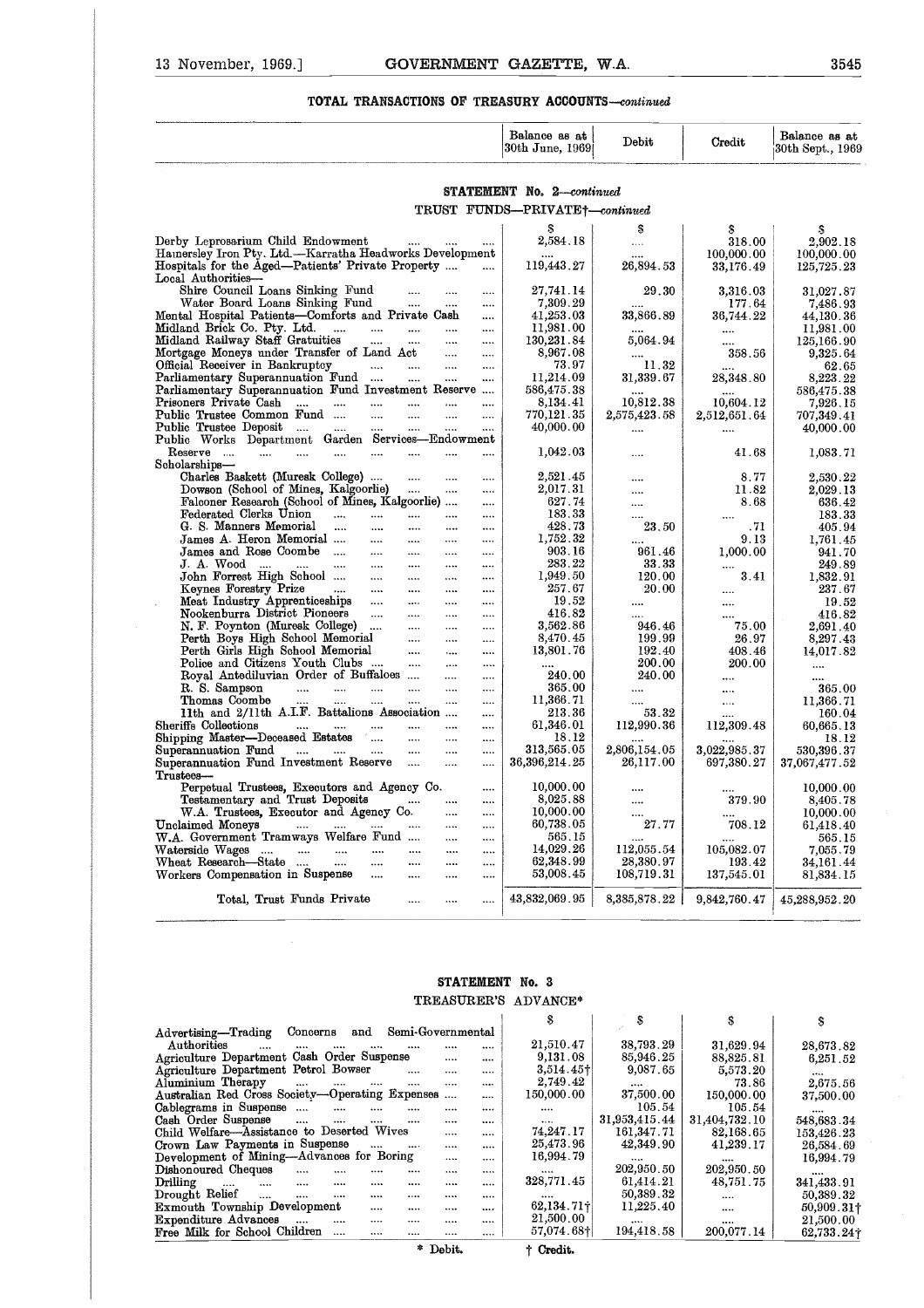# 3546 **GOVERNMENT GAZETTE, W.A.** [13 November, 1969]<br>TOTAL TRANSACTIONS OF TREASURY ACCOUNTS—continued **TOTAL TRANSACTIONS OF TREASURY ACCOUNTS—continued**

|                                       | Balance<br>at<br>aв<br> 30th<br>1969<br>June  | Debit | Credit     | Balance<br>88<br>.at<br>30th<br>1969<br>Sept., |
|---------------------------------------|-----------------------------------------------|-------|------------|------------------------------------------------|
| <b>The Color</b><br><b>The Monter</b> | <b><i><u>CONTRACTOR COMMUNICATION</u></i></b> |       | __________ |                                                |

#### **STATEMENT** No. 3—continued TREASURER'S ADVANCE\*-continued

| $3546\,$                                                                              |                       |          |           | GOVERNMENT GAZETTE. W.A.         |                            |                        | $[13$ November, 1969              |
|---------------------------------------------------------------------------------------|-----------------------|----------|-----------|----------------------------------|----------------------------|------------------------|-----------------------------------|
| TOTAL TRANSACTIONS OF TREASURY ACCOUNTS-continued                                     |                       |          |           |                                  |                            |                        |                                   |
|                                                                                       |                       |          |           | Balance as at<br>30th June, 1969 | Debit                      | Credit                 | Balance as at<br>30th Sept., 1969 |
|                                                                                       |                       |          |           |                                  |                            |                        |                                   |
|                                                                                       |                       |          |           | <b>STATEMENT</b> No. 3-continued |                            |                        |                                   |
|                                                                                       |                       |          |           | TREASURER'S ADVANCE*-continued   |                            |                        |                                   |
|                                                                                       |                       |          |           | S                                | S                          | \$                     | S                                 |
| Fremantle Port Authority Attendance Money                                             |                       | $\cdots$ | $\cdots$  | $9,501.29+$                      | 9,501.29                   |                        |                                   |
| Kalgoorlie School of Mines<br>$\sim$ $\sim$                                           | $\cdots$              | $\cdots$ | $\cdots$  | 21,068.60                        | 817.79                     | 21,886.39              | $\cdots$                          |
| Karratha Headworks Development<br><br>Kewdale Land Development                        | $\cdots$              | $\cdots$ | $\cdots$  |                                  | 991.76                     |                        | 991.76                            |
| $\cdots$<br>Kimberley Research Station                                                | $\cdots$              | $\cdots$ | $\cdots$  | 2,839,355.93                     | 179,017.23                 | 165,708.98             | 2,852,664.18                      |
| $\dddotsc$<br>$\cdots$<br>London Payments in Suspense                                 |                       | $\cdots$ | $\cdots$  |                                  | 45,763.17                  | 105,570.21             | 59,807.04+                        |
| $\cdots$<br>Medical Department Cash Order Suspense                                    | $\cdots$              | $\cdots$ | $\cdots$  | 111,280.67                       | 176,541.24                 | 236,117.53             | 51,704.38                         |
| Medical Department Markets Depot<br>$\mathbf{r}$                                      | $\cdots$              | $\cdots$ | $\cdots$  | 107,716.72<br>17,415.26          | 1,119,788.14<br>118,376.16 | 1,173,622.12           | 53,882.74                         |
| Mental Institutions-State Grants<br>$\cdots$                                          | $\cdots$<br>$\cdots$  | $\cdots$ | $\cdots$  | 169,782.49                       | 83,575.47                  | 115,409.94             | 20,381.48                         |
| Motor Vehicles for Use of Departmental Officers                                       |                       | <br>     | <br>      | 53,391.10                        | 92,026.90                  | 39.00<br>78,614.60     | 253,318.96<br>66,803.40           |
| National Safety Council-Safety Manual                                                 | $\ddotsc$             |          |           | 4,000.00                         |                            | 2,000.00               | 2,000.00                          |
| Native Missions-Purchase of Stores                                                    | $\cdots$              |          |           | 73,527.79                        | 70,202.63                  | 43,486.11              | 100.244.31                        |
| Native Trading Fund<br>$\cdots$<br>$\cdots$                                           |                       | $\cdots$ | $\cdots$  | 5,000.00                         |                            |                        | 5,000.00                          |
| Native Welfare-Assistance to Deserted Wives                                           |                       | $\cdots$ | $\cdots$  | 25,130.83                        | 21,705.46                  | 25,130.83              | 21,705.46                         |
| Noalimba Reception Centre<br>$\mathbf{r}$<br>$\cdots$                                 |                       | $\cdots$ | $\cdots$  | 6.779.94                         | 13.158.58                  | 23,679.94              | $3,741.42$ <sup>†</sup>           |
| Pharmaceutical Benefits<br>$\cdots$<br>$\cdots$                                       | $\cdots$              | $\cdots$ |           | 250,000.00                       | $\cdots$                   |                        | 250,000.00                        |
| Plaican Pty. Ltd.<br><b>Contractor</b><br>$\cdots$<br>$\cdots$                        | $\cdots$              | $\cdots$ | $\cdots$  | 140,000.00                       | $\cdots$                   | $\cdots$               | 140,000.00                        |
| Public Works Cash Order Suspense<br>$\cdots$                                          |                       | $\cdots$ | $\cdots$  | 632, 365.71                      | 2,421,573.50               | 2,696,685.26           | 357,253.95                        |
| Public Works Departmental Works and Sales                                             |                       | $\cdots$ | $\ldots$  | 790,639.14                       | 1,697,430.03               | 1,862,998.10           | 625,071.07                        |
| Purchase of Railway Rolling Stock<br>Purchase of Wireless Hill Applecross<br>$\cdots$ | $\cdots$              |          | $\cdots$  | 676,740.45                       | 105,975.02                 | 16,327.37              | 766,388.10                        |
|                                                                                       | $\cdots$              |          | $\cdots$  | 300,000.00                       |                            |                        | 300,000.00                        |
| Railways Departmental Works and Sales                                                 | $\cdots$              | $\ldots$ | $\cdots$  | 413,280.25                       | 379,302.29                 | 146,212.52             | 646,370.02                        |
| Railway Expenditure Advance<br>$\cdots$                                               | $\cdots$              | $\cdots$ | $\ldots$  | 113,648.72†                      | 17,639,097.84              | 16,889,292.92          | 636,156.20                        |
| Railway Standardisation Agreement<br>$\ldots$                                         | $\cdots$              |          |           | 557,869.08†                      | 3,429,679.95               | 304,861.99             | 2,566,948.88                      |
| Remittances in Transit<br>$\mathbf{r}$ and $\mathbf{r}$<br>$\cdots$                   | $\cdots$              |          |           | 15,827.87                        | 77,045.57                  | 81,260.76              | 11,612.68                         |
| Royal Flying Doctor Service<br>$\sim$<br>$\cdots$                                     |                       |          | $\cdots$  | 18,333.00                        |                            |                        | 18,333.00                         |
| Rural and Industries Bank-Temporary Accommodation                                     |                       |          | $\cdots$  | $\cdots$                         | 700,000.00                 |                        | 700,000.00                        |
| Shire of Laverton<br>and the mail<br>$\cdots$                                         |                       |          | $\cdots$  | 6,400.00                         |                            |                        | 6,400.00                          |
| South West Region Water Supplies<br>$\cdots$                                          |                       | $\cdots$ |           | $\cdots$                         | 679,500.90                 | 552,827.32             | 126,673.58                        |
| Strategic Roads and Roads of Access to Commonwealth                                   |                       |          |           |                                  |                            |                        |                                   |
| Property<br>$\cdots$<br>$\cdots$<br>$\cdots$<br>$\cdots$                              | $\cdots$              | $\cdots$ | $\cdots$  | 4,139.52†                        | 13,501.59                  | 10,587.09              | $1,225.02\dagger$                 |
| Sundry Debtors<br><b>Contract</b><br>$\sim$ 1000 $\mu$<br>$\cdots$<br>$\cdots$        | $\cdots$              | $\cdots$ |           | 191,742.05                       | 66,593.79                  | 64,960.61              | 193,375.23                        |
| Teachers Training Colleges<br>$\cdots$<br>Technical Education---Purchase of Wool      |                       | $\cdots$ |           | 43,472.22+                       | 59,524.97                  | 32,500.00              | 16,447.25+                        |
| Third Party Claims Tribunal<br>$\ldots$                                               | $\cdots$              | $\cdots$ |           | 10,115.90                        | 6,761.94                   | 5,652.90               | 11,224.94                         |
| $\cdots$<br>Treasury Paymaster<br>$\cdots$                                            | $\cdots$              |          |           |                                  | 16,345.86                  | 16,345.86              |                                   |
| $\cdots$<br>$\cdots$<br>Tuberculosis Control<br>$\cdots$<br>$\cdots$<br>$\cdots$      | $\cdots$<br>$\ddotsc$ | $\cdots$ | $\cdots$  | 112,495.73<br>143,868.06         | 413,019.73                 | 423,548.78             | 101,966.68                        |
| Water Resources-                                                                      |                       | $\cdots$ | $\ddotsc$ |                                  | 143,564.79                 | 150,394.86             | 137,037.99                        |
| Measurement of Discharge of Rivers                                                    | $\cdots$              |          |           |                                  | 94,949.17                  |                        |                                   |
| Underground Water Resources Investigations                                            |                       | <br>     | <br>      |                                  | 92,566.10                  | 37,150.18<br>79,933.11 | 57,798.99<br>12,632.99            |
|                                                                                       |                       |          |           |                                  |                            |                        |                                   |
| Total, Treasurer's Advance                                                            |                       |          |           | 6,935,281.16                     | 62,816,842.65              | 57,618,932.94          | 12,133,190.87                     |

#### **STATEMENT No. 4**

#### SUSPENSE ACCOUNTS  $\dagger$

|                                                                             |                      | STATEMENT No. 4     |               |                      |               |
|-----------------------------------------------------------------------------|----------------------|---------------------|---------------|----------------------|---------------|
|                                                                             |                      | SUSPENSE ACCOUNTS + |               |                      |               |
|                                                                             |                      | \$                  | S             | S                    | s             |
| Agricultural Department Petrol Bowser<br>$\cdots$                           | $\cdots$             | $\cdots$            | $\cdots$      | 6,586.82             | 6,586.82      |
| Child Welfare Suspense<br>$\cdots$<br>$\cdots$<br>$\cdots$<br>$\cdots$      | <br>$\cdots$         | 8,820.09            | 4,696.19      | 6,444.28             | 10,568.18     |
| Commonwealth Fisheries Act-Licence Fees<br>$\cdots$                         | <br>                 | 124.25              | 187.25        | 74.25                | 11.25         |
| Crown Law Suspense<br><br>$\cdots$<br>$\cdots$<br>$\cdots$                  | <br>$\cdots$         | 2,437,143.00        | 3,175,801.25  | 2,983,434.54         | 2,244,776.29  |
| Departmental Receipts in Suspense<br>$\cdots$<br>$\cdots$                   | <br>$\cdots$         | 4,712,513.04        | 7.507.710.48  | 8,402,667.38         | 5,607,469.94  |
| Drafts in Suspense<br>$\cdots$<br>$\cdots$<br>$\cdots$<br>$\cdots$          | <br>$\cdots$         | 2,515.92            | 3,900.95      | 4,820.24             | 3,435.21      |
| Education Salaries<br>$\cdots$<br>$\cdots$<br>$\cdots$<br>$\cdots$          | <br>$\cdots$         | 101,877.13          | 8,570,402.24  | 8,565,614.71         | 97,089.60     |
| Federal Income Tax Departmental Collections                                 | $\cdots$<br>$\cdots$ | 2,585,097.12        | 7,736,876.95  | 7,621,622.15         | 2,469,842.32  |
| Interest on Stock<br>$\cdots$<br>$\cdots$<br><br>$\cdots$                   | <br>$\cdots$         | $\cdots$            | 10,345,565.45 | 10,748,891.63        | 403,326.18    |
| London Salaries<br>$\cdots$<br>$\cdots$<br>$\cdots$<br>$\cdots$<br>$\cdots$ | $\cdots$<br>$\cdots$ | 6,646.30            | 40.380.36     | 44,392.23            | 10,658.17     |
| Nominated Passages<br>$\mathbf{1}$<br>$\cdots$<br>$\cdots$<br>              | $\cdots$<br>$\cdots$ | 928.00              | 2.300.50      | 2,166.00             | 793.50        |
| Pay Roll Tax<br>$\cdots$<br>$\cdots$<br>$\cdots$<br>$\cdots$<br>$\cdots$    | <br>$\cdots$         | 17,194.77           | 1,108,585.75  | 1,091,732.78         | 341.80        |
| Perth City Council-Contribution towards Concert                             | Hall<br>$\cdots$     | 500,000.00          |               |                      | 500,000.00    |
| Public Works Private Works and Sales<br>$\cdots$                            | <br>$\cdots$         | 338,316.92          | 980,963.73    | 111,022.32           | 531,624.49*   |
| Railways Intersystem Revenue in Suspense<br>$\cdots$                        | $\cdots$<br>$\cdots$ | 384,500.00          | 384,500.00    | $\cdots$             | $\cdots$      |
| Railways Private Works and Sales<br>$\cdots$<br>$\cdots$                    | $\cdots$<br>$\cdots$ | 148,694.89          | 241,729.15    | 347,990.01           | 254,955.75    |
| Railways Stores-Adjustment<br>$\cdots$<br>$\cdots$<br>$\cdots$              | $\cdots$<br>$\cdots$ | $\cdots$            | 229,831.04    | 229,831.04           | $\cdots$      |
| Railways Stores-Depreciation Suspense<br>$\cdots$                           | $\cdots$<br>$\cdots$ | $\cdots$            |               | 19,800.00            | 19,800.00     |
| Sundry Creditors<br>$\sim$<br>$\cdots$<br>$\cdots$<br>$\cdots$              | $\cdots$<br>$\cdots$ | 112,703.71          | 4,445.84      | 2,450.97             | 110,708.84    |
| Survey of Leases under Mining Act<br>$\sim$ 1000 $\sim$<br>$\cdots$         | $\cdots$<br>$\cdots$ | 1,431,328.29        | 41,400.09     | 490.021.71           | 1,879,949.91  |
| T.A.B. Proportion of Totalisator Duty<br>$\cdots$                           | $\cdots$<br>$\cdots$ | 10.620.67           | 29,284.34     | 29.355.48            | 10,691.81     |
| Tourist Bureau Bookings<br>$\cdots$<br>$\cdots$<br>$\cdots$                 | $\cdots$<br>$\cdots$ | 66,706.66           | 748,686.50    | 900, 338, 48         | 218,358.64    |
| Unclaimed Wages and Other Payments in Suspense-Railways                     |                      | 45,085.28           | 34,727.96     | 31,677,00            | 42,034.32     |
| Unclaimed Wages-Main Roads Department                                       | $\cdots$<br>         | 16,841.83           | 9,671.51      | 12,164.91            | 19,335.23     |
| Unclaimed Wages-Public Works Department                                     | $\cdots$<br>$\cdots$ | 19,389.06           | 26,369.37     | 24,190.70            | 17,210.39     |
| War Service Homes Receipts in Suspense<br>$\cdots$                          | $\cdots$<br>         | 240, 383, 25        | 1,889,773.12  | $2{,}187{,}653{,}18$ | 538,263,31    |
| War Service Land Settlement<br>$\cdots$<br>$\mathbf{r}$<br>$\cdots$         | <br>                 | 10,105.16           | 96,185.13     | 121,873.38           | 35,793.41     |
| Total, Suspense Accounts<br>$\cdots$                                        | <br>                 | 13,197,535.34       | 43,213,975.15 | 43,986,816.19        | 13,970,376.38 |
|                                                                             | * Debit.             | † Credit.           |               |                      |               |
|                                                                             |                      |                     |               |                      |               |
|                                                                             |                      |                     |               |                      |               |
|                                                                             |                      |                     |               |                      |               |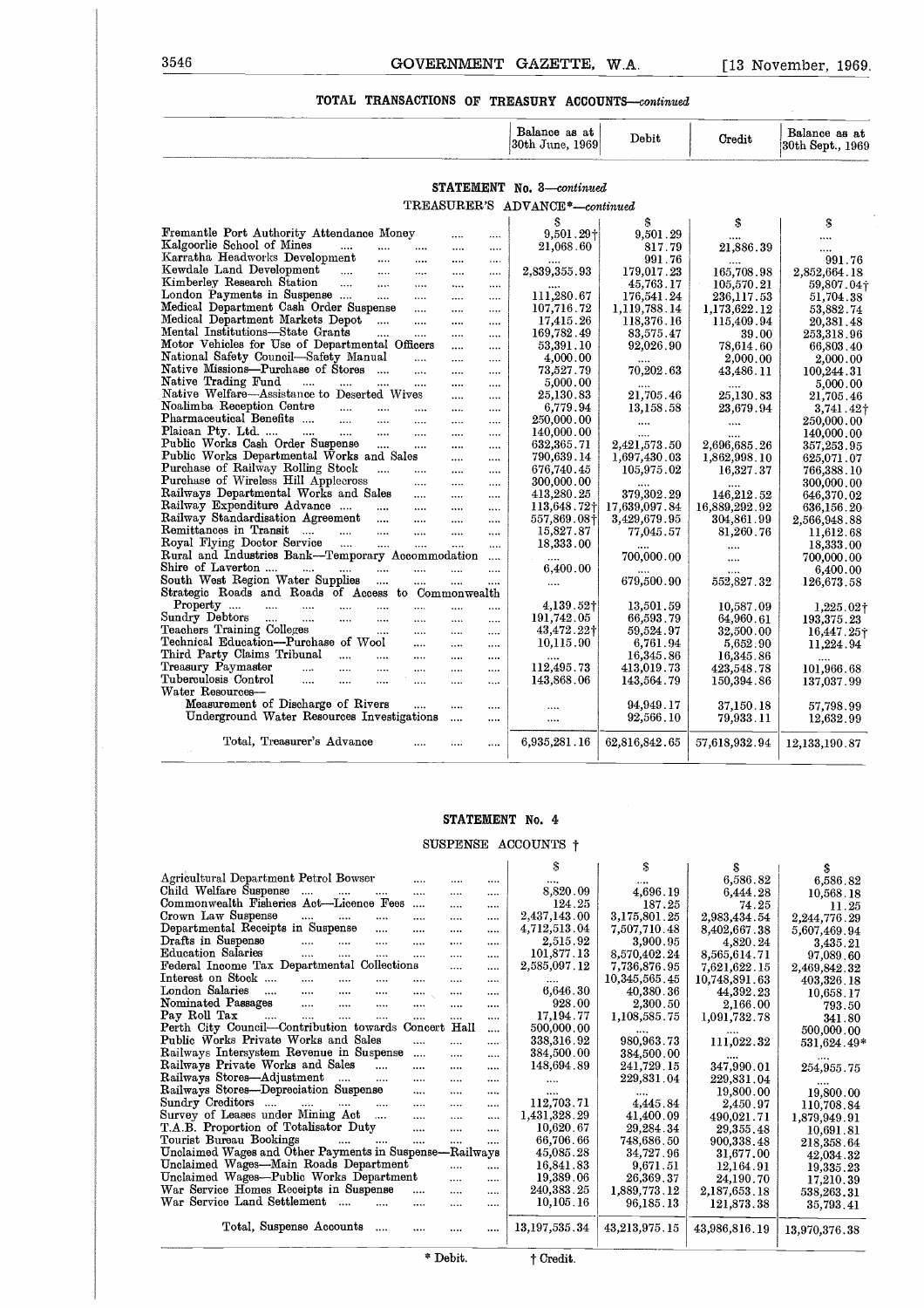#### **TOTAL TRANSACTIONS OF TREASURY ACCOUNTS—continued**

| 13 November, 1969.]                                                                                           |                               |                                         |                                           |                                                |                        |                      | GOVERNMENT GAZETTE, W.A.                |                              |                              | 3547                              |
|---------------------------------------------------------------------------------------------------------------|-------------------------------|-----------------------------------------|-------------------------------------------|------------------------------------------------|------------------------|----------------------|-----------------------------------------|------------------------------|------------------------------|-----------------------------------|
|                                                                                                               |                               |                                         |                                           |                                                | TOTAL TRANSACTIONS OF  |                      | TREASURY ACCOUNTS-continued             |                              |                              |                                   |
|                                                                                                               |                               |                                         |                                           |                                                |                        |                      | Balance as at<br>30th June, 1969        | Debit                        | Credit                       | Balance as at<br>30th Sept., 1969 |
|                                                                                                               |                               |                                         |                                           |                                                |                        |                      | STATEMENT No. 5                         |                              |                              |                                   |
|                                                                                                               |                               |                                         |                                           |                                                |                        |                      | COMMONWEALTH GRANTS AND ADVANCES +<br>Ś | S                            | S                            | s                                 |
| Aboriginal Education                                                                                          | $\cdots$                      | $\cdots$                                | $\cdots$                                  | $\cdots$                                       | $\cdots$               | $\ldots$ .           | 138,099.00                              | 138,099.00                   | 55,000.00                    | 55,000.00                         |
| Aboriginal Health<br>Aboriginal Housing                                                                       | <b>County</b><br><b>Sales</b> | $\sim 100$<br><b>Service</b>            | $\cdots$<br>$\cdots$                      | $\cdots$<br>$\cdots$                           | $\cdots$<br>$\sim 100$ | $\cdots$<br>$\cdots$ | 1,511.60                                | 19,000.00<br>93,228.26       | 19,000.00<br>134,625.00      | $\ldots$<br>42,908.34             |
| Agriculture Extension Services                                                                                |                               |                                         | $\sim 100$ and $\sim 100$                 | $\sim 10^{-11}$                                | $\cdots$               | $\cdots$             | $7,\!090.87$                            | 97,424.93                    | 108,232.04                   | 17,897.98                         |
| Assistance to Distressed Farmers                                                                              |                               |                                         | $\sim 1000$                               | $\cdots$                                       | $\ldots$ .             | $\cdots$             | 27,884.27                               | $\cdots$                     | $\sim$                       | 27,884.27                         |
| Assistance to Gold Mining Industry<br>Australian Dairy Produce Board Research                                 |                               |                                         |                                           | <b>Section</b>                                 | $\sim 100$<br>$\cdots$ | $\cdots$<br>$\cdots$ | 21,866.47<br>12,677.72                  | $\cdots$<br>4,311.98         | $\cdots$                     | 21,866.47<br>8,365.74             |
| Australian Meat Research Committee                                                                            |                               |                                         |                                           | $\mathbf{r}$                                   | $\sim 10$              | $\cdots$             | 19,972.04                               | 7,653.46                     | 8.07                         | 12,326.65                         |
| Coal Mining Industry Long Service Leave                                                                       |                               |                                         |                                           | $\sim 10^{11}$ m $^{-1}$                       | $\cdots$               | $\cdots$             | 50.54                                   | 26,353.79                    | 33,064.86                    | 6,761.61                          |
| Colleges of Advanced Education-Building Projects<br>Colleges of Advanced Education-Library Grants             |                               |                                         |                                           |                                                |                        | $\cdots$             | 27,144.67<br>3,837.48                   | 27,144.67<br>3,837.48        | $\cdots$                     | $\cdots$                          |
| Drought Relief<br>$\Delta\Delta\Delta\approx 0.01$                                                            | $\cdots$                      |                                         | <b>Service Contract Contract Contract</b> | $\cdots$                                       | $\cdots$               | $\cdots$<br>$\cdots$ | 3,536.99                                | $\cdots$                     | $\sim 100$<br>$\cdots$       | $\cdots$<br>3,536.99              |
| Exmouth Township Development                                                                                  |                               |                                         | $\sim$                                    | $\sim 10^{-1}$                                 | $\cdots$               | $\cdots$             | 56,395.18                               |                              | $\cdots$                     | 56,395.18                         |
| Gold Mining Encouragement                                                                                     |                               | $\sim$ 1000 $\sim$                      | $\cdots$                                  | $\cdots$                                       | $\cdots$               | $\cdots$             | 49,316.59                               | $\cdots$<br>107,393.80       | $\cdots$<br>850.54           | 49,316.59<br>85,980.87*           |
| Government Schools-Science Buildings and Equipment<br>Government Schools-Secondary School Libraries-Books and |                               |                                         |                                           |                                                |                        | $\cdots$             | 20,562.39                               |                              |                              |                                   |
| Materials                                                                                                     |                               |                                         |                                           | $\cdots$                                       |                        | $\cdots$             | 72,524.66                               | 12,680.40                    | $\cdots$                     | 59,844.26                         |
| Government Schools-Secondary School Libraries-Buildings                                                       |                               |                                         |                                           |                                                |                        |                      | 93,968.19                               | 8,985.04                     |                              | 84,983.15                         |
| and Equipment<br>Housing-                                                                                     | <b>Sales Communications</b>   |                                         |                                           | $\ldots$                                       | $\sim$                 | .                    |                                         |                              | $\cdots$                     |                                   |
| Commonwealth-State Housing Agreement                                                                          |                               |                                         |                                           |                                                | $\cdots$               | $\cdots$             | 7,549,782.74                            | 4,460,887.56                 | 4,818,209.40                 | 7,907,104.58                      |
| Home Builders                                                                                                 | $\ddotsc$                     | $\ldots$                                | $\cdots$                                  | $\cdots$                                       | $\cdots$               |                      | 1,311,111.75<br>4,096.67                | 1,489,943.07<br>1,431,494.51 | 438,596.41<br>1,650,090.00   | 259,765.09<br>222,692.16          |
| War Service Homes<br>Independent Schools-Science Buildings and Equipment                                      |                               | $\ldots$                                | $\cdots$                                  | $\cdots$                                       | $\cdots$               | $\cdots$<br>$\cdots$ | 61,562.00                               | 226,067.00                   | 391,000.00                   | 226,495.00                        |
| Migrant Education                                                                                             |                               | $\ldots$                                | $\cdots$                                  | $\mathbf{r}$ and $\mathbf{r}$ and $\mathbf{r}$ | $\cdots$               | $\cdots$             | $2,992.89*$                             | 22,120.32                    | 31,840.06                    | 6,726.85                          |
| Museum of W.A.-Research                                                                                       |                               |                                         | $\cdots$                                  | $\cdots$                                       | $\cdots$               | $\cdots$             | 4,852.04                                | 75.86<br>29,589.66           | 7,996.72                     | 4,776.18<br>25,611.45*            |
| National Pleuro Pneumonia Fund<br>National Safety Council                                                     |                               | $\sim 100$ km $^{-1}$                   | $\cdots$<br>$\cdots$                      | $\cdots$                                       | $\cdots$<br>$\cdots$   | <br>                 | $4,018.51*$                             | 4,785.00                     | 4,785.00                     |                                   |
| Ord River Dam Construction                                                                                    |                               | $\sim 100$                              | $\ldots$ .                                | $\cdots$                                       |                        |                      | 8,077.77                                | 2,658,087.24                 | 2,811,103.01                 | 161,093.54                        |
| Petroleum Products Subsidy                                                                                    |                               | $\sim 100$                              | $\cdots$                                  | $\ddotsc$                                      |                        | $\cdots$             | 86,595.23                               | 982,191.16                   | 972,757.44                   | 77,161.51                         |
| Reconstruction Training Scheme<br>Research Laboratory-Kalgoorlie School of Mines                              |                               |                                         |                                           | $\cdots$                                       | $\cdots$<br>$\ldots$   | .<br>                | 1,733.93*<br>1,638.59                   | 175.00                       | $\sim$<br>$\cdots$           | $1,733.93*$<br>1,463.59           |
| $\bf{Roads}-$                                                                                                 |                               |                                         |                                           |                                                |                        |                      |                                         |                              |                              |                                   |
| Beef Cattle Roads                                                                                             | $\cdots$                      |                                         |                                           | $\cdots$                                       | $\cdots$               | $\cdots$             | 190,114.00                              | 325,074.49                   | 498,382.92                   | 363,422.43                        |
| Commonwealth Aid Roads Act, 1964                                                                              |                               |                                         |                                           | $\cdots$                                       | $\cdots$<br>$\cdots$   | $\ldots$             | 1,022,405.73                            | 4,295,076.73<br>3,358,854.64 | 4,467,048.37<br>8,240,506.28 | 1,194,377.37<br>4,881,651.64      |
| Commonwealth Aid Roads Act, 1969<br>Rural Relief<br><b>Sales Controller</b>                                   | $\cdots$                      | المتناول المتناور                       |                                           | $\cdots$<br>$\sim$                             | $\cdots$               | $\cdots$<br>$\cdots$ | $\alpha$ and $\alpha$<br>430,243.51     | $\dots$                      | $\cdots$                     | 430,243.51                        |
| Softwood Forestry Agreement                                                                                   |                               |                                         |                                           | $\cdots$                                       | $\cdots$               | $\cdots$             | 350,000.00                              | $\cdots$                     | $\cdots$                     | 350,000.00                        |
| South West Region Water Supplies<br>Technical Training-Buildings and Equipment                                |                               |                                         |                                           | $\cdots$                                       | $\ldots$<br>$\cdots$   | $\cdots$             | $\cdots$<br>73,162.19                   | 267,589.95<br>178,073.25     | 562,500.00<br>10,437.89      | 294,910.05<br>94,473.17*          |
| University Residential Colleges-Buildings Grant                                                               |                               |                                         |                                           |                                                | $\cdots$               | $\ldots$<br>$\cdots$ | 39,187.12                               | 26,074.95                    | $\cdots$                     | 13.112.17                         |
| Water Resources-Measurement of Discharge of Rivers                                                            |                               |                                         |                                           |                                                |                        | $\cdots$             | $\sim 100$                              | 27,820.32                    |                              | $27,820.32*$                      |
| Wheat Industry Stabilisation (Disposal)<br>Wheat Research-Commonwealth                                        |                               |                                         | $\ddotsc$                                 | $\sim$<br>in in                                | <br>                   | $\cdots$             | 47,968.35<br>8,971.56                   | 2,026.00<br>11,783.34        | 145.64<br>29,910.00          | 46,087.99<br>27,098.22            |
|                                                                                                               |                               | Total, Commonwealth Grants and Advances |                                           |                                                |                        | $\ddotsc$            |                                         | 20,343,902.86                | 25,286,089.65                | 16,679,649.37                     |

#### **STATEMENT** No. 8

#### TRADING CONCERNS AND PUBLIC UTILITIES BANKING ACCOUNT t

| Technical Training-Buildings and Equipment<br>$\cdots$<br>$\cdots$                | 73,162.19       | 178,073.25    | 10,437.89                                      | 94,473.17     |
|-----------------------------------------------------------------------------------|-----------------|---------------|------------------------------------------------|---------------|
| University Residential Colleges-Buildings Grant<br>$\cdots$<br>$\cdots$           | 39,187.12       | 26,074.95     |                                                | 13,112.17     |
| Water Resources-Measurement of Discharge of Rivers<br>$\cdots$                    | 1.1111          | 27,820.32     |                                                | 27,820.32     |
| Wheat Industry Stabilisation (Disposal)<br>$\cdots$<br>$\cdots$                   | 47,968,35       | 2,026.00      | 145.64                                         | 46,087.99     |
| Wheat Research-Commonwealth<br>$\cdots$<br>$\cdots$<br><br>$\cdots$               | 8,971.56        | 11,783.34     | 29,910.00                                      | 27,098.22     |
| Total, Commonwealth Grants and Advances<br>$\cdots$                               | 11,737,462.58   | 20,343,902.86 | 25,286,089.65                                  | 16,679,649.37 |
|                                                                                   | STATEMENT No. 6 |               |                                                |               |
| TRADING CONCERNS AND PUBLIC UTILITIES BANKING ACCOUNT +                           |                 |               |                                                |               |
|                                                                                   | \$              | s             | S                                              | S             |
| Albany Port Authority<br><br>                                                     | 495,761.90      | 146,159.56    | 415,170.05                                     | 764,772.39    |
| Bunbury Port Authority<br>$\cdots$<br>$\cdots$<br><br>                            | 792,274.52      | 278,760.64    | 513,137.31                                     | 1,026,651.19  |
| Charcoal, Iron and Steel Industry<br>$\cdots$<br><br>$\cdots$<br>                 | 336,448.22      | l,103,493.94  | 1,118,842.51                                   | 351,796.79    |
| <b>Esperance Port Authority</b><br>$\cdots$<br><br><br><br>                       | 67,628.45       | 29,084.32     | 377,223.56                                     | 415,767.69    |
| Geraldton Port Authority<br><br>$\cdots$<br><br>.<br>                             | 101,883.93      | 39,677.15     | 217,650.33                                     | 279,857.11    |
| Metropolitan (Perth) Passenger Transport Trust<br><br>$\cdots$                    | 741,461.66      | 2,672,597.91  | 2,380,689.38                                   | 449,553.13    |
| Metropolitan Water Supply, Sewerage and Drainage Board                            | 3,960,751.79    | 4,131,632.74  | 5,300,640.11                                   | 5,129,759.16  |
| Midland Junction Abattoir Board<br>$\cdots$<br><br><br>                           | 78,396.17*      | 1,415,439.61  | 1,537,854.69                                   | 44,018.91     |
| State Engineering Works<br><b>Contract</b><br>$\sim$ . $\sim$<br>$\cdots$<br><br> | 475,722.81      | 449,224.42    | 338, 324, 75                                   | 364.823.14    |
| W.A. Coastal Shipping Commission<br>$\cdots$<br>$\cdots$<br>$\cdots$<br>$\cdots$  |                 | 2,190,052.20  | 2,190,052.20                                   |               |
| W.A. Coastal Shipping Commission No. 2 Account<br>.                               | 1,317,381.39    | 72,938.33     | 1.111                                          | 1,244,443.06  |
| West Australian Meat Export Works<br>                                             | 144,546.09      | 1,130,653.89  | 1,009,597.04                                   | 23,489.24     |
| Utilities<br>Public<br>and<br>Total, Trading Concerns                             |                 |               |                                                |               |
| Banking Accounts<br>$\cdots$<br>$\cdots$<br>.                                     |                 |               | $8,355,464.59$   13,659,714.71   15,399,181.93 | 10.094.931.81 |

#### **STATEMENT** No. 7

#### GOVERNMENTAL TRUST FUND INVESTMENTS \*

| Total, Trading Concerns and Public Utilities<br>$8,355,464.59 \mid 13,659,714.71 \mid 15,399,181.93$<br>Banking Accounts<br>$\cdots$<br>$\cdots$<br>$\cdots$<br>.<br>STATEMENT No. 7<br>TRUST FUND INVESTMENTS *<br>GOVERNMENTAL<br>\$<br>\$<br>s<br>22,313.30<br>21,258.93<br>12,000.00<br>Agriculture Protection Board Plant Replacement Reserve                                                                                                                                                                                          | 10.094.931.81<br>\$ |
|---------------------------------------------------------------------------------------------------------------------------------------------------------------------------------------------------------------------------------------------------------------------------------------------------------------------------------------------------------------------------------------------------------------------------------------------------------------------------------------------------------------------------------------------|---------------------|
|                                                                                                                                                                                                                                                                                                                                                                                                                                                                                                                                             |                     |
|                                                                                                                                                                                                                                                                                                                                                                                                                                                                                                                                             |                     |
|                                                                                                                                                                                                                                                                                                                                                                                                                                                                                                                                             |                     |
|                                                                                                                                                                                                                                                                                                                                                                                                                                                                                                                                             |                     |
|                                                                                                                                                                                                                                                                                                                                                                                                                                                                                                                                             | 31,572.23           |
| 4,712.27<br>651.95<br>Albany Port Authority External Loans Sinking Fund<br>$\cdots$<br>$\cdots$                                                                                                                                                                                                                                                                                                                                                                                                                                             | 5,364.22            |
| 20.132.53<br>11,000.00<br>108,142.46<br>Banana Industry Compensation<br>$\label{eq:1} \mathbf{1}_{\mathbf{1}_{\mathbf{2}}\mathbf{1}_{\mathbf{3}}\mathbf{1}_{\mathbf{4}}\mathbf{1}_{\mathbf{5}}\mathbf{1}_{\mathbf{6}}\mathbf{1}_{\mathbf{7}}\mathbf{1}_{\mathbf{8}}\mathbf{1}_{\mathbf{8}}\mathbf{1}_{\mathbf{9}}\mathbf{1}_{\mathbf{1}}\mathbf{1}_{\mathbf{1}}\mathbf{1}_{\mathbf{1}}\mathbf{1}_{\mathbf{1}}\mathbf{1}_{\mathbf{1}}\mathbf{1}_{\mathbf{1}}\mathbf{1}_{\mathbf{1}}\mathbf{1}_{\mathbf{1}}\mathbf$<br>$\sim 100$<br>$\cdots$ | 117,274.99          |
| 18,494.17<br>3,029.75<br>Bunbury Port Authority External Loans Sinking Fund<br>$\cdots$<br>$\cdots$                                                                                                                                                                                                                                                                                                                                                                                                                                         | 21,523.92           |
| 6.68<br>359,667.48<br>Cattle Industry Compensation<br>$\cdots$<br><b>Sales Contract Contract</b><br>$\cdots$<br>$\cdots$                                                                                                                                                                                                                                                                                                                                                                                                                    | 359,674.16          |
| 4,227.18<br>112,819.86<br>Fremantle Port Authority External Loans Sinking Fund<br>$\cdots$<br>                                                                                                                                                                                                                                                                                                                                                                                                                                              | 117,047.04          |
| 2,596.88<br>74,697.31<br>Fremantle Port Authority Replacement<br>$\cdots$<br><br>$\cdots$<br>                                                                                                                                                                                                                                                                                                                                                                                                                                               | 77,294.19           |
| 142.45<br>126,484.41<br>Fruit Growing Industry<br>$\cdots$<br>$\cdots$<br>                                                                                                                                                                                                                                                                                                                                                                                                                                                                  | 126,626.86          |
| 2,876.49<br>11.12<br>Health Education Council-Special Purposes<br>$\cdots$<br>$\cdots$<br>$\cdots$                                                                                                                                                                                                                                                                                                                                                                                                                                          | 2,887.61            |
| $Housing-$                                                                                                                                                                                                                                                                                                                                                                                                                                                                                                                                  |                     |
| 20,920.00<br>State Housing Commission<br><br><br>                                                                                                                                                                                                                                                                                                                                                                                                                                                                                           | 20,920.00           |
| 4,751.76<br>State Housing Commission External Loans Sinking Fund<br>349,763.92<br>                                                                                                                                                                                                                                                                                                                                                                                                                                                          | 354,515.68          |
| † Credit.<br>* Debit.                                                                                                                                                                                                                                                                                                                                                                                                                                                                                                                       |                     |
|                                                                                                                                                                                                                                                                                                                                                                                                                                                                                                                                             |                     |
|                                                                                                                                                                                                                                                                                                                                                                                                                                                                                                                                             |                     |
|                                                                                                                                                                                                                                                                                                                                                                                                                                                                                                                                             |                     |
|                                                                                                                                                                                                                                                                                                                                                                                                                                                                                                                                             |                     |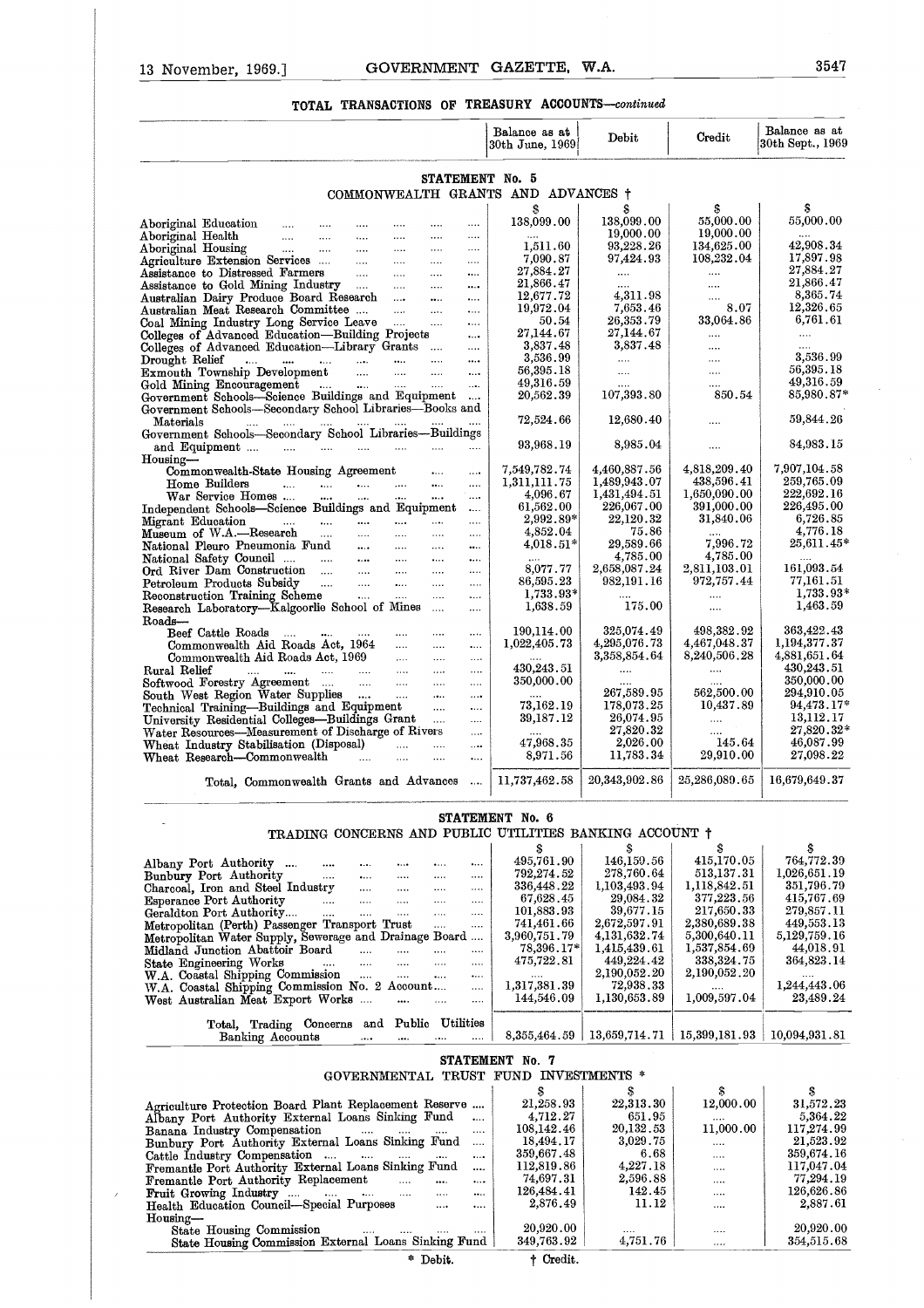# 3548 GOVERNMENT GAZETTE, W.A. [13 November, 1969]<br>TOTAL TRANSACTIONS OF TREASURY ACCOUNTS—continued **TOTAL TRANSACTIONS OF TREASURY ACCOUNTS--continued**

| 3548                                                                                                         |                             |                                                                     |                                                           |                             | GOVERNMENT GAZETTE, W.A.  |                                  | $[13$ November, 1969.                               |                        |                                   |
|--------------------------------------------------------------------------------------------------------------|-----------------------------|---------------------------------------------------------------------|-----------------------------------------------------------|-----------------------------|---------------------------|----------------------------------|-----------------------------------------------------|------------------------|-----------------------------------|
|                                                                                                              |                             |                                                                     |                                                           |                             |                           |                                  | TOTAL TRANSACTIONS OF TREASURY ACCOUNTS-continued   |                        |                                   |
|                                                                                                              |                             |                                                                     |                                                           |                             |                           | Balance as at<br>30th June, 1969 | Debit                                               | Credit                 | Balance as at<br>30th Sept., 1969 |
|                                                                                                              |                             |                                                                     |                                                           |                             |                           | STATEMENT No. 7-continued        |                                                     |                        |                                   |
| Insurance-                                                                                                   |                             |                                                                     |                                                           |                             |                           |                                  | GOVERNMENTAL TRUST FUND INVESTMENTS*-continued<br>S | S                      | s                                 |
| Government Fire and Marine Insurance                                                                         |                             |                                                                     |                                                           |                             |                           | 691,900.00                       |                                                     | $\cdots$               | 691,900.00                        |
| Railway Accident and Fire Insurance<br>Sheriffs Assurance<br>$\sim$ $\sim$                                   |                             |                                                                     | $\sim 100$                                                |                             | $\cdots$                  | 260,531.95<br>34, 345.46         | $\cdots$<br>425.33                                  | $\cdots$               | 260,531.95                        |
| Titles Office Assurance                                                                                      | $\cdots$<br>$\cdots$        | $\cdots$<br>$\cdots$                                                | $\cdots$<br>$\cdots$                                      | <br>                        | <br>                      | 230,899.24                       | 3,551.50                                            | $\cdots$               | 34,770.79<br>234,450.74           |
| Junior Farmers Movement                                                                                      |                             | $\sim$                                                              | $\cdots$                                                  | $\cdots$                    |                           | 5,000.00                         | 200.00                                              | $\cdots$               | 5,200.00                          |
| Junior Farmers Movement-Legacy Account<br>Metropolitan Markets<br>and the state of the state of the          |                             | and the                                                             |                                                           | <br>$\cdots$                | $\cdots$<br>$\cdots$      | 717.62<br>100,000.00             | 22.12<br>50,102.50                                  | 688.00<br>100,000.00   | 51.74<br>50,102.50                |
| Metropolitan Region Improvement Loans Sinking Fund<br>Metropolitan Water Supply Board External Loans Sinking |                             |                                                                     |                                                           |                             | $\cdots$                  | 172,917.80                       | 17,135.48                                           | $\cdots$               | 190,053.28                        |
| Fund<br>$\cdots$<br>$\cdots$<br><b>Contract</b><br>Midland Junction Abattoir Board External Loans Sinking    | $\cdots$                    | $\cdots$                                                            |                                                           |                             |                           | 32,400.96                        | 6,616.53                                            | $\cdots$               | 39,017.49                         |
| $\mathbf{Fund}$<br>$\cdots$<br>$\cdots$ $\cdots$<br>Milk Board<br>and the same                               | $\sim 10^{-11}$<br>$\cdots$ | <br>and .                                                           | <br>$\sim 100$                                            | <br>                        | .<br>                     | 8,370.94<br>203,000.00           | 1,649.50<br>130,000.00                              | $\cdots$<br>40,000.00  | 10,020.44<br>293,000.00           |
| $\operatorname{Motheraff}$ Improvement                                                                       | $\sim$                      |                                                                     |                                                           |                             |                           | 3,223.17                         | 128.92                                              | $\cdots$               | 3,352.09                          |
| National Science Foundation Astrometric Grant                                                                |                             |                                                                     |                                                           | $\cdots$                    | $\cdots$                  | 2,550,00                         | $\cdots$                                            | $\ldots$               | 2,550.00                          |
| Pig Industry Compensation<br>Potato Growing Industry<br>and the state of the                                 | <b>Section</b>              | <b>Service</b><br>and the                                           | $\sim 10^{-1}$<br>$\cdots$                                | $\cdots$                    | $\sim$ $\sim$<br>$\cdots$ | 240,000.00<br>96,688.00          | <br>241.27                                          | $\cdots$<br>$\cdots$   | 240,000.00<br>96,929.27           |
| Poultry Industry                                                                                             | <b>Service</b>              | $\sim 10^{11}$ m $^{-1}$                                            | $\cdots$                                                  | $\cdots$                    | $\cdots$                  | 82,804.69                        | 2.115.18                                            | 320.40                 | 84,599.47                         |
| Public Debt Sinking Fund<br>Royal Perth Hospital Loans Sinking Fund                                          | $\sim 100$ km s $^{-1}$     | $\Delta \Delta \Delta \Delta \Delta \Delta \Delta$                  | $\cdots$                                                  | and .<br>and a              | $\mathbf{r}$              | 3,014,535.29<br>38,517.36        | $\cdots$<br>405.04                                  | $\cdots$               | 3,014,535.29<br>38,922.40         |
| State Electricity Commission Private Loans Sinking Fund                                                      |                             |                                                                     |                                                           |                             |                           | 287,963.46                       | 33,072.83                                           | $\cdots$<br>39,000.00  | 282,036.29                        |
| State Electricity Commission Public Loans Sinking Fund                                                       |                             |                                                                     |                                                           |                             |                           | 694,657.68                       | 15,467.59                                           | 27,602.58              | 682,522.69                        |
| Suitors Fund<br>Tourist Development Authority Loans Sinking Fund                                             |                             |                                                                     |                                                           |                             | <br>.                     | 38,319.77<br>4,120.00            | 4,105.84<br>87.40                                   | 2,827.25<br>$\cdots$   | 39,598.36<br>4,207.40             |
| W.A. Coastal Shipping Commission External Loans Sinking                                                      |                             |                                                                     |                                                           |                             |                           |                                  |                                                     |                        |                                   |
| Fund<br><br>Workers Compensation Board                                                                       |                             | $\mathcal{L}_{\text{max}}$ and $\mathcal{L}_{\text{max}}$<br>aar in | $\sim$<br>$\cdots$                                        | $\cdots$<br>                | $\cdots$<br>              | 8,071.00<br>45,273.58            | 1,362.05<br>1,105.72                                | $\cdots$               | 9,433.05<br>46,379.30             |
| Wyndham Meatworks Superannuation Reserve                                                                     |                             |                                                                     |                                                           | $\cdots$                    | $\cdots$                  | 68,839.73                        | 618.11                                              | $\cdots$<br>           | 69,457.84                         |
| Total, Governmental Trust Fund Investments                                                                   |                             |                                                                     |                                                           |                             |                           | 7,565,485.00                     | 326,276.51                                          | 233,438.23             | 7,658,323.28                      |
|                                                                                                              |                             |                                                                     |                                                           |                             |                           | STATEMENT No. 8                  |                                                     |                        |                                   |
|                                                                                                              |                             |                                                                     |                                                           |                             |                           | PRIVATE TRUST FUND INVESTMENTS * |                                                     |                        |                                   |
| Benefit and Provident Funds-<br>Public Service Provident Fund                                                |                             |                                                                     |                                                           |                             |                           | s<br>586.72                      |                                                     | \$                     | S                                 |
| Railway Servants Benefit Fund                                                                                |                             | $\cdots$                                                            | $\cdots$                                                  |                             | <br>$\cdots$              | 25,465.91                        | 42.77<br>737.24                                     | .<br>                  | 629.49<br>26,203.15               |
| Water Supply Provident Fund                                                                                  |                             | $\cdots$                                                            | $\cdots$                                                  |                             |                           | 6,541.00                         | $\cdots$                                            | $\cdots$               | 6,541.00                          |
| Bequests and Donations-<br>Blanche Dare (Narrogin Hospital)                                                  |                             |                                                                     | $\sim$                                                    | $\cdots$                    |                           | 1,416.65                         | 56.64                                               |                        | 1,473.29                          |
| Bussell                                                                                                      |                             |                                                                     |                                                           |                             | $\cdots$                  | 430.01                           |                                                     | <br>$\cdots$           | 430.01                            |
| Charitable Institutions-Chief Secretary's Department<br>Child Welfare Benevolent Fund                        |                             |                                                                     |                                                           | $\cdots$                    |                           | 44,039.55<br>1,323.01            | $\cdots$                                            |                        | 44.039.55                         |
| Clarence Eakins Gift Fund                                                                                    |                             | $\sim 1000$ and $\sim 100$                                          | $\cdots$                                                  | $\cdots$                    | $\cdots$<br>              | 201.91                           | 56.15<br>8.04                                       | 49.00<br>              | 1,330.16<br>209.95                |
| G. C. W. Robinson (Kalgoorlie Hospital)                                                                      |                             |                                                                     |                                                           |                             |                           | 12,336.15                        |                                                     |                        | 12,336.15                         |
| John Henry Kendall<br>McKellar Estate (Geraldton Hospital)                                                   |                             | والتقطيع والمتقدم والتقييد والأراد                                  |                                                           | $\cdots$<br>$\sim$          | $\cdots$<br>$\cdots$      | 1,138.85<br>1,840.00             | 4.64<br>                                            | $\cdots$<br>           | 1,143.49<br>1,840.00              |
| Rush (Geraldton Hospital)                                                                                    |                             |                                                                     |                                                           |                             | $\cdots$                  | 7,978.78                         | $\cdots$                                            |                        | 7,978.78                          |
| Sargent (Three Springs Hospital)<br>W.A. Fire Brigades-Under Privileged Children                             |                             |                                                                     |                                                           |                             | $\cdots$<br>$\ldots$      | 154.23<br>$\sim 100$             | $\ldots$<br>802.66                                  |                        | 154.23<br>802.66                  |
| William Samuel (White Gum Valley School)                                                                     |                             |                                                                     |                                                           |                             | $\cdots$                  | 800.00                           |                                                     | <br>$\cdots$           | 800.00                            |
| Charitable Collections Act                                                                                   |                             | التبيد التبيان لتبدأ المنافس<br>المتناول المتناول                   |                                                           |                             | $\cdots$                  | 1,890.49<br>2,448,627 02         | 78.80                                               | 216.00                 | 1,753.29                          |
| Coal Mine Workers Pensions<br>Country High School Hostels Authority Loans Sinking Fund                       |                             |                                                                     | $\sim 10^{-10}$                                           | $\sim$ 1000 $\sim$          | $\cdots$                  | 136,431.26                       | 12,473.77                                           | 25,140.48<br>$\sim$    | 2,423,486 54<br>148,905.03        |
| $\mathbf{D}$ eposits—                                                                                        |                             |                                                                     |                                                           |                             |                           |                                  |                                                     |                        |                                   |
| Betting Board<br>Contractors                                                                                 |                             |                                                                     |                                                           |                             | $\cdots$<br>$\cdots$      | 3,044.90<br>900,302.52           | 121.76<br>137,839.70                                | $\cdots$<br>168,382.63 | 3,166.66<br>869,759.59            |
| Railway Traffic                                                                                              |                             |                                                                     | $\mathcal{L}_{\text{max}}$ and $\mathcal{L}_{\text{max}}$ | $\cdots$                    |                           | 7,767.86                         | 319.41                                              | 310.00                 | 7,777.27                          |
| Workers Compensation Act, 1924 (Employers Deposits)<br>Hospitals for the Aged-Patients' Private Property     |                             |                                                                     |                                                           |                             | $\cdots$                  | 315,000.00<br>96,000.00          | 5,000.00                                            | $\ldots$               | 320,000.00                        |
| Local Authorities-                                                                                           |                             |                                                                     |                                                           |                             |                           |                                  | $\cdots$                                            | $\cdots$               | 96,000.00                         |
| Shire Council Loans Sinking Fund                                                                             |                             |                                                                     |                                                           |                             | $\cdots$                  | 27,741.14<br>7,309.29            | 3,286.73                                            | $\sim$ .               | 31,027.87                         |
| Water Board Loans Sinking Fund<br>land Railway Staff Gratuities<br>Midland Railway Staff Gratuities          |                             |                                                                     |                                                           |                             | $\cdots$<br>$\cdots$      | 130,231.84                       | 2,177.64<br>$\cdots$                                | 2,000.00<br>5,064.94   | 7,486.93<br>125,166.90            |
| Mortgage Moneys under Transfer of Land Act                                                                   |                             |                                                                     |                                                           |                             | $\cdots$                  | 8,967.08                         | 358.56                                              | $\sim$ $\sim$          | 9,325.64                          |
| Parliamentary Superannuation Fund<br>Public Trustee<br>المتوارد المتناد المتوارد المتوارد المتوارد المتوارد  |                             |                                                                     |                                                           |                             | $\cdots$<br>$\cdots$      | 586,475.38<br>40,000.00          | $\cdots$<br>                                        | $\ldots$<br>$\cdots$   | 586,475.38<br>40,000.00           |
| Public Works Garden Services-Endowment Reserve                                                               |                             |                                                                     |                                                           |                             | $\cdots$                  | 1,042.03                         | 41.68                                               | $\cdots$               | 1,083.71                          |
| Scholarships—<br>C. Baskett (Muresk College)                                                                 |                             |                                                                     | $\ldots$ . $\ldots$ . $\ldots$                            |                             | $\cdots$                  | 2,521.45                         | 8.77                                                |                        |                                   |
| Dowson (School of Mines, Kalgoorlie)                                                                         |                             |                                                                     |                                                           |                             | $\cdots$                  | 2,017.31                         | 11.82                                               | <br>$\cdots$           | 2,530.22<br>2,029.13              |
| Falconer Research (School of Mines, Kalgoorlie)                                                              |                             |                                                                     |                                                           |                             | $\cdots$                  | 627.74                           | 8.68                                                |                        | 636.42                            |
| G. S. Manners Memorial<br>James A. Heron Memorial                                                            |                             |                                                                     |                                                           | $\sim$ . $\sim$<br>$\cdots$ | $\cdots$<br>$\cdots$      | 428.73<br>1,752.32               | - 71<br>9.13                                        | 23.50<br>$\cdots$      | 405.94<br>1,761 45                |
| John Forrest High School                                                                                     |                             |                                                                     |                                                           |                             | $\cdots$                  | 1,949.50                         | 3.41                                                | 120.00                 | 1,832.91                          |
| Keynes Forestry Prize<br>N. F. Poynton (Muresk College)                                                      |                             | المستحدث التبيت المتناور                                            | $\sim$                                                    | $\cdots$<br>$\cdots$        | <br>                      | 200.00<br>2,000.00               | $\cdots$<br>$\cdots$                                | <br>$\cdots$           | 200.00<br>2,000.00                |
|                                                                                                              |                             |                                                                     |                                                           | $\cdots$                    |                           | 8,470.45                         | 26.97                                               | 199.99                 | 8,297.43                          |
| Perth Boys High School Memorial<br>Perth Girls High School Memorial<br>Thomas Coombe                         |                             |                                                                     |                                                           | $\cdots$                    |                           | 13,801.76<br>10,000.00           | 408.46                                              | 192.40                 | 14,017.82                         |
| Superannuation Fund<br>المتناد المتناد المتناد                                                               |                             |                                                                     | $\cdots$                                                  | <br>$\cdots$                | $\cdots$<br>              | 36,396,214.25                    | $\cdots$<br>697,380.27                              | $\cdots$<br>26,117.00  | 10,000.00<br>37,067,477.52        |
| Trustees-                                                                                                    |                             |                                                                     |                                                           |                             |                           |                                  |                                                     |                        |                                   |
| Perpetual Trustees, Executors and Agency Co.<br>Testamentary and Trust Deposits                              |                             |                                                                     | المندار المندار المنادر                                   |                             | <br>                      | 10,000.00<br>6,784.03            | $\cdots$<br>332.34                                  | $\cdots$<br>$\ldots$   | 10,000.00<br>7,116.37             |
| W.A. Trustee, Executor and Agency Co. Ltd.                                                                   |                             |                                                                     |                                                           |                             |                           | 10,000.00                        | $\ddotsc$                                           | $\ldots$               | 10,000.00                         |
| Total, Private Trust Fund Investments     41,281,851.12                                                      |                             |                                                                     |                                                           |                             |                           |                                  | 861,596.75                                          |                        | 227,815.94   41,915,631.93        |
|                                                                                                              |                             |                                                                     |                                                           |                             |                           |                                  |                                                     |                        |                                   |

**\* Debit. t Credit.**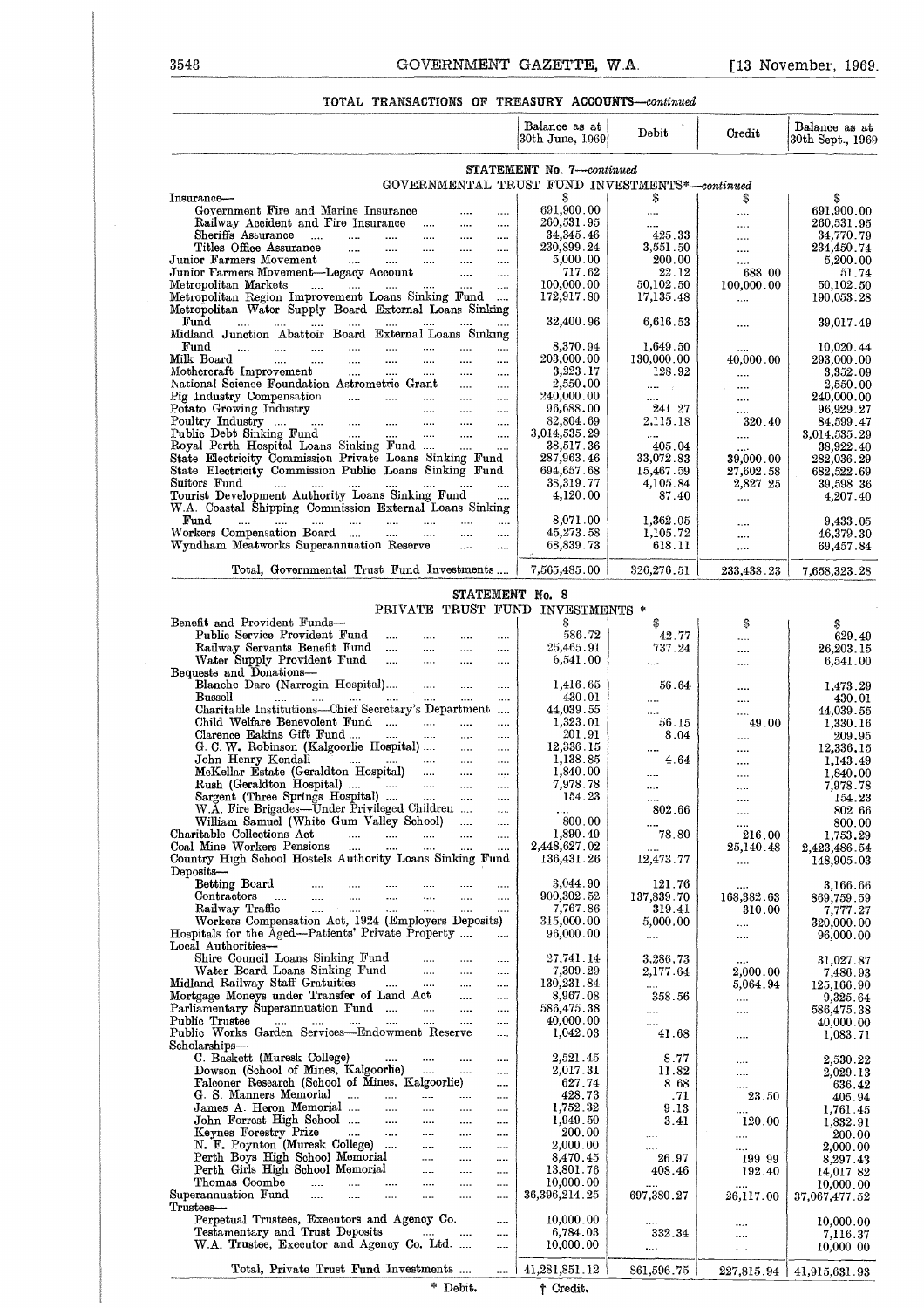### THE GENERAL LOAN FUND

## RECEIPTS AND EXPENDITURE **<u>**</u> **MON**  THE LUP<br>THE SEPTEMBER, 19<br>SEPTEMBER, 19<br>SEPTEMBER, 19

### FOR THE THREE MONTHS ENDED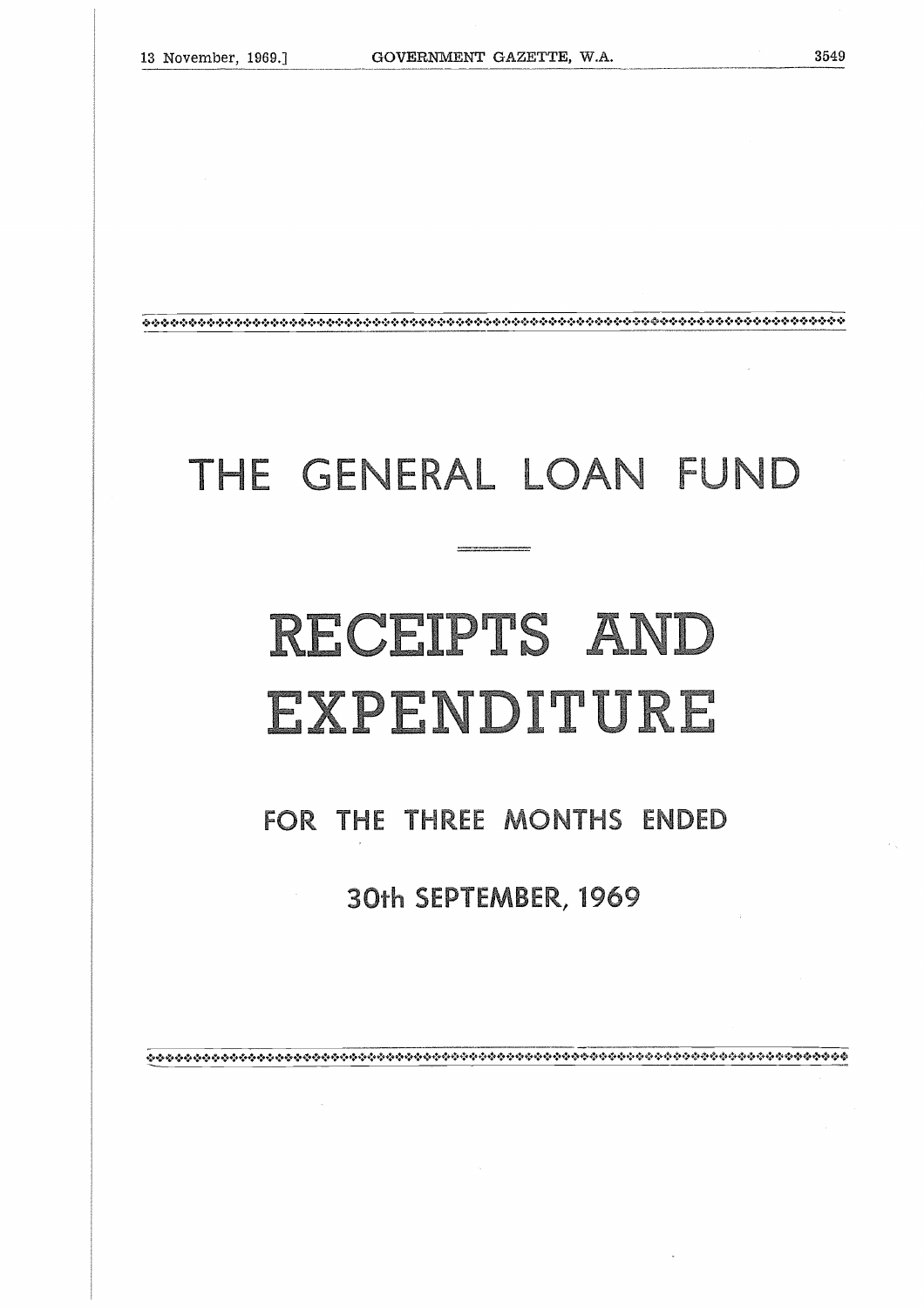### General Loan Fund—DETAILS OF RECEIPTS and EXPENDITURE for the Three Months ended 30th September, 1969<br>*Receipts*

| cecernta |  |
|----------|--|
|          |  |

| Informative only                                   |                                                              |                                                                                                                                                                                      |                                                | New Debt                                       |                                              |                                                                                                                                                                                                                                                                                                                                                                                                                                                        |                                                                                  |            |
|----------------------------------------------------|--------------------------------------------------------------|--------------------------------------------------------------------------------------------------------------------------------------------------------------------------------------|------------------------------------------------|------------------------------------------------|----------------------------------------------|--------------------------------------------------------------------------------------------------------------------------------------------------------------------------------------------------------------------------------------------------------------------------------------------------------------------------------------------------------------------------------------------------------------------------------------------------------|----------------------------------------------------------------------------------|------------|
| penses and<br>Õiscounts<br>harged to<br>rpenditure | Redemptions<br>and<br>Conversions                            | Details of Loan Flotations                                                                                                                                                           | Nominal<br>Amount                              | Discounts<br>Deducted                          | Available for<br>Works and<br>Services       | Department and Undertaking                                                                                                                                                                                                                                                                                                                                                                                                                             | Amount                                                                           | Total      |
| S                                                  | S                                                            | Commonwealth Loans                                                                                                                                                                   | s                                              | \$                                             | S                                            | Railways                                                                                                                                                                                                                                                                                                                                                                                                                                               | S.                                                                               | S.         |
| $\cdots$                                           | 341,000.00                                                   | $5.2\%$ 15th May, 1972, at par<br>$\sim 100$<br>For Conversion of Instalment Stock, 1st<br>July, 1969.                                                                               | $\cdots$                                       |                                                | $\ldots$                                     | Additions and Improvements to Opened Railways<br>ing Land Resumption<br>Kwinana--Deviation for Alumina Works, Kwinana-Mundijong-Jarrahdale Railway, including Land Resumption and                                                                                                                                                                                                                                                                      | 595,338.71<br>80.83<br>41,052.81                                                 |            |
|                                                    |                                                              |                                                                                                                                                                                      |                                                |                                                |                                              | Standardisation of Gauge  "   "<br>Narrow Gauge Works Associated with Standardisation                                                                                                                                                                                                                                                                                                                                                                  | 3.34<br>40,541.04<br>51,554.81<br>153.97                                         | 728,725.51 |
|                                                    |                                                              | Loan 188 $(a)$ :                                                                                                                                                                     |                                                |                                                |                                              |                                                                                                                                                                                                                                                                                                                                                                                                                                                        |                                                                                  |            |
| <br><br><br>$\cdots$                               | 4,726,941.15<br>3,800,500.00<br>5,187,100.00<br>1,069,800.00 | $\begin{tabular}{llllll} 5-4\% & 15th May, 1972, at par &  & \\ 5-8\% & 15th May, 1979, at par &  & \\ \end{tabular}$<br>6% 15th October, 1991, at par<br>6% 15th July, 2005, at par | 520,658.85<br>$\cdots$<br>$\cdots$<br>$\cdots$ | 520,658.85<br>$\cdots$<br>$\cdots$<br>$\cdots$ | $\cdots$<br>$\cdots$<br>$\cdots$<br>$\cdots$ | Public Works<br>Bunbury Harbour Works<br>$\ldots$ . $\ldots$<br>$\cdots$<br>$\cdots$<br>Esperance Harbour Works<br>$\dots$<br>$\cdots$<br>Geraldton Harbour Works<br>$\cdots$ $\cdots$<br>$\mathbf{r}$<br>$\cdots$<br>$\cdots$<br>Improvements to Harbours and Rivers<br>$\cdots$<br>Country Areas and Towns Water Supply, and Loans to Local<br>$\cdots$<br>$\ldots$<br>Sewerage for Country Towns<br>$\cdots$<br>$\ldots$<br>Drainage and Irrigation | 67,596.57<br>352,133.62<br>12,379.89<br>161,068.14<br>1,505,345.93<br>127,947.03 |            |
|                                                    | 7,459,000.00                                                 | Loan 189:                                                                                                                                                                            |                                                |                                                |                                              | and the company of the company of the company of the company of the company of the company of the company of the<br>$\sim$ $\sim$<br>$\sim$ . $\sim$<br>Kunnnurra Township Development<br>$\ldots$<br>$\ldots$                                                                                                                                                                                                                                         | 110,183.20<br>72.34<br>20,150.75<br>1,415,132.63                                 |            |
| $\cdots$<br>$\cdots$<br>$\cdots$                   | 3,296,000.00<br>4,511,000.00                                 |                                                                                                                                                                                      | $\cdots$<br>$\ldots$<br>$\cdots$               | $\cdots$<br><br>$\ldots$                       | $\cdots$<br>$\cdots$<br>$\ldots$             |                                                                                                                                                                                                                                                                                                                                                                                                                                                        | 1,391,425.86<br>3,903.28                                                         |            |
| $\cdots$<br>$\cdots$                               | 4,326,000.00<br>163,000.00                                   | $6\%$ 15th July, 2005, at par<br>Special Bonds, Series "T"<br>$\sim$<br>$\sim$ $\sim$ $\sim$ $\sim$ $\sim$                                                                           | $\ldots$<br>$\cdots$                           | $\cdots$<br>$\ldots$                           | $\ldots$<br>$\cdots$                         | Buildings                                                                                                                                                                                                                                                                                                                                                                                                                                              | 101,710.82                                                                       |            |
|                                                    |                                                              | For Conversion of 5% 15th July, 1969.                                                                                                                                                |                                                |                                                |                                              | Institutional Buildings, including Furniture and Equipment,<br>Buildings<br>السارة أأنشد المسار الشبار الشبار السبارة<br>$\cdots$<br>Salaries and Incidentals<br>$\cdots$                                                                                                                                                                                                                                                                              | 365,767.45<br>210.519.84<br>564,108.44                                           |            |

GOVERNMENT GAZETTE,